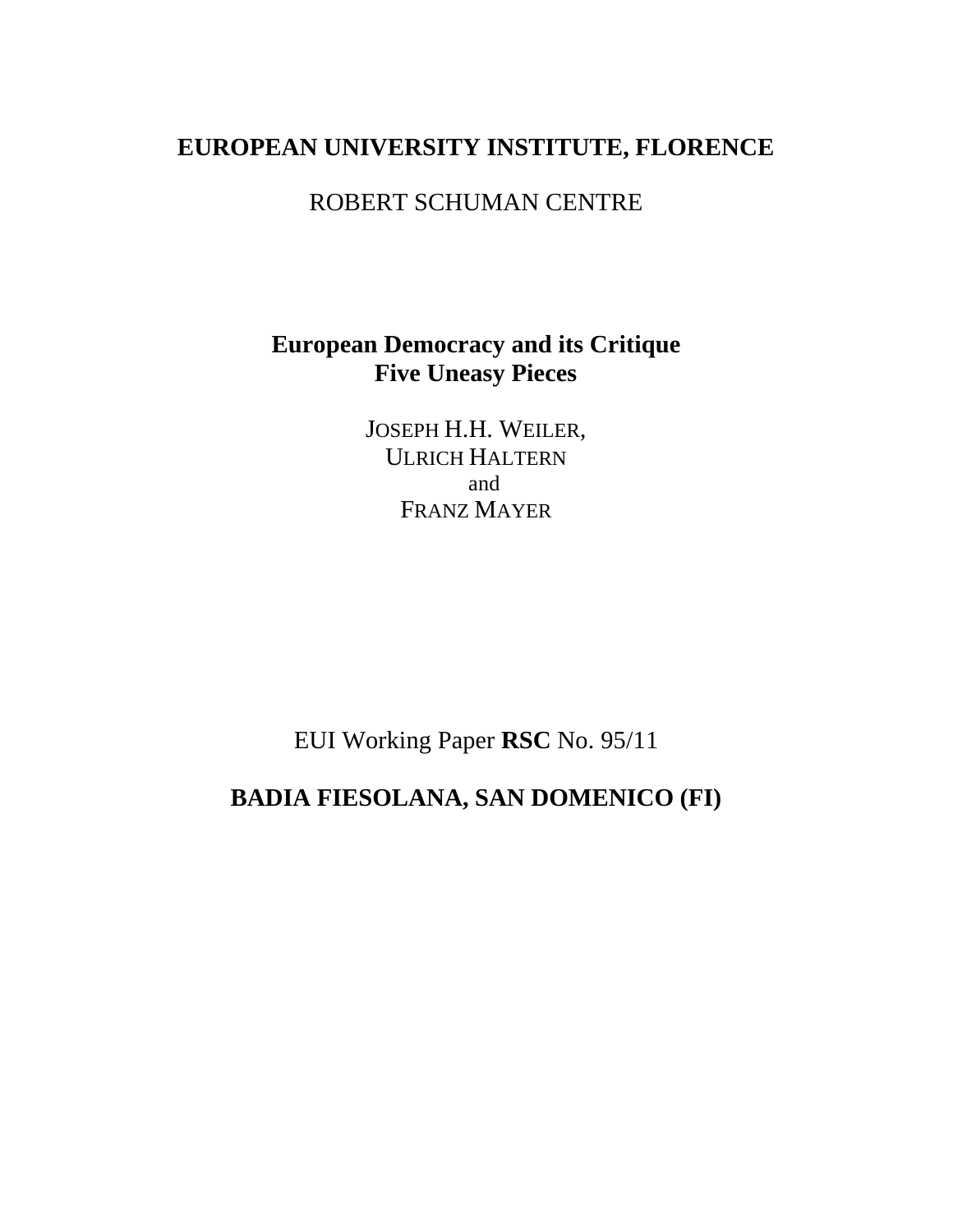All rights reserved. No part of this paper may be reproduced in any form without permission of the authors.

> ©J.H.H. Weiler, U. Haltern and F. Mayer Printed in Italy in 1995 European University Institute Badia Fiesolana I − 50016 San Domenico (FI) Italy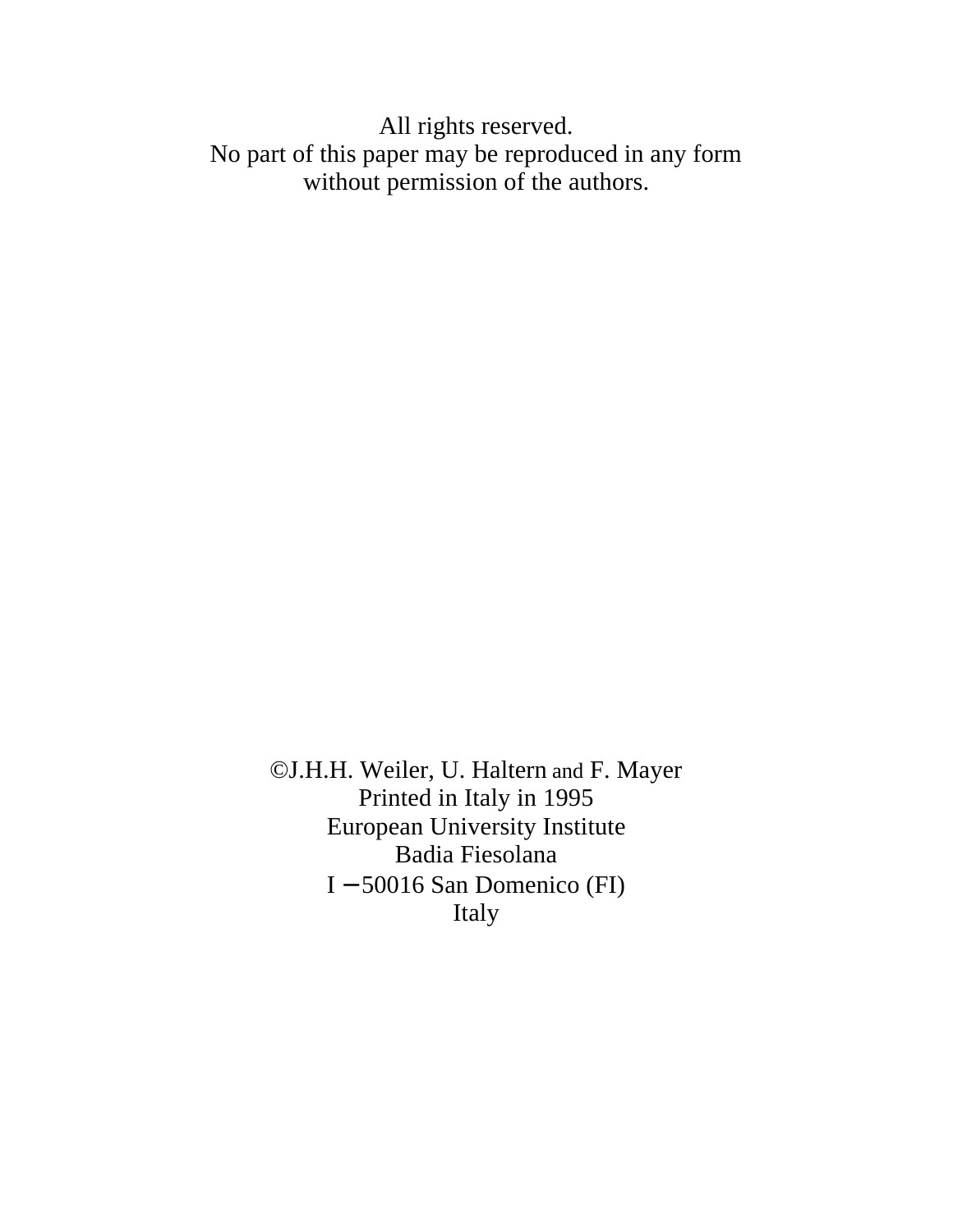#### **European Democracy and Its Critique -- Five Uneasy Pieces**\*

by

J.H.H Weiler \*\*

with

Ulrich Haltern & Franz Mayer\*\*\*

 **\*\* Manley Hudson Professor of Law, Harvard Law School. Co-Director, Harvard European Law Research Center; Academy of European Law, EUI, Florence**

 **\*\*\* Graduate Programme, Yale Law School**

**\* We thank Zenon Bankowski , Neil McCormick, Andrew Scott, Simon Bulmer and the Edinburgh Seminar on Legal Theory and European Integration for helpful comments on an earlier draft as well as Anne Marie Slaughter and other participants of the Harvard Seminar on Advanced Issues in the Law and Policy of European Integration. The usual disclaimer applies.**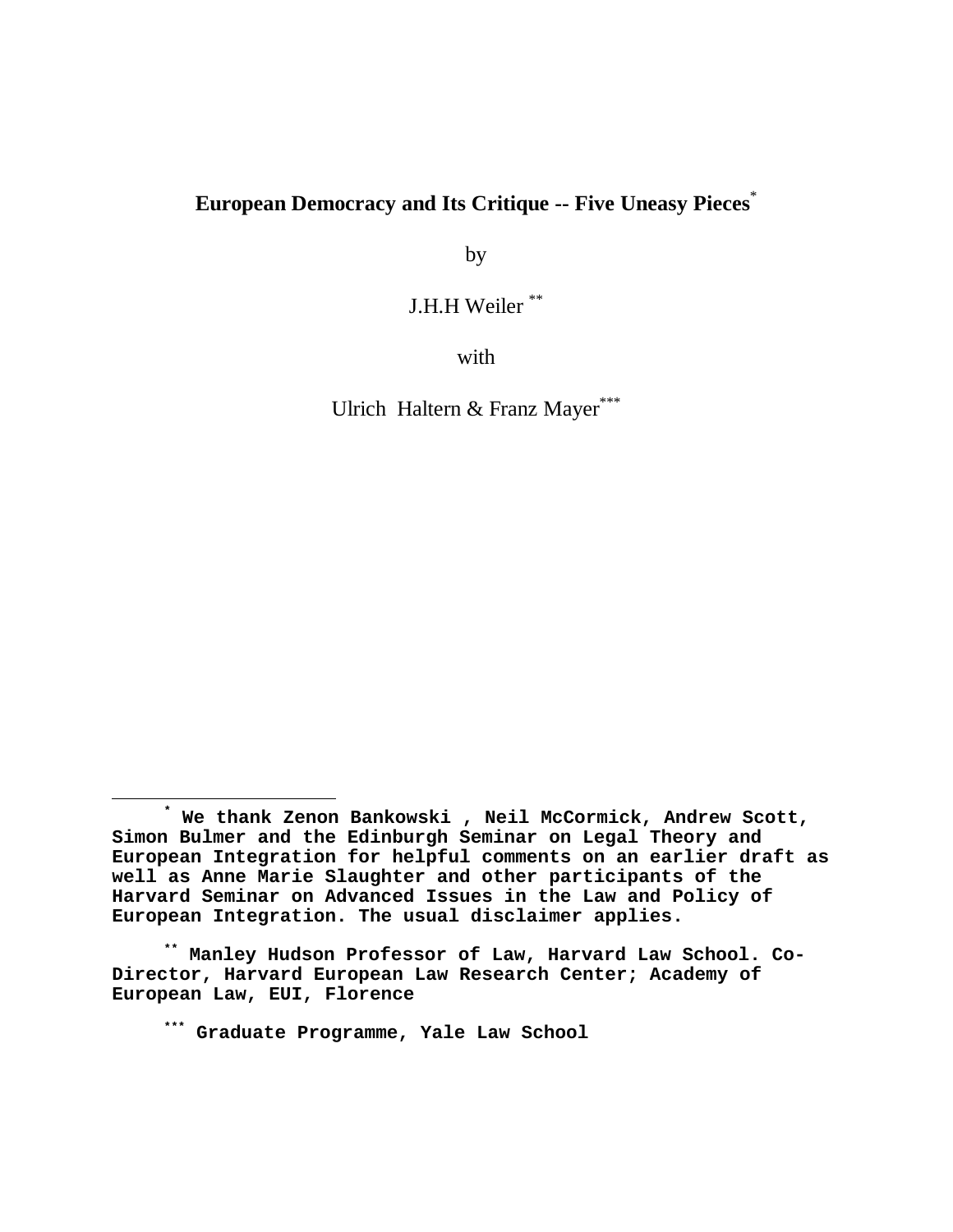### *Some Preliminary Comments*

The output of European governance is like that of a state, even a super state: An endless stream of laws in increasingly varied areas of public and private life. They are binding on governments and individuals as part of the law of land. Indeed they are a higher law of the land -- supreme over conflicting State laws. The structure and process of European governance, by contrast, is not at all, in many of its features, like that of a state. In particular it lacks many of the features we associate with democratic government.

In this essay we try to make a contribution to the Post-Maastricht discussion about democracy in, and democratization of, the European Union.

The essay is non-linear: There is no central thesis which is developed and carried through the paper. Instead we will first present a "Standard Version" of the critique of democracy in the Union. The Standard Version is non-attributable. It is an aggregate of public opinion data, politicians' statements, media commentary, and considerable learned analysis. It is an uneasy attempt to capture the core of the present discussion on European democracy. Our attempt is earnest: We share much of the critique in the Standard Version and take responsibility for its shortcomings. Our purpose thus is not to set up a caricature, an Aunt Sally or straw man which we shall later debunk. The remaining four uneasy pieces are meant instead to explore unstated or unexplored premises of the Standard Version and to widen the range of issues which we believe should be part of the discussion. Despite the overall length of this essay, each part will, inevitably be sketchy, work-in-progress, an agenda for further reflection.

Following the Standard Version we shall address the following:

I. *Who is the Demos?* We will first attend to the uneasy issue of Demos. Much democratic theory presupposes a polity (usually a State) and almost all theories presuppose a demos. Democracy, in a loose sense, is about the many permutations of exercise of power by and for that demos. Indeed, the existence of a demos is, we think, not merely a semantic condition for democracy. In the case of Europe we can not presuppose demos. After all, an article of faith of European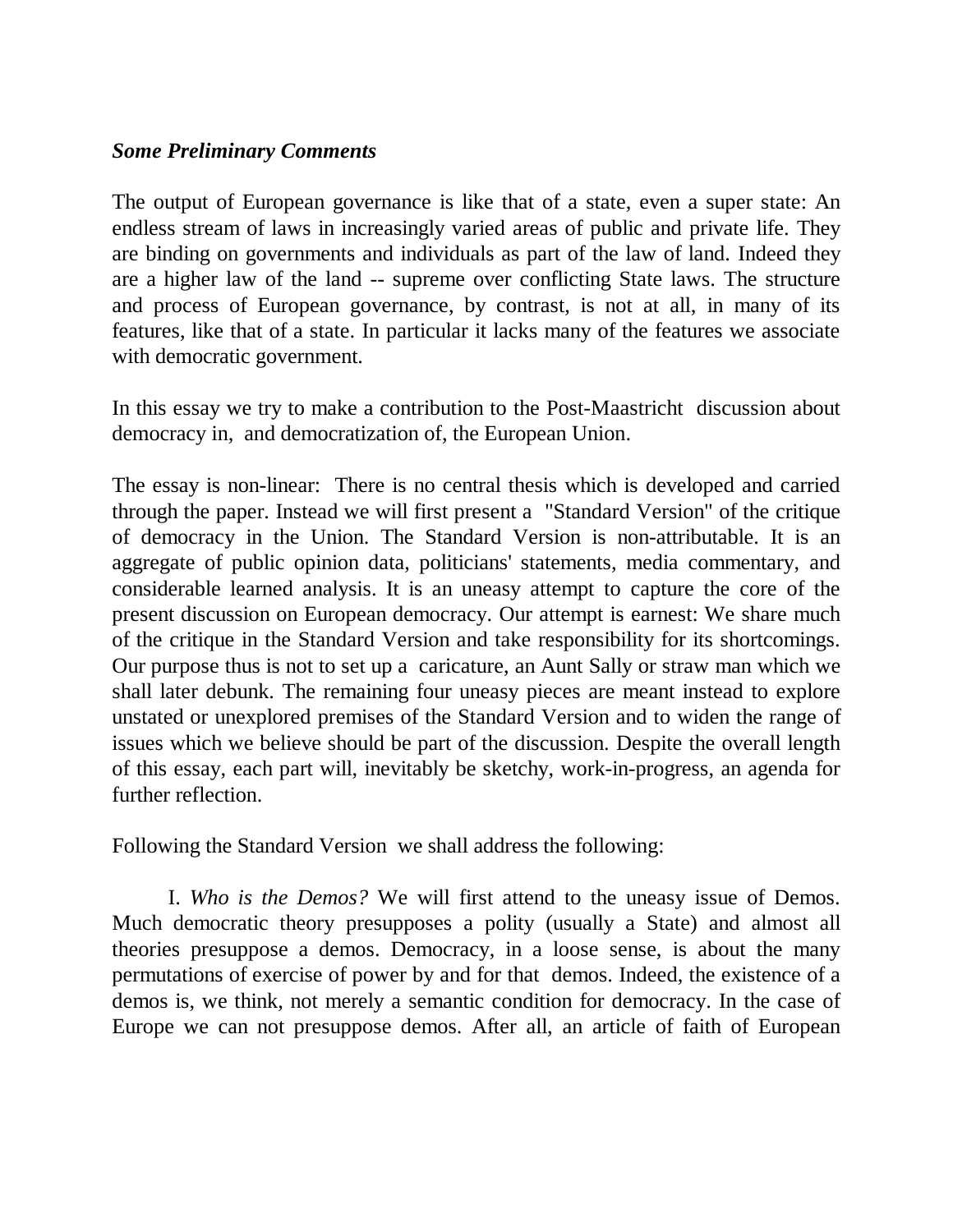integration has been the aim of an ever closer union among the peoples of Europe. Demoi, then, rather than demos. Can there be democratization at the European level absent a transcendent notion of a European people? Is there a European demos around which, by which, for which a democracy can be established? How should or could it be defined? How could or should it fit into political theory? These are some of the questions we shall address.

II. *What is the Polity?* Although in a formal sense we can speak of the Union as a single polity, from the perspective of governance and power -- its exercise, control and accountability -- the notion of a European polity is no less uneasy than the notion of European peoplehood. We will present a description of European governance which has (at least) three principal facets: International, Supranational and Infranational. Our argument is simple. In this sense there are three polities, or three regimes, or three modes of governance. This trichotomy creates fundamentally different permutations of power distribution in the overall European polity. The problems of democracy manifest themselves in different ways which need to be explored.

III. *Which Democracy?* An interesting feature of the democratization discussion in Europe, especially the blueprints for change, concerns the very understanding of democracy. Very rarely, if at all, is there more than cursory acknowledgment of the uneasy co-existence of competing visions and models of democracy which, in turn, should inform both diagnosis, prognosis and possible remedy of democratic shortcomings. Typically and endearingly there is an implicit projection onto Europe of a national self-understanding of democratic governance. The task is rendered more complex by the need to juggle models of democracy with the Unions permutations of governance. We shall offer some pointers in that direction.

IV. *Democracy over What?* The final piece addresses an issue which is not merely uneasy, it is notorious. What should be the limits of the Union's jurisdiction? Is there anything one can add to the issue of "subsidiarity", competences and jurisdiction? Apart from making the banal point that this issue too belongs to the core of the democracy discussion, we shall explore jurisdictional lines as part of governance process and institutional structure rather than addressing the substantive problem of allocating material competences.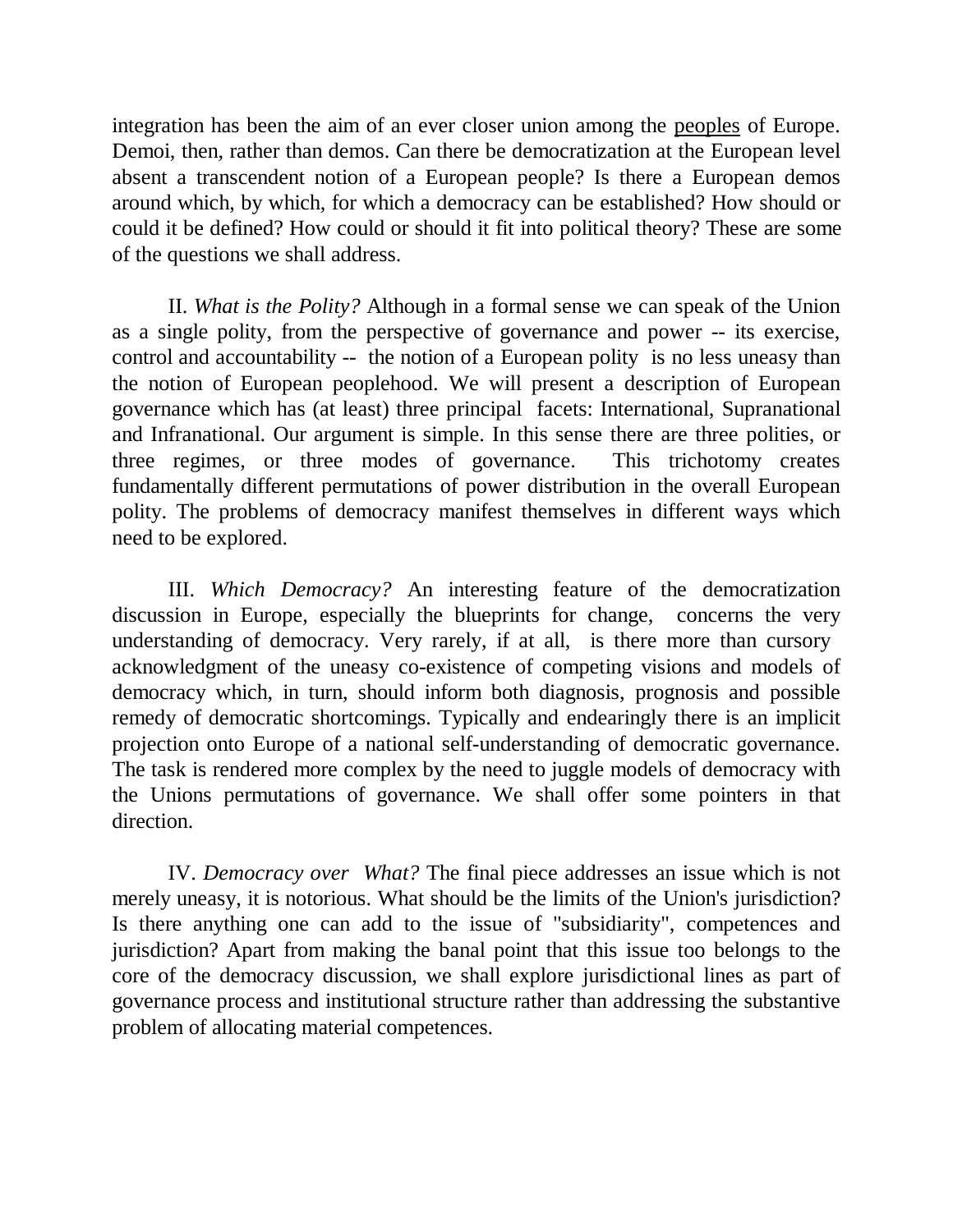In broadening the discussion in the ways we propose, the result we have in mind is, evidently, a Revised Version, not a revisionist version of the democracy debate.

## *I. The Critique of Democracy in Europe: "The Standard Version"*

The democratic problems of European integration are well explored. The phenomenon is frequently labelled as the "Democratic Deficit" of the Community but whatever nomenclature is employed, the principal features are notorious. Here is a capsule version.

European Integration has seen many, and increasingly important, government functions transferred to "Brussels", brought within the exclusive or concurrent responsibility of the Community and Union. This is problematic in a variety of ways.

Though the formal political boundaries of the State have remained intact, in the areas of transfer of responsibility to the Union the functional political boundaries of the polity have been effectively re-drawn. If critical public policy choices about, say, international trade, or environmental protection, or consumer protection, or immigration come exclusively or predominantly within Community responsibility, for those matters the locus of decisionmaking is no longer the State but the Union. Even if the Union were to replicate in its system of governance the very same institutional set-up found in its constituent states, there would be a diminution in the specific gravity, in the political weight, in the level of control of each individual within the redrawn political boundaries. That is, *arguendo*, an inevitable result from enlarging the membership of the functional polity (when a company issues new voting shares, the value of each share is reduced) and from adding a tier of government thereby distancing it further from its ultimate subjects in whose name and for whom democratic government is supposed to operate. If you want a label, call this Inverted Regionalism. All the real and supposed virtues of regionalism are here inverted.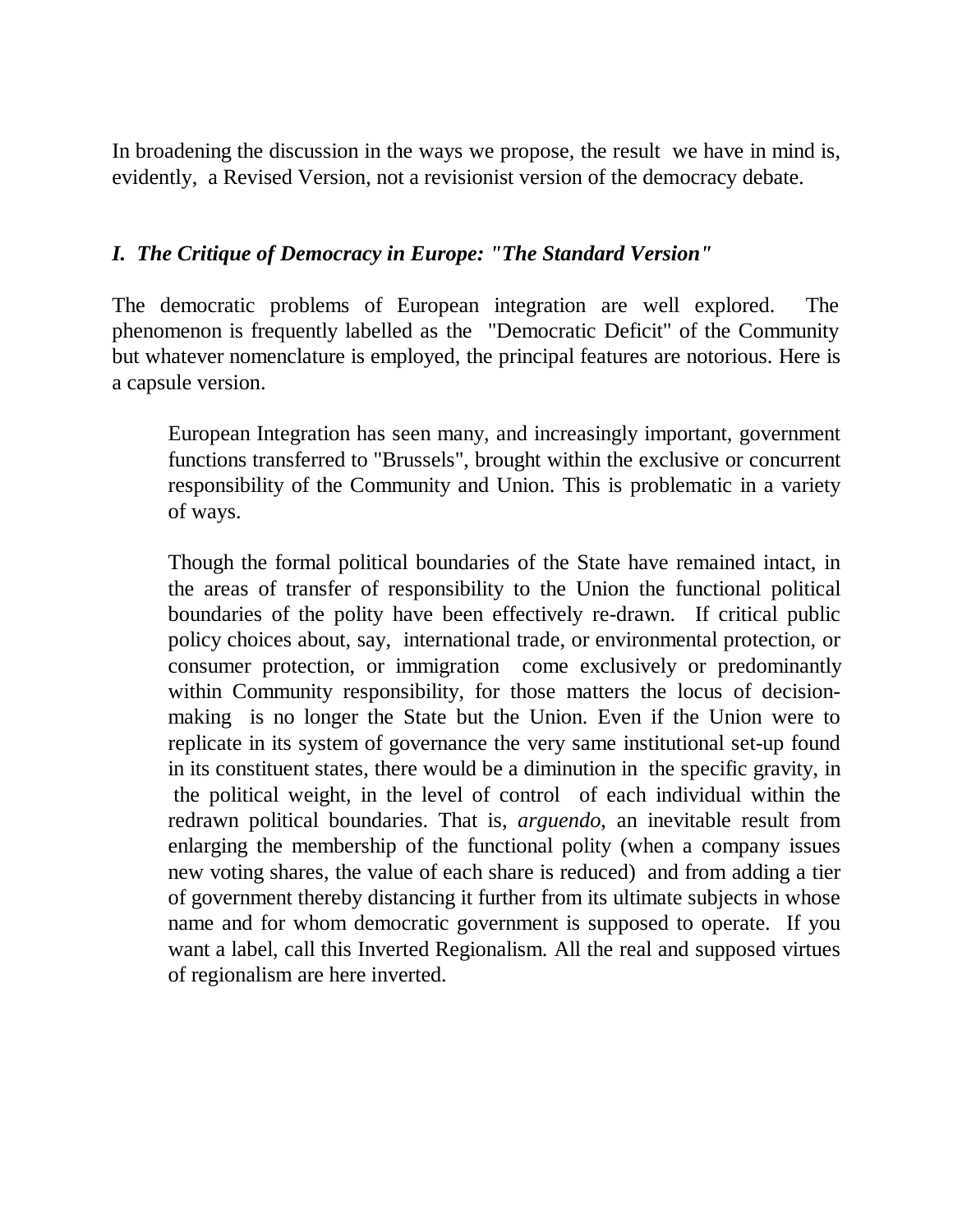Inverted Regionalism does not simply diminish democracy in the sense of individual disempowerment, it also fuels the separate and distinct phenomenon of de-legitimation. Democracy and legitimacy are not coterminus. One knows from the past of polities with arguably democratic structure and process which enjoyed shaky political legitimacy and were replaced, democratically, with dictatorships. One knows from the past and present of polities with egregiously undemocratic governmental structure and process which, nonetheless, enjoyed or enjoy high levels of legitimacy. Inverted Regionalism, to the extent, that it diminishes democracy in the sense outlined above or to the extent that it is thought to have that effect, will, to a greater or lesser extent, undermine the legitimacy of the Union.

The perceived perniciousness of Inverted Regionalism and its delegitimation effect will be/are enhanced by three factors:

> The reach of the Community or Union into areas which are, or are thought to be, classical symbolic "State" functions in relation to which "Foreigners" should not be telling "Us" (French, or Danes, or Irish etc.) how to run our lives. These areas, socially constructed and culturally bound, are not fixed. They range from the ridiculous (the British Pint) to the sublime (the right-to-life of the Irish abortion saga).

> The reach of the Community or Union into areas which are, or are thought to be, matters left to individuals or local communities and in relation to which "Government" should not be telling "Us" (the people) how to run their lives.

> The perception, whether or not rooted in reality, that there is no effective limit and/or check on the ability of the Community or Union to reach into areas previously thought to be the preserve of the state or of the individual.

Inverted Regionalism is only one feature of the alleged democratic malaise of European Integration. We wrote above: "Even if the Union were to replicate in its system of governance the very same institutional set-up found in its constituent states, there would be a diminution in the specific gravity, in the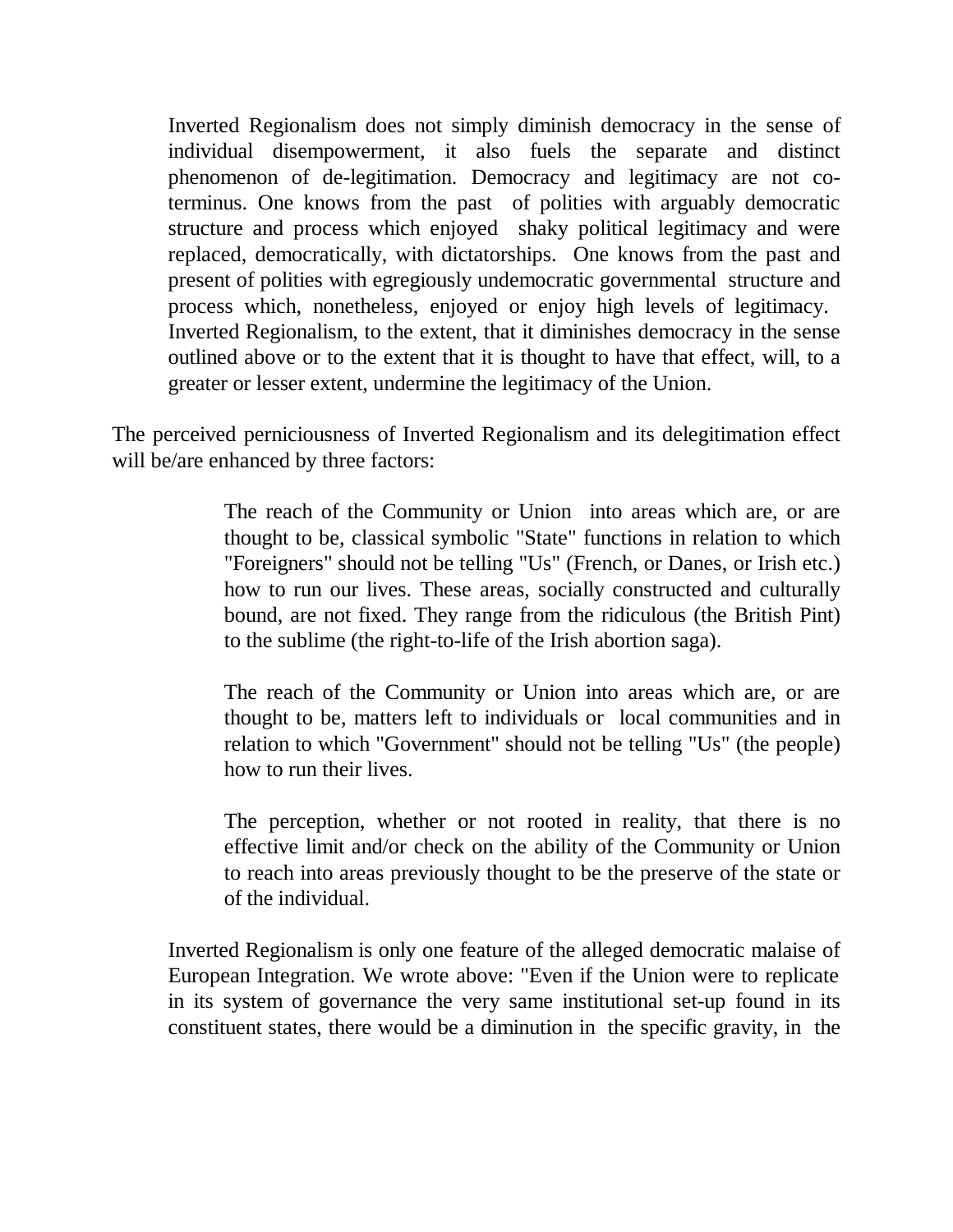political weight, in the level of control of each individual within the redrawn political boundaries." But, of course, the Union does not replicate domestic democratic arrangements.

A feature of the democratic process within the Member States, with many variations of course, is that government, the executive branch, is, at least formally, subject to parliamentary accountability. In particular, when policy requires legislation, parliamentary approval is needed. National parliaments, apart from exercising these "power functions," also fulfil a "public forum" function described variously as information, communication, legitimation etc. The argument is that Community and Union governance and Community institutions have a perverse effect on these principal democratic processes within the Member States and within the Union itself.

Community and Union governance pervert the balance between executive and legislative organs of government of the State. The Member State executive branch, Government Ministers, are reconstituted in the Community as the principal legislative organ with, as noted above, an ever widening jurisdiction over increasing areas of public policy. The volume, complexity and timing of the Community decisional process makes national parliamentary control, especially in large Member States, more an illusion than a reality. In a majority decision environment, the power of national parliaments to affect outcomes in the Council of Ministers is further reduced. The European Parliament does not offer an effective substitution. Even after Maastricht the powers of the European Parliament in the legislative process leave formal and formidable gaps in parliamentary control. On this reading, Union governance results in a net empowerment of the executive branch of the States.

The European Parliament is debilitated not only by its formal absence of certain powers but also by its structural remoteness. The technical ability of MEPs to link and represent actual constituents to the Community process is seriously compromised in the larger Member States by simple reasons of size. Its abstract representation function of "the people" -- its public forum function -- is also compromised, by a combination of its ineffective powers (the real decisions do not happen there), by its mode of operation (time and place), by its language "problem", by the difficulty (and disinterest) of media coverage.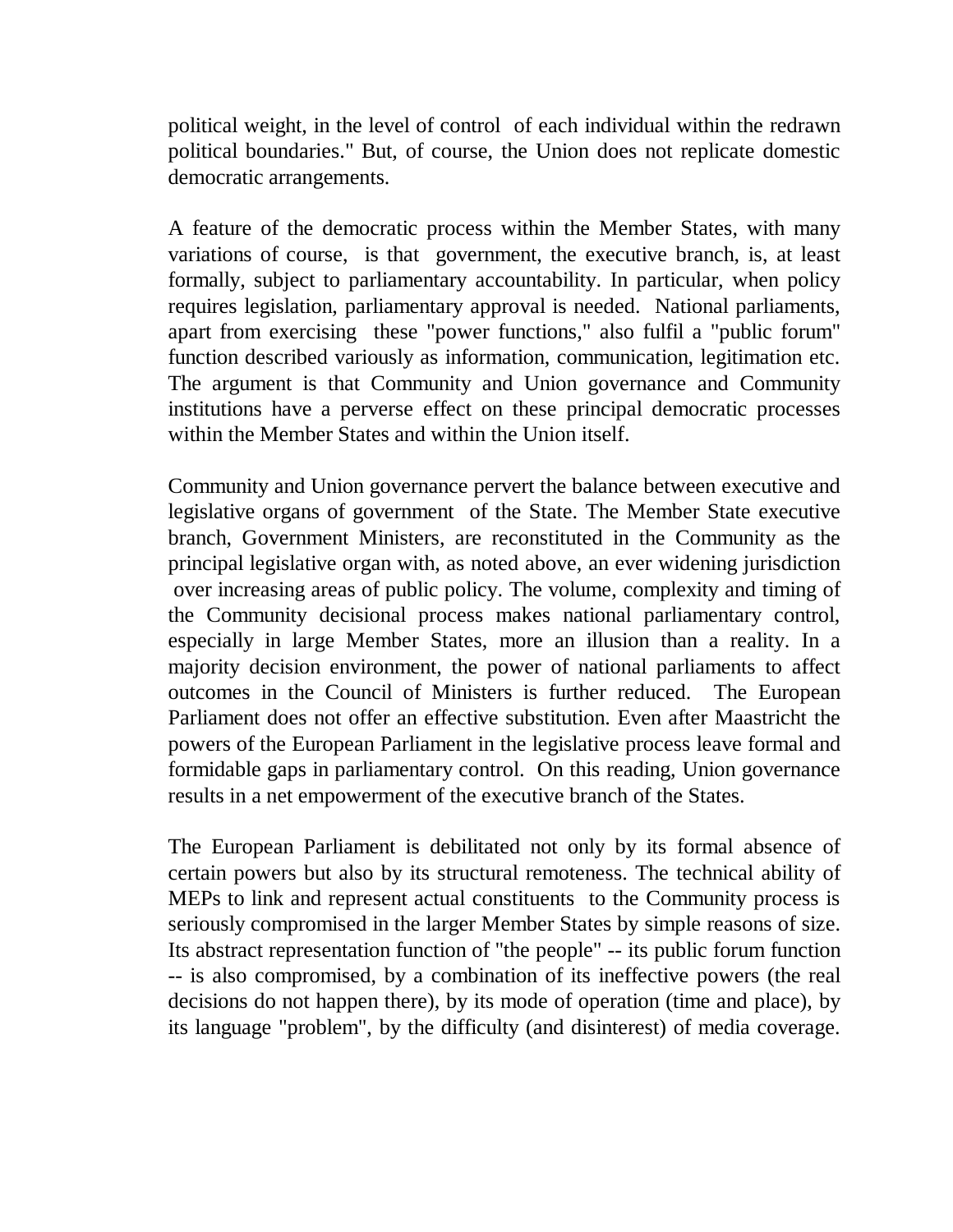It is evocative that over the years one has seen a gradual increase in the formal powers of the European Parliament and a decrease in the turn-out to European elections. And when they turn out, these elections are dominated by a national political agenda, a mid-term signal to the national party in power. This is, an evocative fact too, the opposite of American politics where State elections are frequently a mid-term signal to the central federal government. The non-emergence of true trans-European political parties is another expression of the phenomenon. Critically, there is no real sense in which the European political process allows the electorate "to throw the scoundrels out", to take what is often the only ultimate power left to the people which is to replace one set of "governors" by another. In its present state, no one who votes in the European elections has a strong sense at all of affecting critical policy choices at the European level and certainly not of confirming or rejecting European governance.

Community governance might have a distorting effect also if one takes a neocorporatist view of the European polity. Under this view, government -- both executive and legislative branches -- do not monopolize policy-making and are but actors, important actors, in a broader arena involving public and private parties. The importance of parliament under this model is to give voice and power to diffuse and fragmented interests whose principal political clout derives from a combination of their electoral power and the re-election drive of politicians. Other actors, such as, say, big industry or organized labour, whose "membership" is far less diffuse and fragmented, exercise influence through different channels and by different means such as political contributions, control of party organization, and direct lobbying of the administration. When policy areas are transferred to Europe there will be a per-se weakening effect on diffuse and fragmented national interests deriving from the greater difficulty they will experience in organizing themselves at the transnational level compared to, say, a more compact body of large manufacturers (e.g. the tobacco industry). In addition, the structural weakness of the European Parliament has a corresponding effect on these interests even if organized. Electoral power simply carries less weight in Euro-politics.

Since the outcome of the Community legislative process becomes the supreme law of the land, national judicial control of primary legislation -- in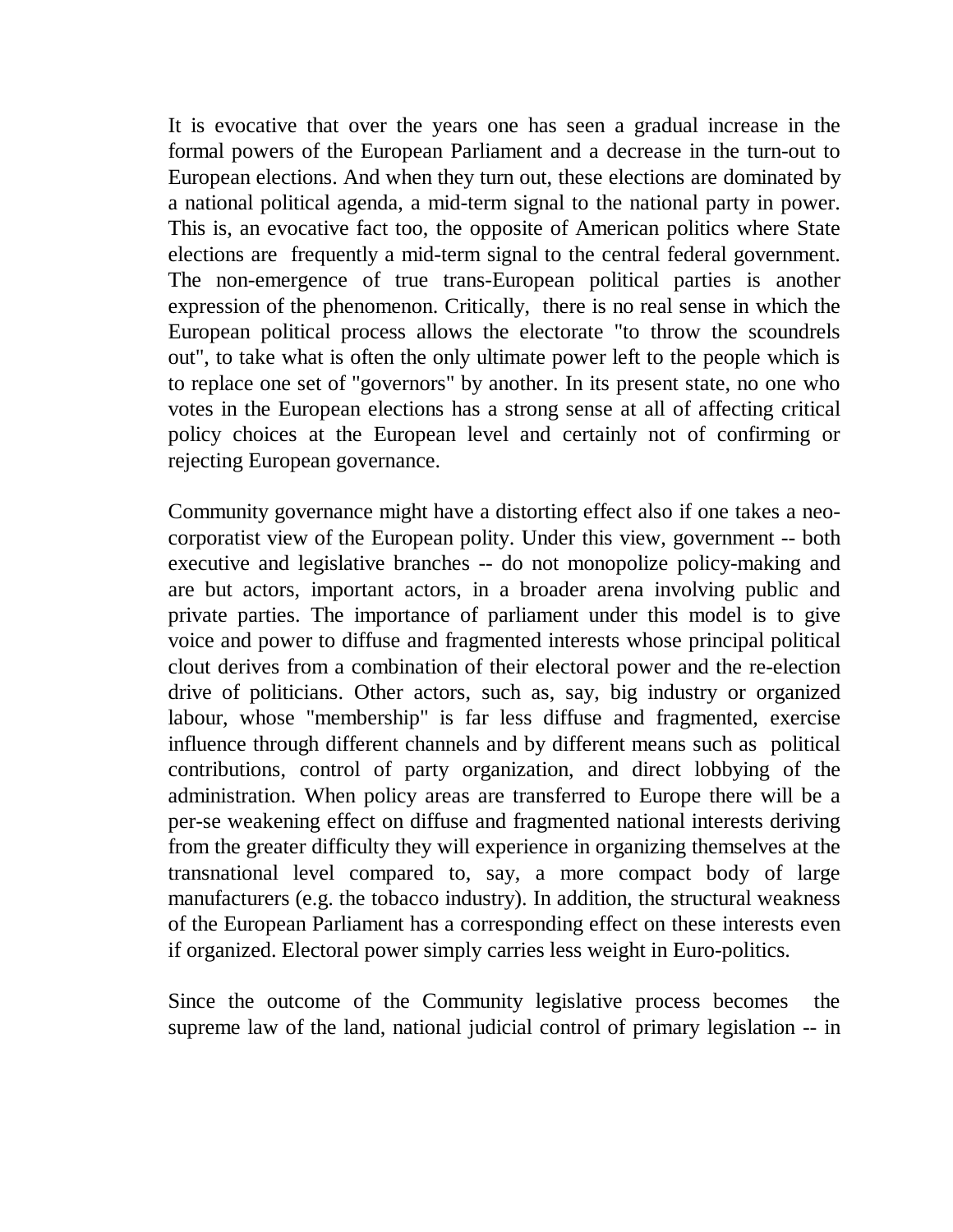those systems which have such control (e.g. Italy, Germany, Ireland) -- is compromised, too. The European Court of Justice, like the European Parliament, does not, *arguendo*, offer an effective substitution since, inevitably it is informed by different judicial sensibilities in particular in relation to interpreting the limits of Community competences. Since the governments of the Member States are not only the most decisive legislative organ of the Community, but also fulfil the most important executive function (they, much more than the Commission, are responsible for the implementation and execution of Community law and policy) they escape, too, national parliamentary (typically weak) and national judicial (typically stronger) control of large chunks of their administrative functions.

Domestic preferences are, arguably, perverted in a substantive sense, too. A Member State may elect a center right government and yet might be subject to center left policies if a majority of, say, center left governments dominate the Council. Conversely, there might even be a majority of, say, center right governments in the Council, but they might find themselves thwarted by a minority of center right governments or even by a single such government where Community decisional rules provide for unanimity. Both in Council and in the European Parliament the principle of proportional representation is compromised whereby enhanced voice is accorded citizens of small states, notably Luxembourg, and, arguably, inadequate voice accorded citizens of the larger states, notably Germany.

Lastly a feature which is said to pervade all Community governance, and negatively affect the democratic process, is its overall lack of transparency. This is not just a result of the added layer of governance and its increased remoteness. The process itself is notoriously prolix, extremely divergent when one moves from one policy area to another and in part kept secret. "Comitology" is an apt neologism -- a phenomenon which requires its very own science which no single person has mastered.

This concludes the Standard Version. Our argument is that it represents some kind of "Received Knowledge" though we have tried to be careful in my claims about its veracity. It is true if it corresponds to some objective reality; it is real, albeit in a different way, if it is believed to be true. Probably no one subscribes to all of its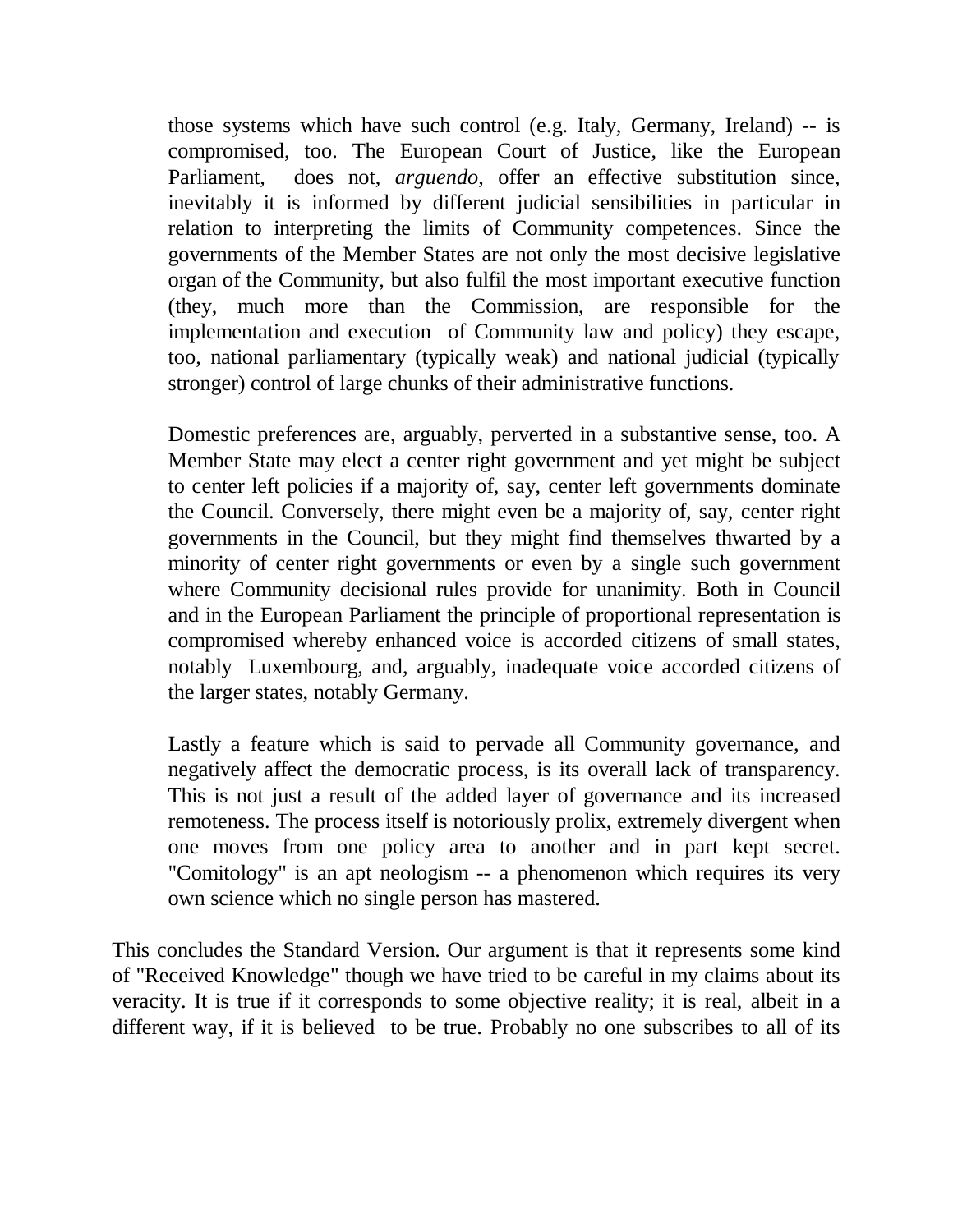tenets. We will not critique it directly but instead turn to certain features which have been absent from the debate or have been underplayed in the Standard Version.

#### *II. Democracy without a Demos?*

Here is one way of introducing this issue. For decades lawyers have been speaking loosely about the "constitutionalization" of the Treaties establishing the European Community and Union. In part this has meant the emergence of European law as constitutionally "higher law" with immediate effect within the "legal space" of the Community. Thankfully, the political science of European integration, which had lagged somewhat in noticing the phenomenon and understanding its importance, has in recent times been addressing it. But so far most searching, and illuminating, analysis has been on constitutionalization as an element in understanding governance with most attention given to the newly discovered actors (e.g. the European Court and national courts), to the myriad factors which explain the emergence and acceptance of the new constitutional architecture, to the constraints, real or imaginary, which constitutionalism places on political and economic actors and to the dynamics of interaction between the various actors and between legal integration and other forms of integration. In very large measure all these phenomena have been discussed in positivist terms, positivism as understood both in political science and law.

There is an underlying issue which, to date, has received, to the best of our knowledge, less attention: By what authority, if any -- understood in the vocabulary of normative political theory -- can the claim of European law to be both constitutionally superior and with immediate effect in the polity be sustained. Why should the subjects of European law in the Union, individuals, courts, governments et cetera feel bound to observe the law of the Union as higher law, in the same way that their counterparts in, say, the USA are bound, to and by, American federal law? It is a dramatic question since constitutionalization has formally taken place and to give a negative answer would be very subversive. This is partly why the critique of European democracy is often conflicted. One can, it seems, proclaim a profound democracy deficit and yet insist at the same time on the importance of accepting the supremacy of Union law.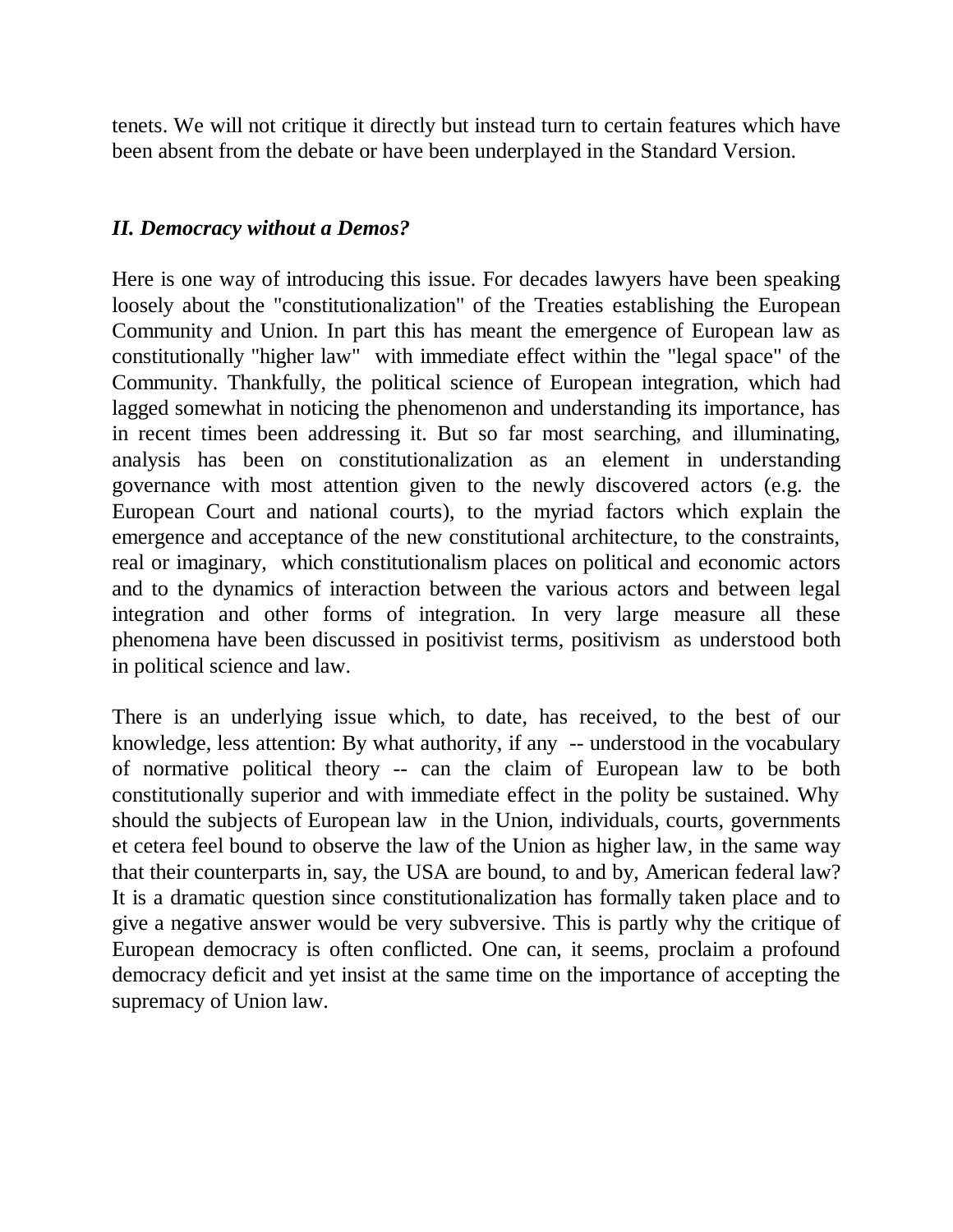One of the most trenchant critiques of authority to emerge recently has come from a certain strand of German constitutional theory and can be entitled the No-Demos thesis. Interestingly, it found powerful expression in the so-called Maastricht decision of the German Federal Constitutional Court. The decision, formally unanimous, contains conflicting strands. We shall present the robust version culled from decision and constitutional writing. We should add that this is but a German version of deep strand in both the political self-understanding and the theory of the European Nation-State.

#### *The No Demos Thesis*

The following is a composite version of the No Demos thesis culled from the decision of the Court itself and some of the principal exponents of this thesis.

The people of a polity, the Volk, its demos, is a concept which has a subjective -- socio-psychological -- component which is rooted in objective, organic conditions. Both the subjective and objective can be observed empirically in a way which would enable us, on the basis of observation and analysis, to determine that, for example, there is no European Volk.

The subjective manifestations of peoplehood, of the demos, are to be found in a sense of social cohesion, shared destiny and collective self-identity which, in turn, result in (and deserve) loyalty. These subjective manifestations have thus both a descriptive and also a normative element.

The subjective manifestations are a result of, but are also conditioned on, some, though not necessarily all, of the following objective elements: Common language, common history, common cultural habits and sensibilities and -- this is dealt with more discretely since the twelve years of National-Socialism -- common ethnic origin, common religion. All these factors do not alone capture the essence of Volk -- one will always find allusions to some spiritual, even mystic, element as well. Whereas different writers may throw a different mix of elements into the pot, an insistence on a relatively high degree of homogeneity, measured by these ethno-cultural criteria, is typically an important, indeed critical element of the discourse. Here rests, of course, the most delicate aspect of the theory since the insistence on homogeneity is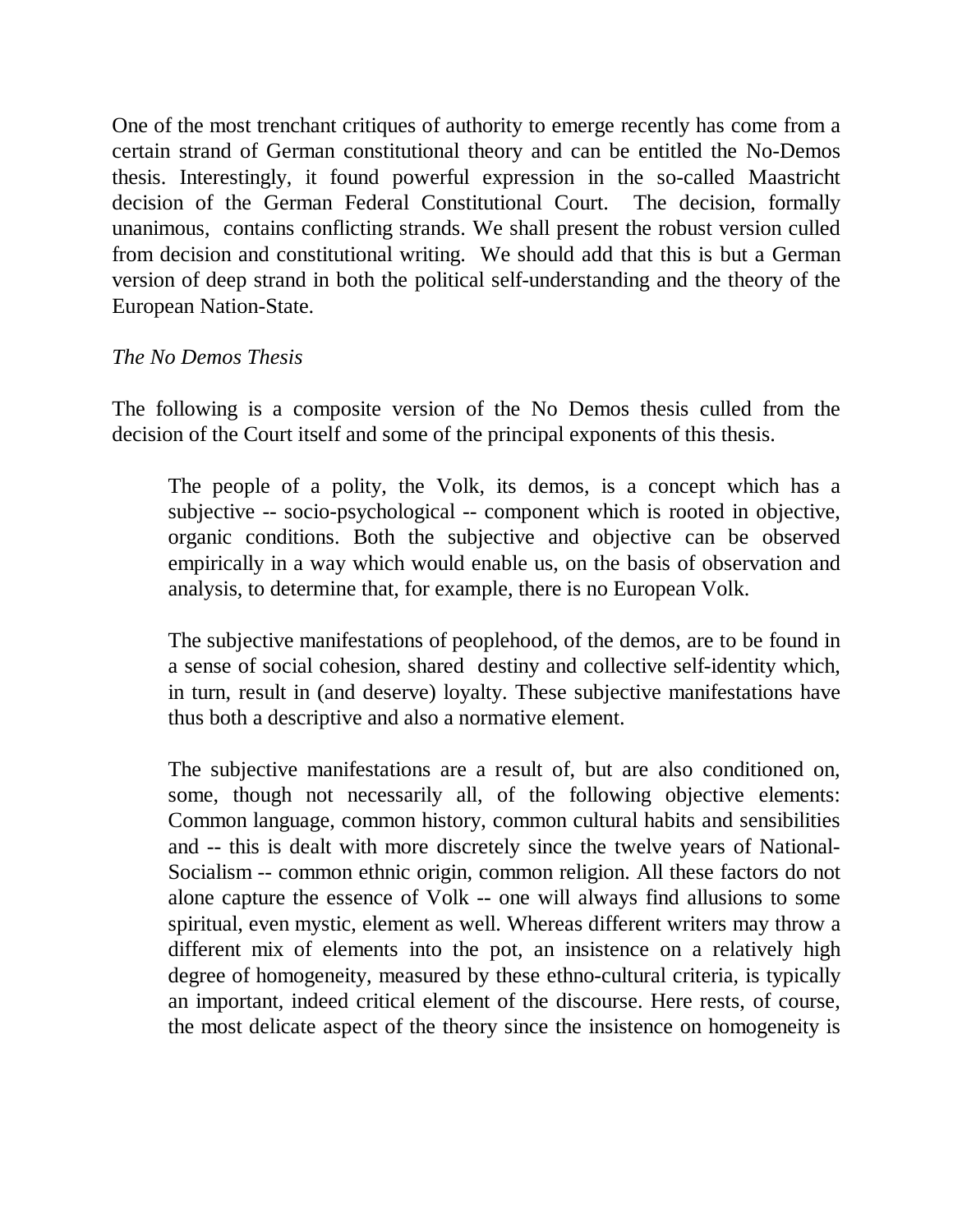what conditions in its statal operationalization the rules for inclusion and exclusion. When, say, Jews were excluded from full membership in many European nation-states as equal citizens it was often on the theory that being a Christian was essential to the homogeneity of the people.

The "organic" nature of the Volk is a delicate matter. We call "organic" those parts of the discourse which make, to a greater or lesser degree, one or more of the following claims: The Volk pre-dates historically, and precedes politically the modern State. Germany could emerge as a modern Nation-State because there was already a German Volk. The "nation" is simply a modern appellation, in the context of modernist political theory and international law, of the pre-existing Volk and the state is its political expression. It is on this view that the compelling case for German (re)unification rested. One could split the German State but not the German nation. Hence, maybe unification of the State but certainly only reunification of the people. Anthropologically, this understanding of, say, being German, which means being part of the German Volk, is "organic" in the following sense: It has, first, an almost natural connotation. You are born German the way you are born male or female -- though you can, with only somewhat greater ease, change your national identity (even then you will remain an "ex-German") and to the extent that ethnicity continues to play a role -- muted to be sure -- in this discourse of the Volk, ethnicity is even more immutable than gender -- there is no operation which can change one's ethnicity. The implication of this is that one's nationality as a form of identity is almost primordial according to this view, taking precedence over other forms of consciousness and membership. I may have solidarity with fellow Christians elsewhere, fellow workers elsewhere, fellow women elsewhere. This would make me a Christian German, a Socialist German, a feminist German or, at most, a German Christian, a German Socialist, a German feminist. I cannot escape my Volkish, national identity.

No one today argues that the "organic" is absolute. One can, after all, "naturalize", acquire membership in a new nation -- but even here, doesn't the word "naturalization" speak volumes? And one can, more as an hypothesis than a reality, imagine that should the objective conditions sufficiently change, and a measure of homogeneity in language, culture, shared historical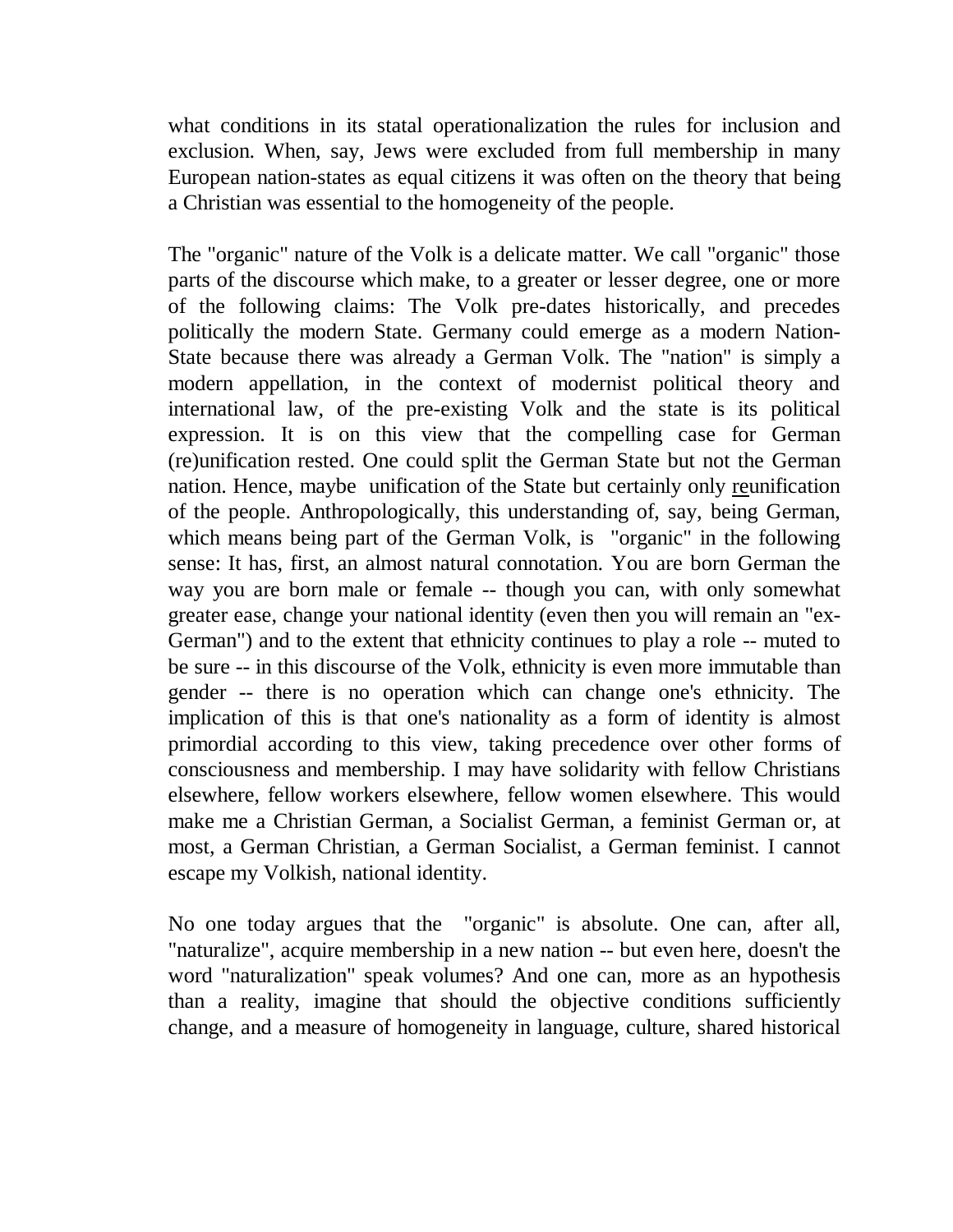experience develop, a subjective consciousness could follow and a new Volk/nation emerge. But, realistically, these mutations are possible in a "geological" time frame -- epochal, not generational.

Volk fits into modern political theory easily enough. The German Constitution may have constituted the post-War German state, but it did not constitute the German people except, perhaps, in some narrow legal sense. The Volk, the Nation, understood in this national, ethno-cultural sense are the basis for the modern State. They are the basis in an older, self-determination sense of political independence in statehood. Only nations "may have" states. The State belongs to the nation -- its Volk, and the Nation (the Volk) "belong" to the State.

Critically, Volk/nation are also the basis for the modern democratic State: The nation and its members, the Volk, constitute the polity for the purposes of accepting the discipline of democratic, majoritarian governance. Both descriptively and prescriptively (how it is and how it ought to be) a minority will/should accept the legitimacy of a majority decision because both majority and minority are part of the same Volk, belong to the nation. That is an integral part of what rule-by-the-people, democracy, means on this reading. Thus, nationality constitutes the state (hence nation-state) which in turn constitutes its political boundary, an idea which runs from Schmitt to Kirchhof. The significance of the political boundary is not only to the older notion of political independence and territorial integrity, but also to the very democratic nature of the polity. A parliament is, on this view, an institution of democracy not only because it provides a mechanism for representation and majority voting, but because it represents the Volk, the nation, the demos from which derive the authority and legitimacy of its decisions. To drive this point home, imagine an anschluss between Germany and Denmark. Try and tell the Danes that they should not worry since they will have full representation in the Bundestag. Their screams of grief will be shrill not simply because they will be condemned, as Danes, to permanent minorityship (that may be true for the German Greens too), but because the way nationality, in this way of thinking, enmeshes with democracy is that even majority rule is only legitimate within a demos, when Danes rule Danes. Demos, thus, is a condition of democracy. By contrast, when democrats like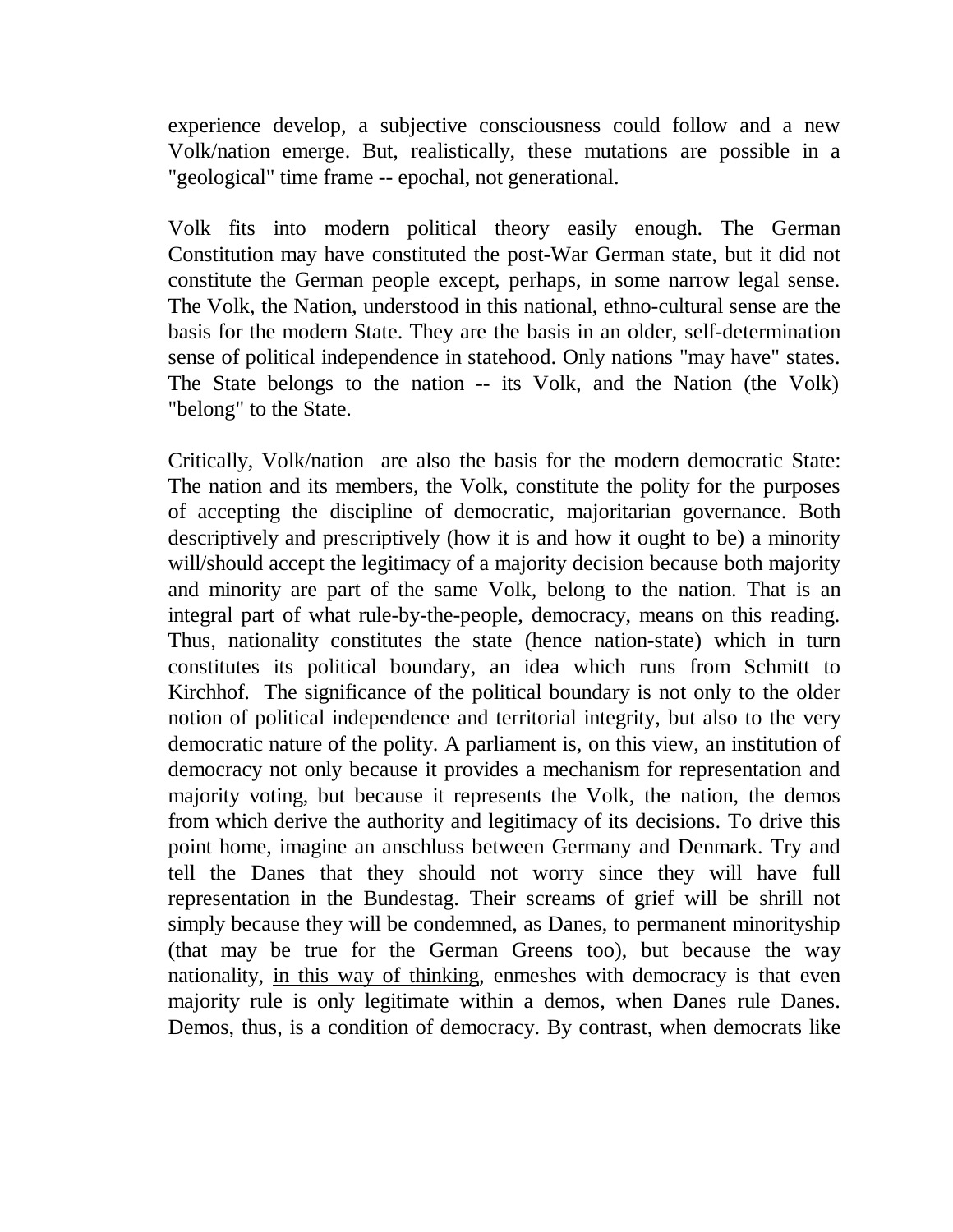Alfred Verdross argued for a Greater Germany this was clearly not motivated by some proto-fascist design but by a belief that the German speaking "peoples" were in fact one people in terms of this very understanding of peoplehood.

Turning to Europe, it is argued as a matter of empirical observation, based on these ethno-cultural criteria, that there is no European demos -- not a people not a nation. Neither the subjective element (the sense of shared collective identity and loyalty) nor the objective conditions which could produce these (the kind of homogeneity of the ethno-national conditions on which peoplehood depend) exist. Long term peaceful relations with thickening economic and social intercourse should not be confused with the bonds of peoplehood and nationality forged by language, history, ethnicity and all the rest. At this point we detect two versions to the No Demos thesis. The "soft" version of the Court itself is the <u>Not Yet</u> version: Although there is no demos now the possibility for the future is not precluded a-priori. If and when a European demos emerges, then, and only then, will the basic political premises of the decision have to be reviewed. This is unlikely in the foreseeable future. The "hard" version does not only dismiss that possibility as objectively unrealistic but also as undesirable: It is argued (correctly in my view) that integration is not about creating a European nation or people, but about the ever closer Union among the peoples of Europe. However, what the "soft" and "hard" version share is the same understanding of peoplehood, its characteristics and manifestations.

Soft version or hard, the consequences of the No Demos thesis for the European construct are interesting. The rigorous implication of this view would be that absent a demos, there cannot, by definition, be a democracy or democratization at the European level. This is not a semantic proposition. On this reading, European democracy (meaning a minimum binding majoritarian decision-making at the European level) without a demos is no different from the previously mentioned German-Danish anschluss except on a larger scale. Giving the Danes a vote in the Bundestag is, as argued, ice cold comfort. Giving them a vote in the European Parliament or Council is, conceptually, no different. This would be true for each and every nation-state. European integration, on this view, may have involved a certain transfer of state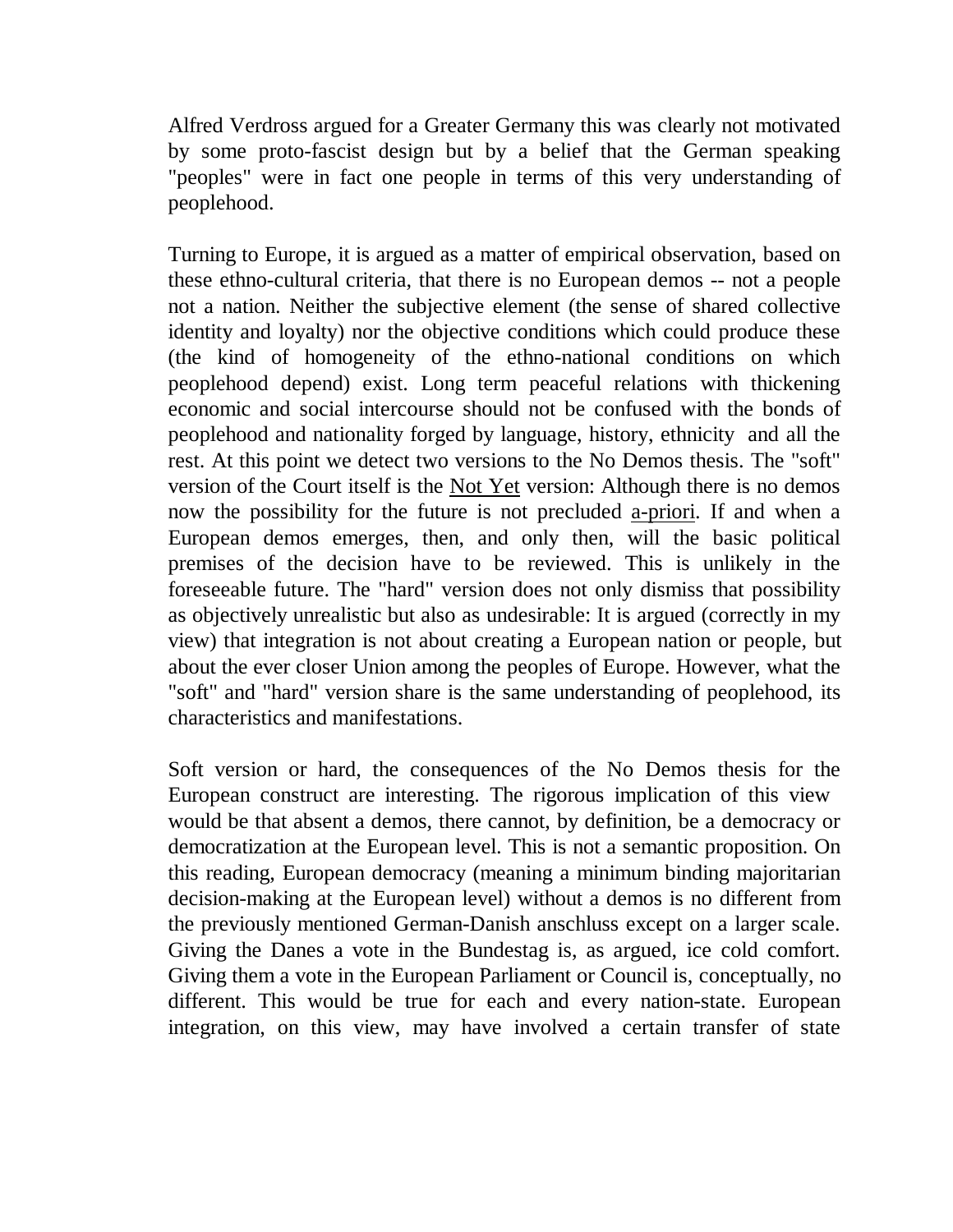functions to the Union but this has not been accompanied by a redrawing of political boundaries which can occur only if, and can be ascertained only when, a European Volk can be said to exist. Since this, it is claimed, has not occurred, the Union and its institutions can have neither the authority nor the legitimacy of a Demos-cratic State. Empowering the European Parliament is no solution and could -- to the extent that it weakens the Council (the voice of the Member States) -- actually exacerbate the legitimacy problem of the Community. On this view, a parliament without a demos is conceptually impossible, practically despotic. If the European Parliament is not the representative of a people, if the territorial boundaries of the EU do not correspond to its political boundaries, than the writ of such a parliament has only slightly more legitimacy than the writ of an emperor.

What, however, if the interests of the nation-state would be served by functional cooperation with other nation-states? The No Demos thesis has an implicit and traditional solution: Cooperation through international treaties, freely entered into by High Contracting Parties, preferably of a contractual nature (meaning no-open ended commitments) capable of denunciation, covering well-circumscribed subjects. Historically, such treaties were concluded by heads of state embodying the sovereignty of the nation-state. Under the more modern version, such treaties are concluded by a government answerable to a national parliament often requiring parliamentary approval and subject to the material conditions of the national democratic constitution. Democracy is safeguarded in that way.

### *Democracy and Membership*

There is much that is puzzling in the reasoning of the German Court. For example: If the concern of the German Court was to safeguard the democratic character of the European construct in its future developments, and if its explicit and implicit thesis that absence a European demos, democracy can be guaranteed only through Member State mechanisms, it is hard to see how, employing the same sensibilities it could have given a democratic seal of approval to the already existing European Community and Union. Whatever the original intentions of the High Contracting parties, the Treaties establishing the European Community and Union have become like no other international parallel, and national procedures to ensure democratic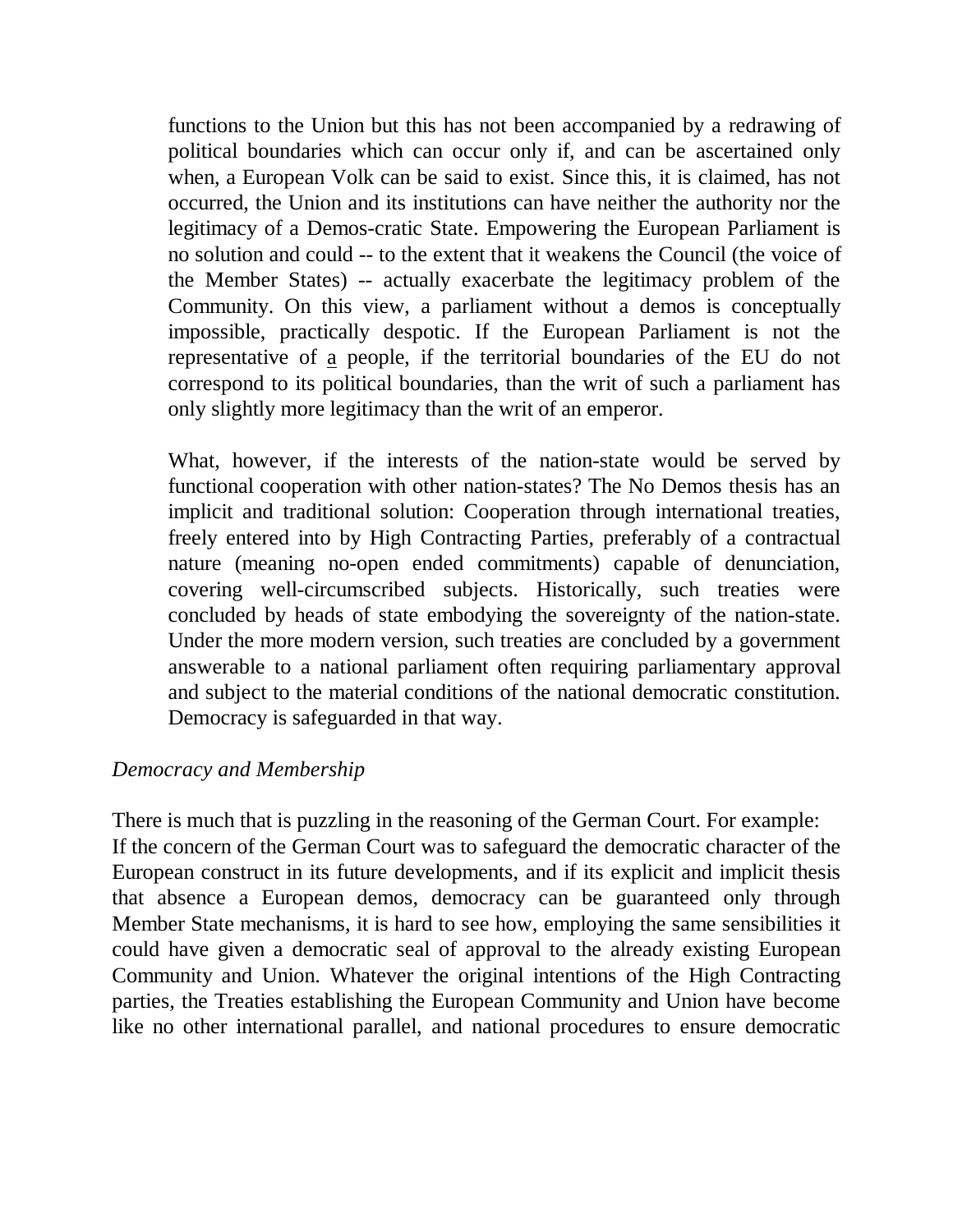control over international treaties of the State are clearly ill suited and woefully inadequate to address the problems posited by the European Union.

One could suggest, explicitly or implicitly, that the current situation of the Union has been democratically legitimated by national processes -- for example the successive approvals of the Community by the houses of the German parliament. But this is problematic and somewhat embarrassing, too. First, even if the current Union has been democratically approved by successive approvals of Treaty amendments (such as the Single European Act and the various acts of accession of new Member States) this takes a very formal view of democratic legitimation. Is it not just a little bit like the Weimar elections which democratically approved a non-democratic regime? Is it not the task of a constitutional court to be a counter-balance to such self-defeating democratization? Member State mediation does have a powerful impact on the social and formal legitimacy of the European construct but it has done only little to address the problems of deficient democratic structures and processes. If the current democratic malaise of the Union can be said to have been cured by the simple fact that national parliaments have endorsed the package deal in one way or another, the Court would have engaged at worst in another form of fiction about the reality of the Union and the democratizing power of national structures and institutions, at best in adopting a formal and impoverished sense of what it takes to ensure democracy in the polity.

The Court could have adopted an alternative construct: Highlight, embarrassing as this may have been, the democratic failings of the Community, uncured by Maastricht and in which all European and Member State institutions (including courts) connived. Since, despite these failings, the Union was formally legitimated the Court could have, for example, approved the Treaty but insisted that the existing gap between formal legitimation and material democratic deficiency must be regarded as temporary and could not be accepted in the medium and long term. In this way the Bundesverfassungsgericht would have thrown its formidable power behind the pressure for democratization. For all its talk about democracy, the Court, by adopting the view it has on Volk, Staat and Staatsangehörigkeit has boxed itself into a further untenable situation. Stated briefly: If the judges who subscribed to the decision truly believe that a polity enjoying democratic authority and legitimate rulemaking power must be based on the conflation of Volk, Staat and Staatsangehörigkeit, that the only way to conceive of the demos of such a polity is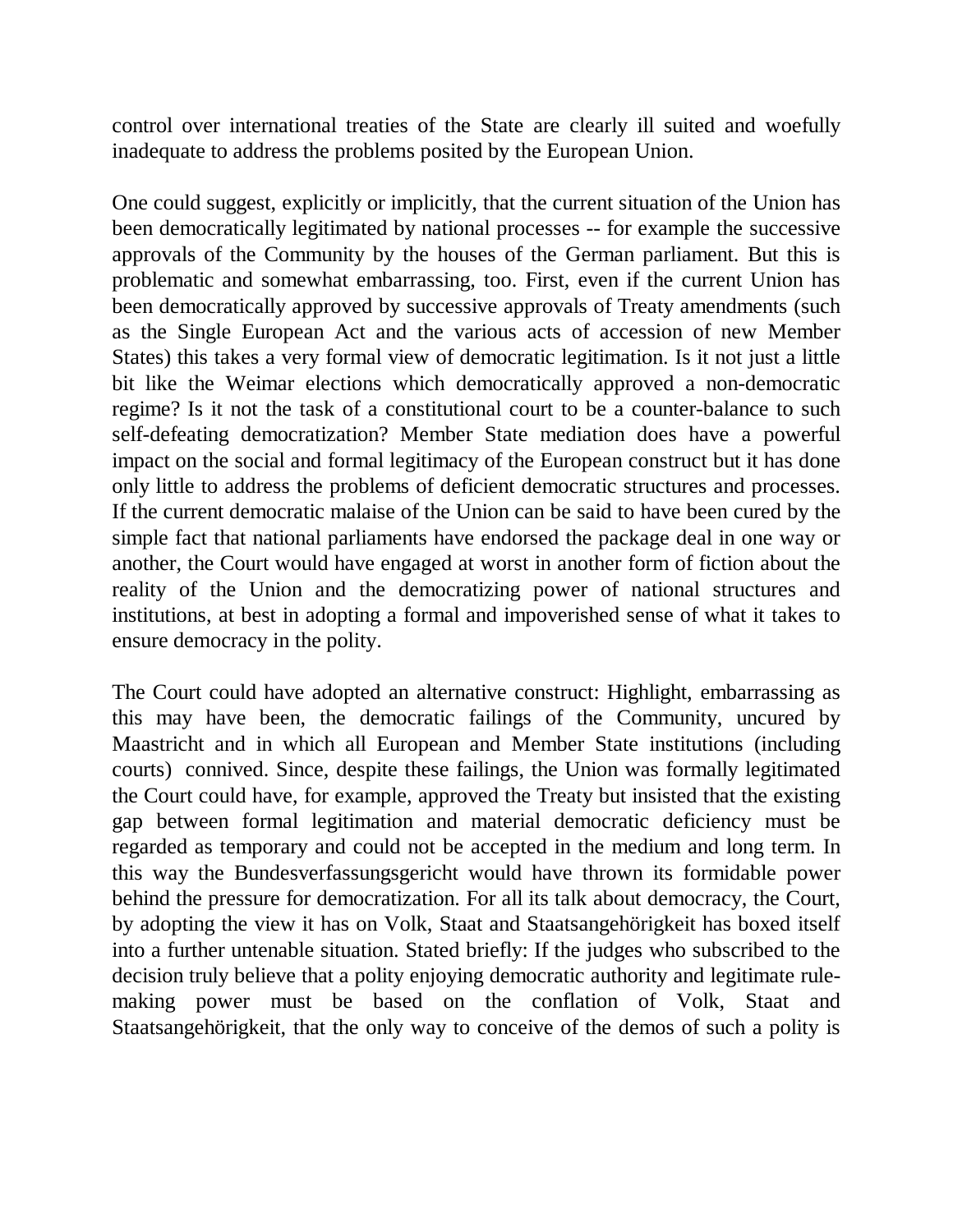in thickly homogeneous ethno-cultural terms, then, whether one admits it or not, the future of European integration poses a huge threat. The problem is not that there is not now a European demos; the problem is that there might one day be one. And why is that a problem? Because the emergence of a European demos in a European polity enjoying legitimate democratic authority would signify -- on this understanding of polity and demos -- the replacement of the various Member State demoi, including the German Volk. This, we would agree, would be a price too high to pay for European integration. But since on their reading there is only a binary option -- either a European State (one European Volk) or a Union of States (with the preservation of all European Völker -- including Germans) their fear is inevitable.

We shall try and show how this view is based on one and perhaps two profound misconceptions with unfortunate consequences both for Germany itself and for Europe. Our challenge, note, is not to the ethno-cultural, homogeneous concept of Volk as such. It is, instead, to the view which insists that the only way to think of a demos, bestowing legitimate rule-making and democratic authority on a polity, is in these Volkish terms. We also challenge the concomitant notion that the only way to think of a polity, enjoying legitimate rule-making and democratic authority, is in statal terms. Finally, we challenge the implicit view in the decision that the only way to imagine the Union is in some statal form: Staat, Staatenbund, Bundesstaat, Staatenverbund. Noteworthy is not only the "enslavement" to the notion of State, but also, as we shall see, the inability to contemplate an entity with a simultaneous multiple identity. Polycentric thinking is, apparently, unacceptable.

We shall construct the critique step-by-step beginning with Demos-as-Volk first. We want to raise three possible objections to the Court's version of the No Demos thesis and its implications.

The first objection has two strands. One, less compelling, would argue that the No Demos thesis simply misreads the European anthropological map. That, in fact, there is a European sense of social cohesion, shared identity and collective self which, in turn, results in (and deserves) loyalty and which bestows thus potential authority and democratic legitimacy on European institutions. In short that there is, want it or not, a European people on the terms stipulated by the No Demos thesis and that the only problem of democracy in the Community relates to the deficient processes, such as the weakness of the European Parliament, but not the deep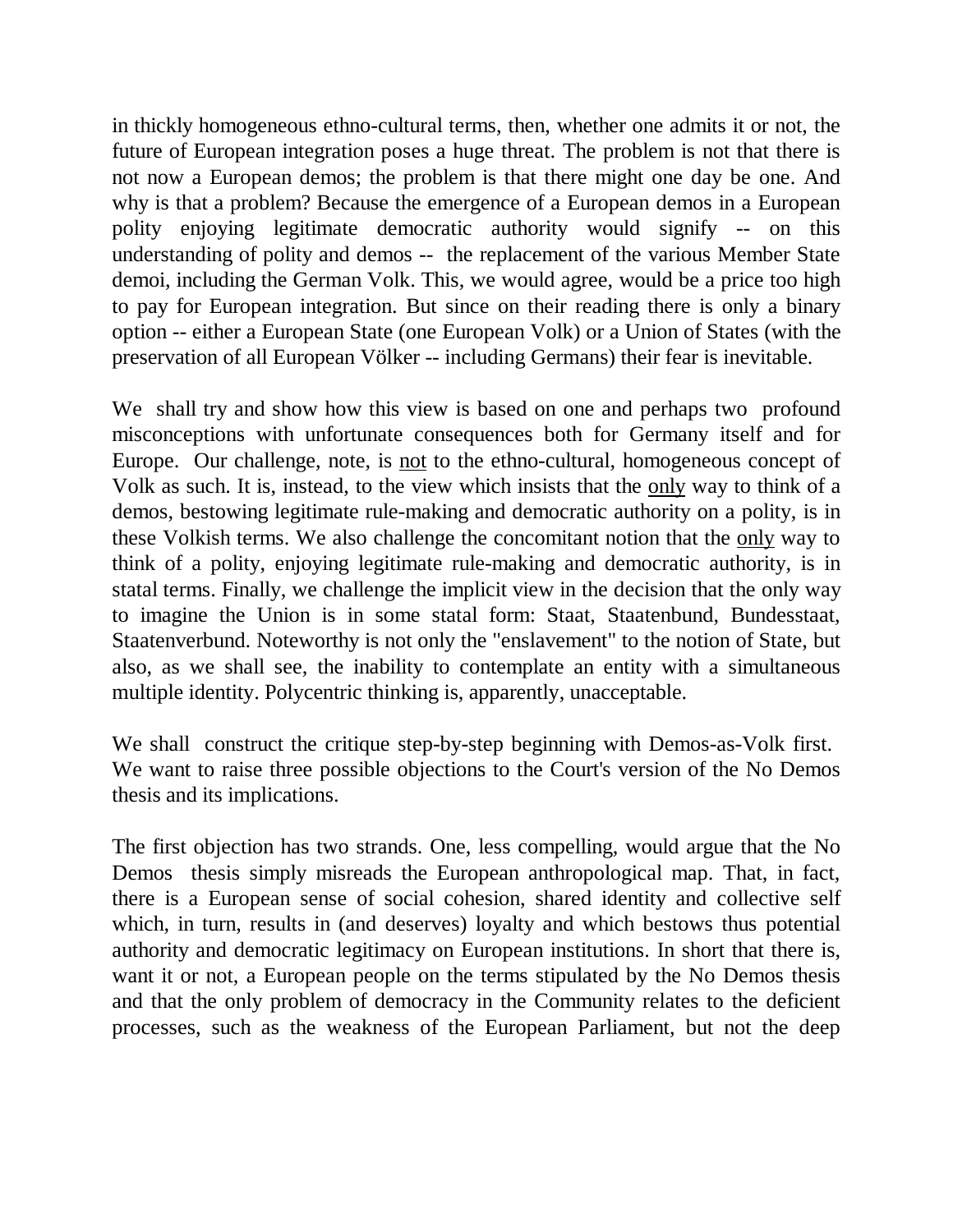structural absence of a demos. Though there is no common European language, that cannot in itself be a conditio sine qua non as the case of, say, Switzerland would illustrate. And there is a sufficient measures of shared history and cultural habits to sustain this construct. The problem is that this construct simply does not ring true. For most Europeans any sense of European identity defined in ethno-cultural or ethno-national terms would be extremely weak. We do not wish to pursue this critique as such.

But there is one strand worth picking up from this first objection. One can argue that peoplehood and national identity have, at certain critical moments of transition, a far larger degree of artificiality, of social constructionism and even social engineering than the organic, Volkish view would concede. As such they are far more fluid, potentially unstable and capable of change. They decidedly can be constructed as a conscious decision and not only be a reflection of an already preexisting consciousness. Indeed, how could one ever imagine political unification taking place if it has strictly to follow the sense of peoplehood? In the creation of European states involving political unification such as, yes, Germany and Italy, the act of formal unification preceded full and universal shift of consciousness. Although conceptually the nation is the condition for the state, historically, it has often been the state which constituted the nation by imposing a language and/or prioritizing a dialect and/or privileging a certain historical narrative and/or creating symbols and myths. This would, often, have to be the order in the process of unification. Think, say, of Prussia and Austria. Is it so fanciful to imagine a different historical path in which Prussia went its own way, privileging a particularized read of its history, symbols, cultural habits and myths and developing a sense of Volk and nation which would emphasize that which separates it from other Germanspeaking nations and that Austria, in this would-be history, could have just become another part of a unified Germany?

We are, of course, taking no position here on the desirability or otherwise of European unification driven by the notion of nation and peoplehood. (As will transpire, we oppose it.) But we are arguing that to insist on the emergence of a pre-existing European Demos defined in ethno-cultural terms as a precondition for constitutional unification or, more minimally, a re-drawing of political boundaries, is to ensure that this will never happen. The No Demos thesis which is presented by its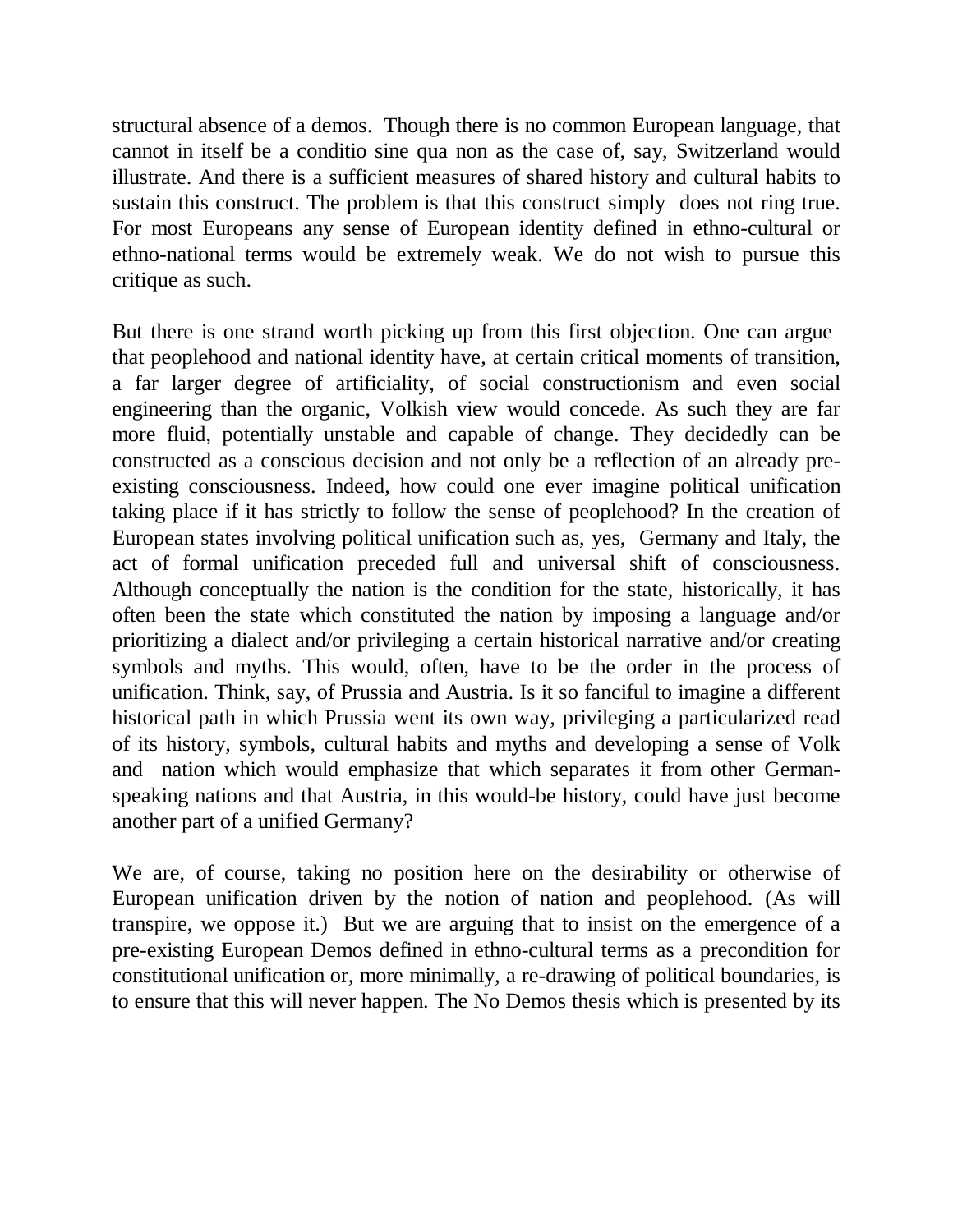advocates as rooted in empirical and objective observation barely conceals a predetermined outcome.

The second objection is more central and is concerned with the notion of membership implicit in the No Demos thesis. Who, we may ask, are the members of, say, the German polity? The answer would seem obvious: The German Volk, those who have German nationality. They are Germany's demos. Germany is the state of the Germans defined in the familiar ethno-national terms. By contrast, to say that there is no European demos is equivalent to saying that there is no European nation. We should immediately add that we agree: There is no European nation or Volk in the sense that these words are understood by the German Court and the constitutionalists on which it relies.

But that is not the point. The real point is the following: Is it mandated that demos in general and the European demos in particular be understood exclusively in the ethno-cultural homogeneous terms which the German Federal Constitutional Court has adopted in its own self-understanding? Can there not be other understandings of demos which might lead to different conceptualizations and potentialities for Europe?

We have, so far, in this English language narrative studiously avoided using the concept of citizen and citizenship. Can we not define membership of a polity in civic, non-ethno-cultural terms? Can we not separate ethnos from demos? And can we not imagine a polity whose demos is defined, understood and accepted in civic, non-ethno-cultural terms, and would have legitimate rule-making democratic authority on that basis? To be sure, there is a German constitutional tradition from which the No Demos thesis arises which masks these possibilities since historically, at least from the time of the Kaiserreich or so there has been such a strong current which insists on the unity of Volk-Nation-State-Citizenship. A German citizen is, save for some exceptions, a German national, primarily one who belongs to the Volk. Belonging to the Volk is normally the condition for citizenship. And, in turn, citizenship in this tradition can only be understood in statal terms. Here the very language reflects the conflation: The concept of State is built into the very term of Staatsangehöriger. If there is citizenship, Statehood is premised. If there is Statehood, citizenship is premised. This is not simply a matter of constitutional and political theory. It finds its reflection in positive law. That is why naturalization in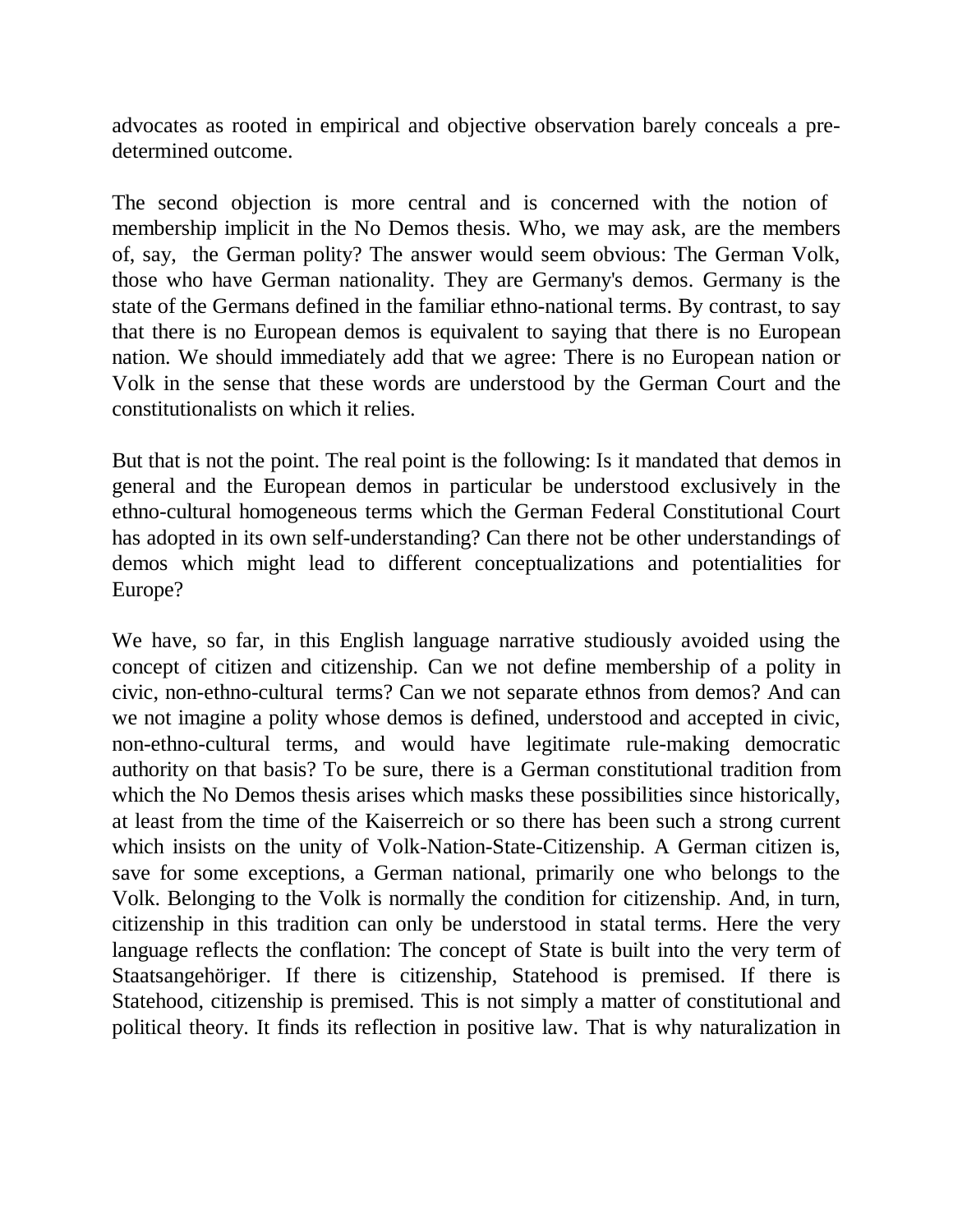Germany -- other than through marriage, adoption and some other exceptions -- is an act which implies not simply accepting civic obligations of citizenship and loyalty to the State but of embracing German national identity understood in this thick cultural sense, a true cultural assimilation and a demand for an obliteration of other Volkish loyalties and identification. Thus, for example, emancipation of the Jews in Germany was premised on a consignment of Jewishness and Judaism to the realm of religion and a refusal to accept Jewish peoplehood. To be a German citizen, under this conception, you have to be part of the Volk. And Germany as a State, is the State of the Germans understood in these terms.

Likewise, until very recently, you may have been a third generation resident of Germany and be denied citizenship because you are unable or unwilling to become "German" in a cultural and identification sense. With few exceptions, the law specifically denies naturalization to resident who would wish to embrace the duties of citizenship but retain an alternative national identity. Multiple citizenship is permitted in peculiar circumstances but is frowned upon. By contrast, if you are an ethnically defined German national even if a third generation citizen and resident of some far flung country you would still be a member of the Volk and hence have a privileged position in applying for citizenship. On this view, the legal "passport" of membership in the polity is citizenship: Citizenship is what defines you as a member of the polity with full political and civil rights and duties. But that, in turn, is conflated with nationality, with being a member of the Volk in the ethno-cultural sense. And, since Demos is defined in national terms, the only Demos conceivable is one the members of which are citizen-nationals -- hence the state.

We should point out again that Germany is not the only state in Europe or elsewhere whose membership philosophy is so conceived. In some measure that is the philosophy of the nation-state. But it does offer a rather extreme example of the conflation of State, Volk/Nation and Citizenship.

Be that as it may, this conflation is neither necessary conceptually, nor practiced universally, nor, perhaps, even desirable. There are quite a few states where, for example, mere birth in the state creates actual citizenship or an entitlement to citizenship without any pretence that you thus become a national in an ethno-cultural sense. There are states where citizenship, as a commitment to the constitutional values and the civic duties of the polity are the condition of naturalization whereas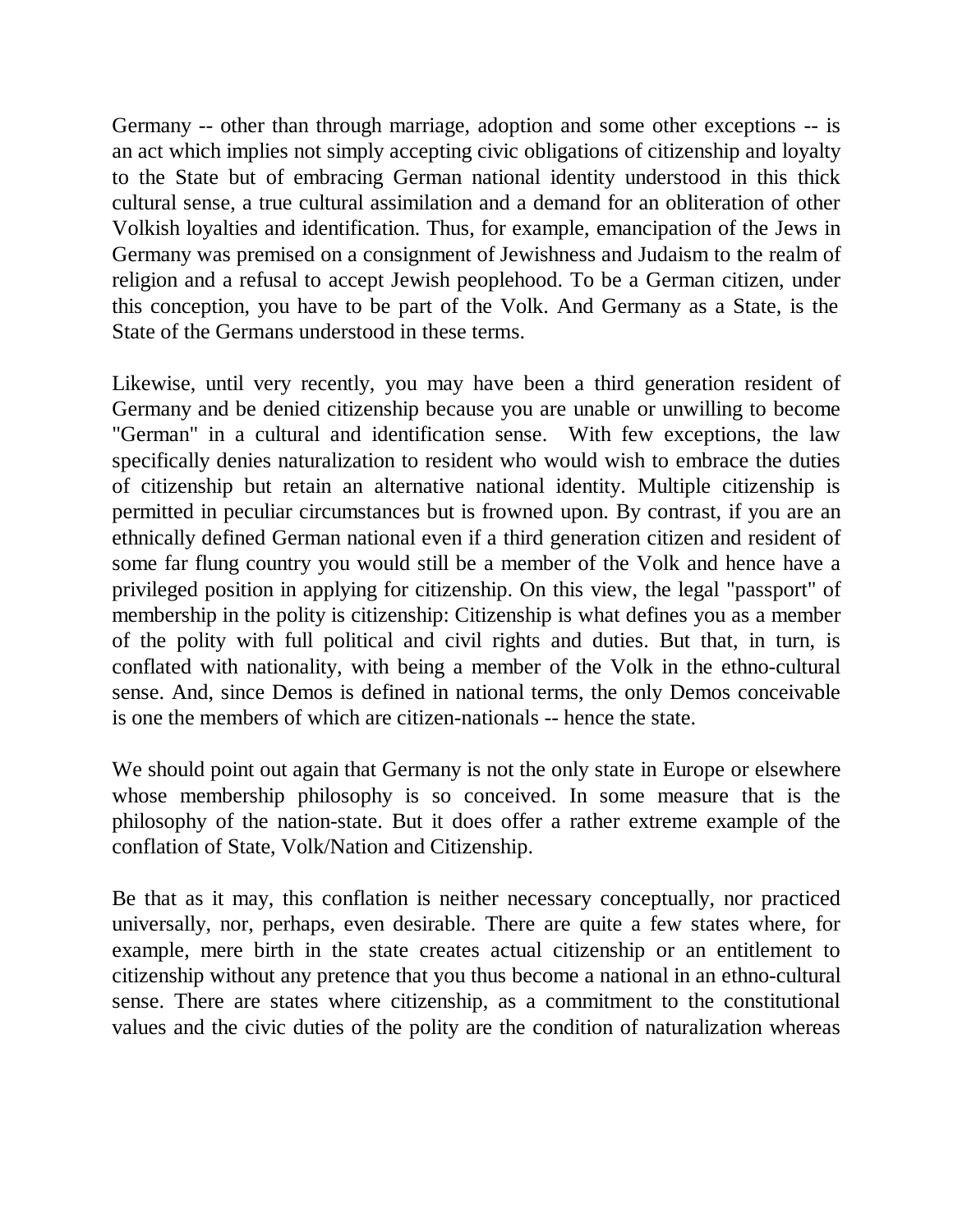nationality, in an ethno-cultural sense is regarded, like religion, a matter of individual preference. There are states, like Germany, with a strong ethno-cultural identity, which, nonetheless, allow citizenship not only to individuals with other nationalities, who do not belong to the majority Volk, but to minorities with strong, even competing, ethno-cultural identities. It is, we suppose, a matter for the Germans to decide whether the unity of Volk, Staat, and Staatsangehörigkeit continues to be the best way in which to conceive of their state, nation and citizenry.

Embedded, however, in the decision of the Bundesverfassungsgericht is an understanding not only of German polity and demos but of Europe too, notably in its "Not Yet" formulation. When the German Court tells us that there is not yet a European demos, it implicitly invites us to think of Europe, its future and its very telos in ethno-national terms. It implicitly construes Europe in some sort of "prestate" stage, as yet underdeveloped and hence lacking in its own legitimate rulemaking and democratic authority. It is this (mis)understanding which produces the either-or zero sum relationship between Europe and Member State. If demos is Volk and citizenship can only be conceived as Staatsangehörigkeit, then European demos and citizenship can only come at the expense of the parallel German terms.

What is inconceivable in this view is a decoupling of nationality (understood its Volkish ethno-cultural sense) and citizenship. Also inconceivable is a demos understood in non-organic civic terms, a coming together on the basis not of shared ethnos and/or organic culture, but a coming together on the basis of shared values, a shared understanding of rights and societal duties and shared rational, intellectual culture which transcend ethno-national differences. Equally inconceivable in this view is the notion of a polity enjoying rule making and democratic authority whose demos, and hence the polity itself, is not statal in character and is understood differently from the German self-understanding. Finally, and critically, what is also inconceivable on this view is that a Member State like Germany may have its own understanding of demos for itself (for example its relatively extreme form of State=People=Citizens) but be part of a broader polity with a different understanding of demos.

At the root of the No Demos thesis is ultimately a world view which is enslaved to the concepts of Volk, Staat and Staatsangehöriger and cannot perceive the Community or Union in anything other than those terms. This is another reason why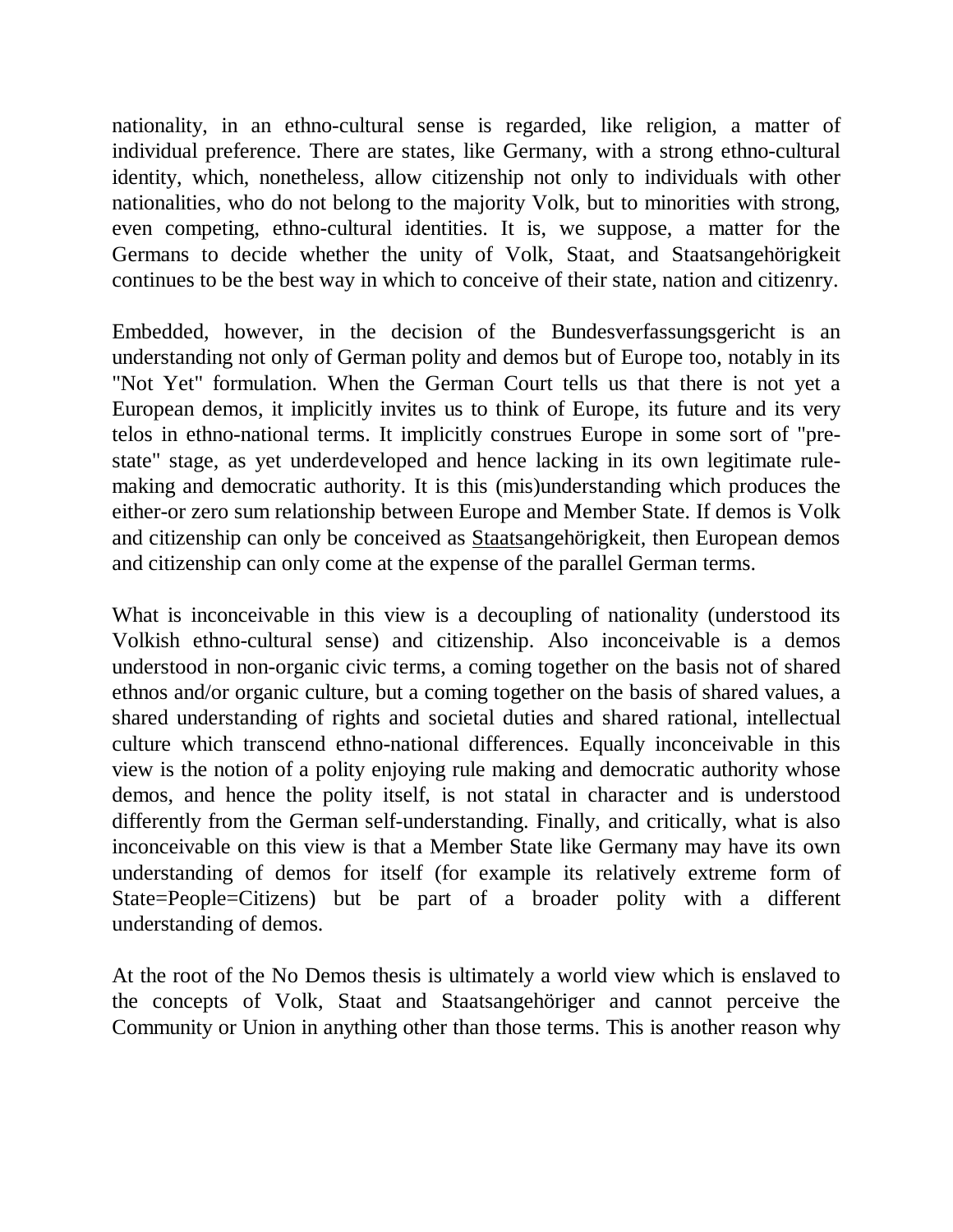the Union may appear so threatening since the statal vision can only construe it in oppositional terms to the Member State. But that is to impose on the Community or Union an external vision and not an attempt to understand (or define it) in its own unique terms.

## *Between State Citizenship and Union Membership*

How is it possible, it may be asked by those to whom Volk is the demos, and this demos is the basis for legitimate authority in a statal structure, other than in a formalistic and semantic sense to decouple peoplehood from citizenship? Do not Volk and nationality with their ethno-cultural grounding create in the individual member a sense of closeness, in the national community a sense of social cohesion, which are both necessary for the sense of duty and loyalty which are and should be conditions for citizenship?

There may be strength in this argument. The critique of it is not that it is necessarily wrong, but that it is a world view which may be seen as more or less attractive. It is certainly far from compelling. We wish to look at it first at the level of state and then at the European level.

Here are some reasons to be suspicious of this view even at the statal level:

Note first the impoverished view of the individual and human dignity involved in the Volk-State-Citizenship equation: Is it really not possible for an individual to have very strong and deep cultural, religious and ethnic affiliations which differ from the dominant ethno-cultural group in a country, and yet in truth accept full rights and duties of citizenship and acquit oneself honorably? And to look at the other, societal, side of this coin: Is it necessary for the state to make such a deep claim on the soul of the individual, reminiscent of the days when Christianity was a condition for full membership of civic society and full citizenship rights -- including the right to have citizenship duties?

Note, too, that the view that would decouple Volk from Demos and Demos from State, in whole or in part, does not require a denigration of the virtues of nationality -- the belongingness, the social cohesion the cultural and human richness which may be found in exploring and developing the national ethos. It simply questions whether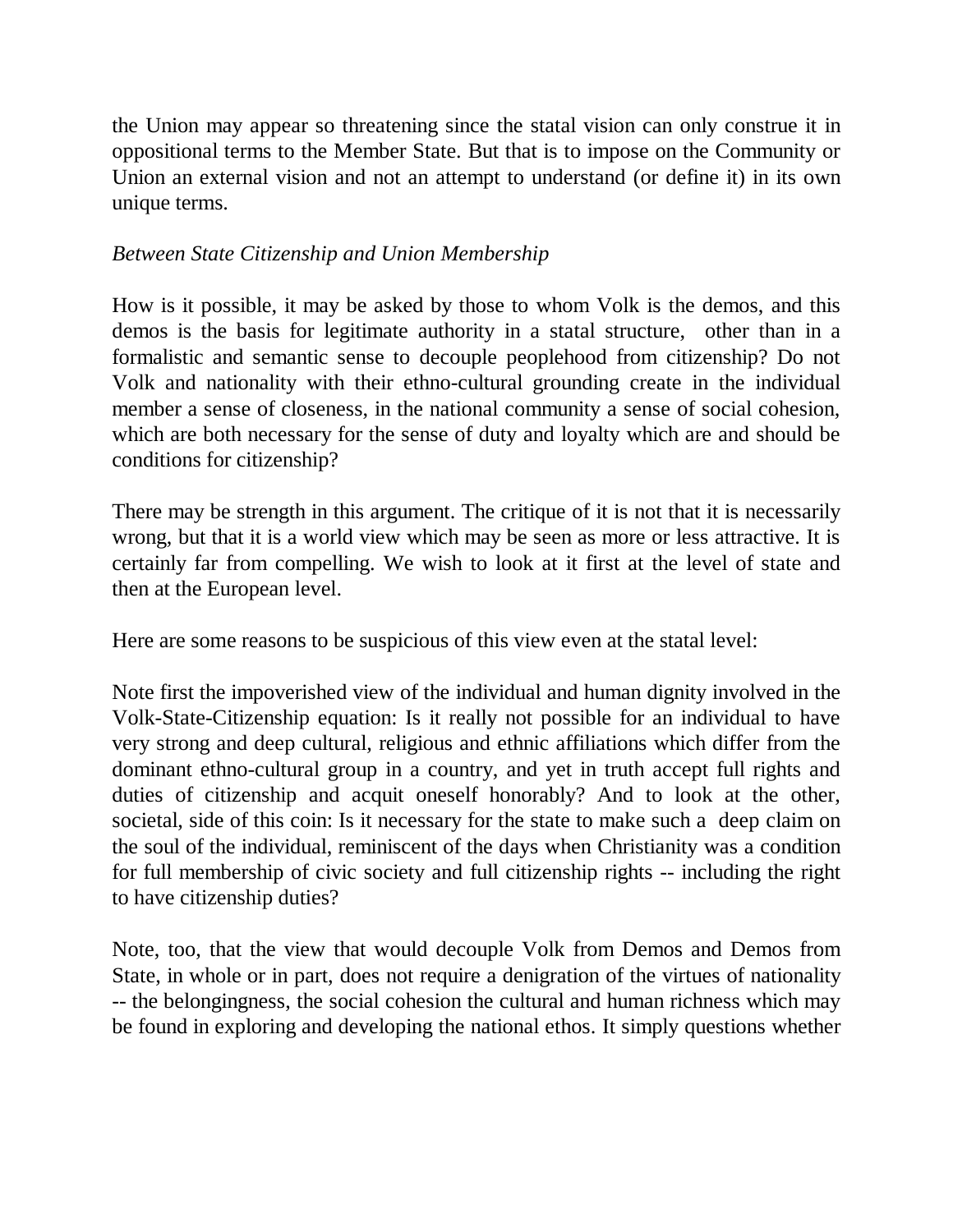nationality, in this ethno-cultural sense must be the exclusive condition of full political and civic membership of the polity. Let us not mince our words: To reject this construct as impossible and/or undesirable is to adopt a worldview which informs ethnic cleansing though we am not suggesting of course that the German Court and its Judges feel anything but abhorrence to that particular solution.

Be all this as it may at the level of state and nation, the conflating of Volk with demos and demos with state, is clearly unnecessary as a model for Europe. In fact such a model would deflect Europe from its supranational civilizing telos and ethos. There is no reason for the European demos to be defined in terms identical to the demos of its Member States or vice-versa.

Consider the Maastricht citizenship provisions:

## **Article 8**

Citizenship of the Union is hereby established.

Every person holding the nationality of a Member State shall be a citizen of the Union [...]

The introduction of citizenship to the conceptual world of the Union could be seen as just another step in the drive towards a statal, unity vision of Europe, especially if citizenship is understood as being premised on statehood.

But there is another more tantalizing and radical way of understanding the provision, namely as the very conceptual decoupling of nationality/Volk from citizenship and as the conception of a polity the demos of which, its membership, is understood in civic rather than ethno-cultural terms. On this view, the Union belongs to, is composed of, citizens who by definition do not share the same nationality. The substance of membership (and thus of the demos) is in a commitment to the shared values of the Union as expressed in its constituent documents, a commitment to the duties and rights of a civic society covering discrete areas of public life, a commitment to membership in a polity which privileges exactly the opposites of classic ethno-nationalism -- those human features which transcend the differences of organic ethno-culturalism. What is special in this concept is that it invites individuals to see themselves as belonging simultaneously to two demoi, albeit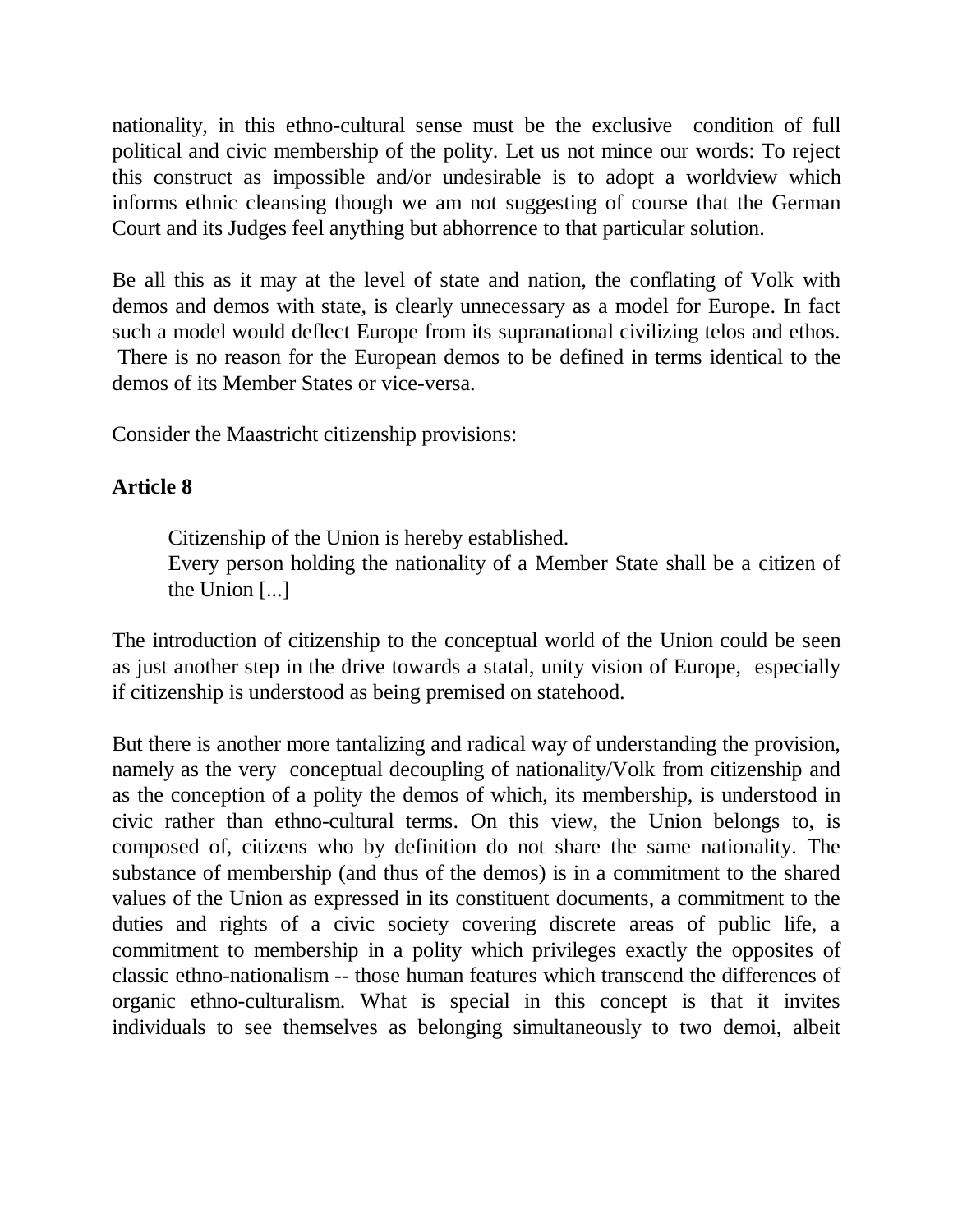based on different subjective factors of identification. I am a German national in the inreaching strong sense of ethno-cultural identification and sense of belongingness. I am simultaneously a European citizen in terms of my European transnational affinities to shared values which transcend the ethno-national diversity. So much so, that in the a range of areas of public life, I am willing to accept the legitimacy and authority of decisions adopted by my fellow European citizens in the realization that in these areas we have given preference to choices made by my outreaching demos, rather than by my inreaching demos.

The Treaties on this reading would have to be seen not only as an agreement among states (a Union of States) but as a "social contract" among the nationals of those states -- ratified in accordance with the constitutional requirements in all Member States -- that they will in the areas covered by the Treaty regard themselves as associating as citizens in this civic society. This would be fully consistent with, say, Habermass' notion of Constitutional Patriotism. But we can go even further. In this polity, and to this demos, one cardinal value is precisely that there will not be a drive towards, or an acceptance of, an overarching ethno-cultural national identity displacing those of the Member States. Nationals of the Member States are European Citizens, not the other way around. Europe is "not yet" a demos in the ethno-cultural sense and should never become one.

One should not get carried away with this construct. Note first that the Maastricht formula does not imply a full decoupling: Member States are free to define their own conditions of membership and these may continue to be defined in Volkish terms. (But then we know that the conditions of nationality and citizenship differ quite markedly from one Member State to another.) Moreover, the gateway to European citizenship passes through Member State nationality. More critically, even this construct of the European demos, like the Volkish construct, depends on a shift of consciousness. Individuals must think of themselves in this way before such a demos could have full legitimate democratic authority. The key for a shift in political boundaries is the sense of feeling that the boundaries surround one's own polity. We are not making the claim that this shift has already occurred. Nor are we making any claims about the translation of this vision into institutional and constitutional arrangements. We are making, however, the following claims: A. We don't know about public consciousness of a civic polity based demos because the question has to be framed in this way in order to get a meaningful response. B. This shift will not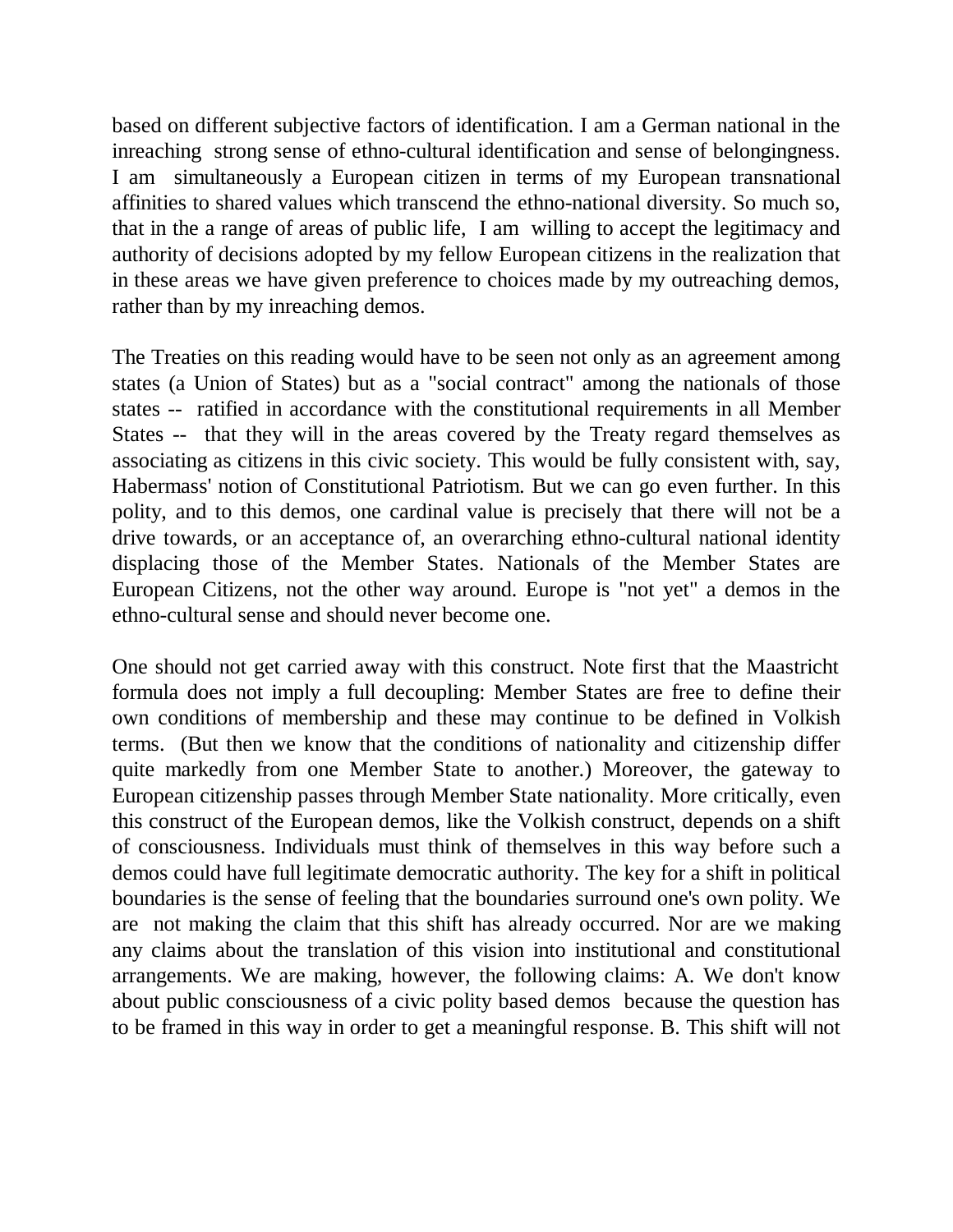happen if one insists that the only way to understand demos is in Volkish ways. C. That this understanding of demos makes the need for democratization of Europe even more pressing. A demos which coheres around values must live those values.

There is one final issue which touches, perhaps, the deepest stratum of the No Demos thesis. It is one thing to say, as does Maastricht, that nationals of Member States are citizens of the Union. But are not those nationals also citizens of their Member State? Even if one accepts that one can decouple citizenship and nationality and that one can imagine a demos based on citizenship rather than on nationality, can one be a citizen of both polities? Can one be a member of not one but also a second demos? We have already noted the great aversion of this strand of German constitutionalism to multiple citizenship.

We want to address this question in two different ways. One is simply to point out the fairly widespread practice of states allowing double or even multiple citizenship with relative equanimity. For the most part, as a matter of civic duties and rights this does not create many problems. This is so also in the Community. It is true that in time of, say, war the holder of multiple citizenship may be in an untenable situation. But cannot even the European Union create a construct which assumes that war among its constituent Member States is not only materially impossible but unthinkable? The sentiment against multiple citizenship is not, we think, rooted in practical considerations.

Instead, at a deeper level the issue of double citizenship evokes the spectre of double loyalty. The view which denies the status of demos to Europe may derive thus from a resistance to the idea of double loyalty. The resistance to double loyalty could be rooted in the fear that some flattened non-descript unauthentic and artificial "Euro-culture" would come to replace the deep, well articulated, authentic and genuine national version of the same. It could also be rooted in the belief that double loyalty must mean that either one or both loyalties have to be compromised.

On the first point we do not believe that any of the European ethno-cultural identities is so weak or fragile as to be risked by the spectre of a simultaneous civic loyalty to Europe. We have already argued that the opposite is also likely. Unable to rest on the formal structures of the State, national culture and identity has to find truly authentic expressions to enlist loyalty which can bring about real internally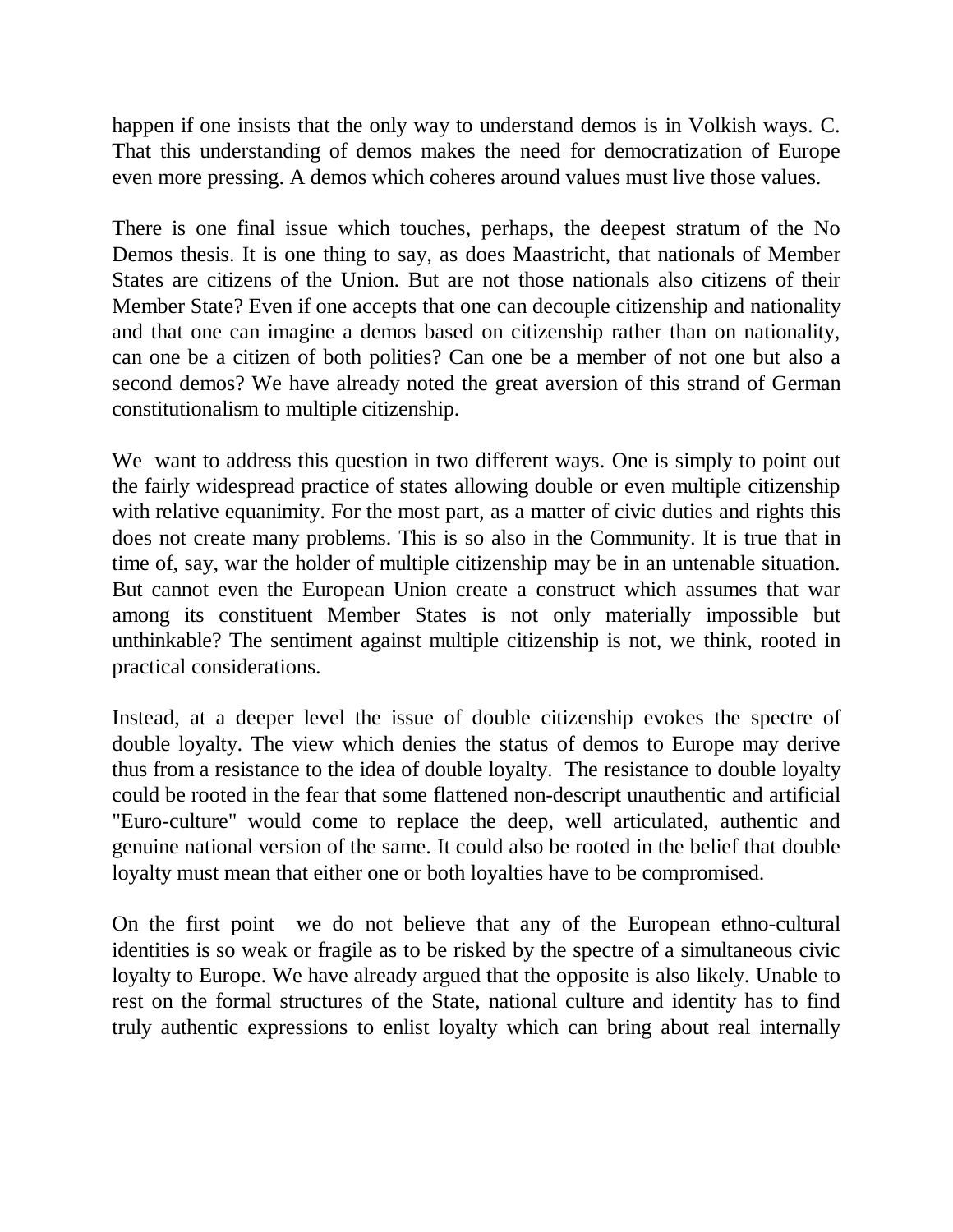found generation. What is more, the existential condition of fractured self, of living in two or more worlds can result not in a flattening of one's cultural achievement but in its sharpening and deepening. Can anyone who has read Heine, or Kafka, or Canetti doubt this? ( It might in fact be threatened far more by the simple economic Europe of the Single Market and the like. One cannot overestimate the profound impact of the market on low and high culture.)

But what about the political aversion to double loyalty? This, paradoxically, is most problematic especially in a polity which cherishes ethno-cultural homogeneity as a condition of membership. It is hard to see why, other than for some mystical or truly "blood thicker than water" rationale, say, a British citizen who thinks of herself as British (and who forever will speak with an English accent) but who is settled in, say, Germany and wishes to assume all the duties and rights of German citizenship could not be trusted in today's Europe loyally to do so? Moreover, we have already seen that European citizenship would have a very different meaning than German citizenship. The two identities would not be competing directly "on the same turf." It seems to us that the aversion to double loyalty, like the aversion to multiple citizenship itself, does not seem to be rooted primarily in practical considerations. It rests we think in a normative view which wants national self-identity to rest very deep in the soul, in a place which hitherto was occupied by religion. The imagery of this position is occasionally evocative of those sentiments. Religion, with greater legitimacy, occupies itself with these deeper recesses of the human spirit and, consequently makes these claims for exclusivity. The mixing of State loyalty and religion risks, in our view, idolatry from a religious perspective and can be highly dangerous from a political one. Historically, it seems as if Volk and Staat did indeed come to occupy these deepest parts of the human spirit to the point of being accepted "über alles" with terrifying consequences. our view of the matter is not that the very idea of Volk and Staat was murderous nor even evil though, as we think is clear from this essay, our preference is for multiple loyalties, even demoi within the polity. It is the primordial position which Volk and Staat occupied, instilling uncritical citizenship which allowed evil, even murderous designs to be executed by dulling critical faculties, legitimating extreme positions, subduing transcendent human values and debasing one of the common strands of the three monotheistic religions that human beings, all of them, were created in the image of God.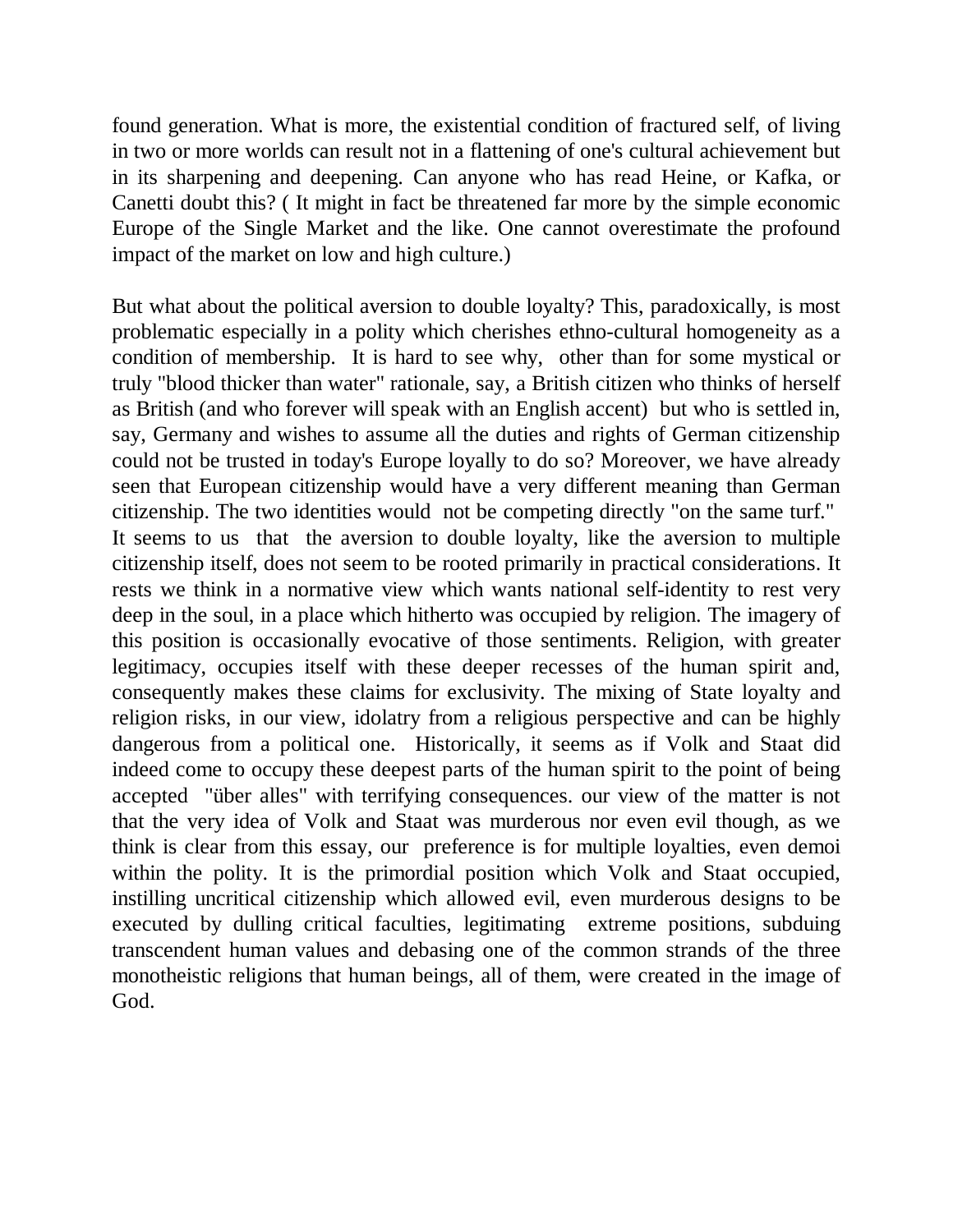How then do we achieve "critical citizenship"? The European construct we have put forward, which allows for a European civic, value-driven demos co-existing side by side with a national ethno-cultural one (for those nation-states which want it), could be seen as a rather moderate contribution to this noble goal. Maybe in the realm of the political, the special virtue of contemporaneous membership in a national ethnocultural demos and in a supranational civic, value-driven demos is in the effect which such double membership may have on taming the great appeal, even craving, for belonging in this world which nationalism continues to offer but which can so easily degenerate to intolerance and xenophobia. Maybe the national in-reaching ethno-cultural demos and the out-reaching supranational civic demos by continuously keeping each other in check offer a structured model of critical citizenship. Maybe we should celebrate, rather than reject with aversion, the politically fractured self and double identity which dual membership involves which can be seen as conditioning us not to consider any polity claiming our loyalty to be "über alles." Maybe this understanding of Europe makes it appear so alluring to some, so threatening to others. In any event, if there is to be a European demos, it should, we argue, be constructed in this, rather the ethno-cultural mode.

#### *III. European Democracy -- International, Supranaitonal, Infranational*

A description and analysis of European governance will depend today in large measure on the literature you chose to study. Three approaches have become prominent -- for convenience we have called them, international (intergovernmental) supranational and infranational. There is an inevitable correlation between the disciplinary background of the literatures and their respective focus on governance. The international approach, typified by the work of, say, Andrew Moravscik, has its intellectual roots and sensibilities in international relations. The supranational approach, typified by the work of say, Weiler and others, has its roots and sensibilities in public law and comparative constitutionalism. The infranational approach, typified by the work of Giandomenico Majone and his Florence associates, stems from a background in domestic policy studies and the regulatory state. This is not, however, a case of disciplinary entrenchment. All approaches are mindful of the need to weave together the political, and social, the legal and economic. Nor is it yet another simplistic instance of the proverbial Blind Men and the Elephant. The three approaches are aware of the others but choose to "privilege"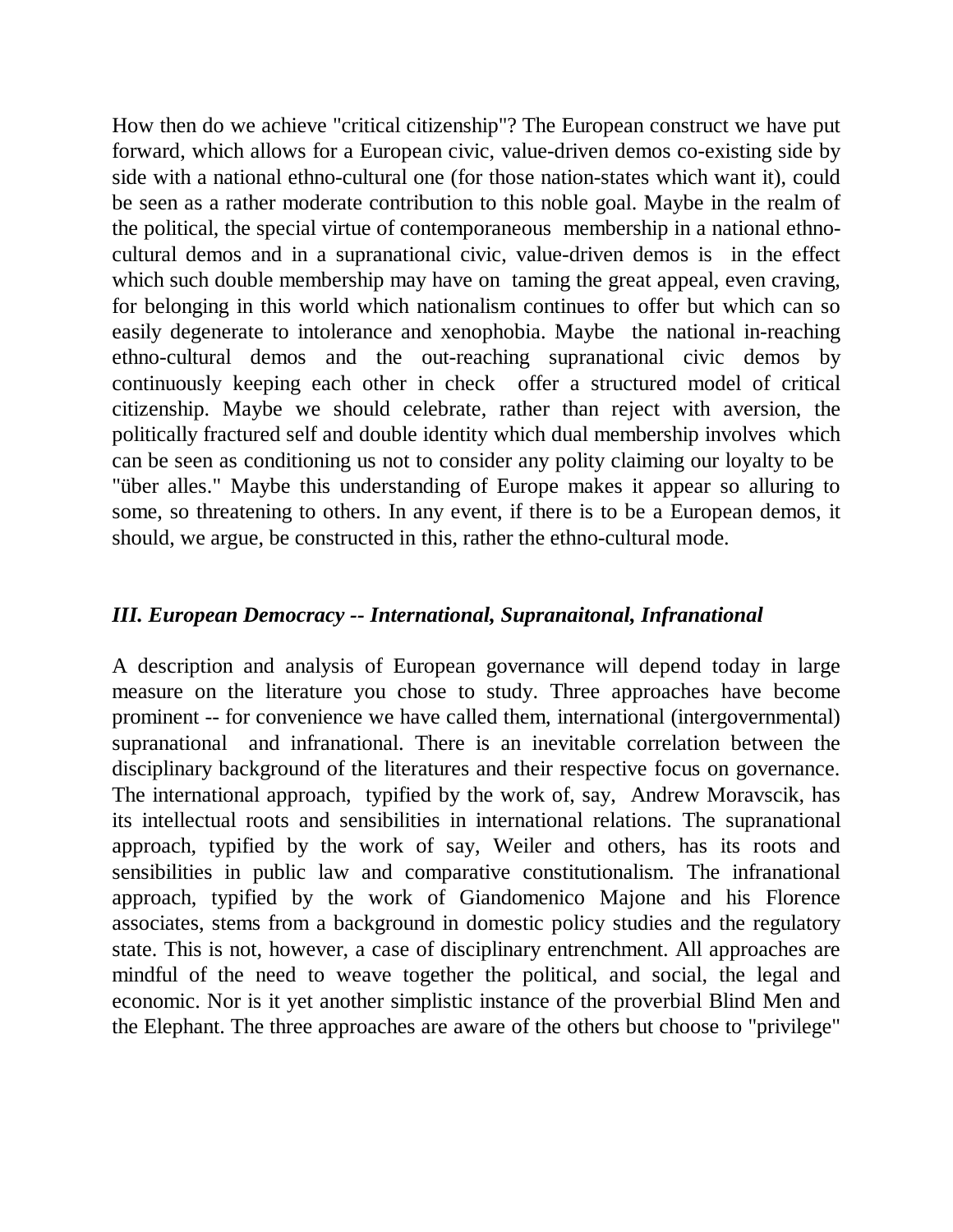what, given the disciplinary background, seems most important to explain and understand in Union governance. More importantly the approaches, in our view, reflect a reality. In some crucial spheres Union governance is international; in other spheres it is supranational; in yet others it is infranational. How the Single European Act was negotiated is not simply an example of the IR approach; it is an example of the Community at a high international or intergovernmental moment. Instances of Supranational decisionmaking would be, say, the adoption of the big framework harmonization directives such as Banking or Video Rental Rights or, at a lover level, the Tobacco Labeling Directive and, no less interestingly, the rejection of the Tobacco Advertising Directive. The Infranational approach is characterized by the relative *unimportance* of the national element in the decision making. Technical expertise, economic and social interests, administrative turf battles shape the process and outcome rather than "national interest." Infranational decision making is typified by the miasma of, say, health and safety standard setting, telecommunications harmonization policy, international trade rules-of-origin.

It is not, then, that the observational standpoint and the sensibility of the observer defines the phenomenon. On our reading certain objective aspects of the phenomenon attract the attention of different observers. There are three approaches but also three modes of governance. Likewise, it would be facile, based on the above examples, to conclude, simpliciter, that intergovernmental deals with "important" issues, supranational with "middle range" issues and infranational with trivia. The commonsensical wisdom of Parkinson may well apply in this area too: Huge diplomatic effort may be invested in this or that provision of, say, the SEA; enormous resources may be invested in sheparding an harmonization measure through the ever more complex Commission-Council-Parliament procedures; and yet the reality of important aspects of the Single Market may have a lot more to do with the details of implementation, with the actual standards set by committees and the like. Here, too, we will resort to a mere capsule version of the three modes.

For the International approach States are the key players and Governments the principal actors. As a mode of governance, the Union, on this perspective is seen as an inter-national arena or regime in which governments (primarily the executive branch) are the privileged power holders. The Union is principally a context, a framework within which states/governments interact. In the Supranational approach States are privileged players but the Community/Union is not only or primarily a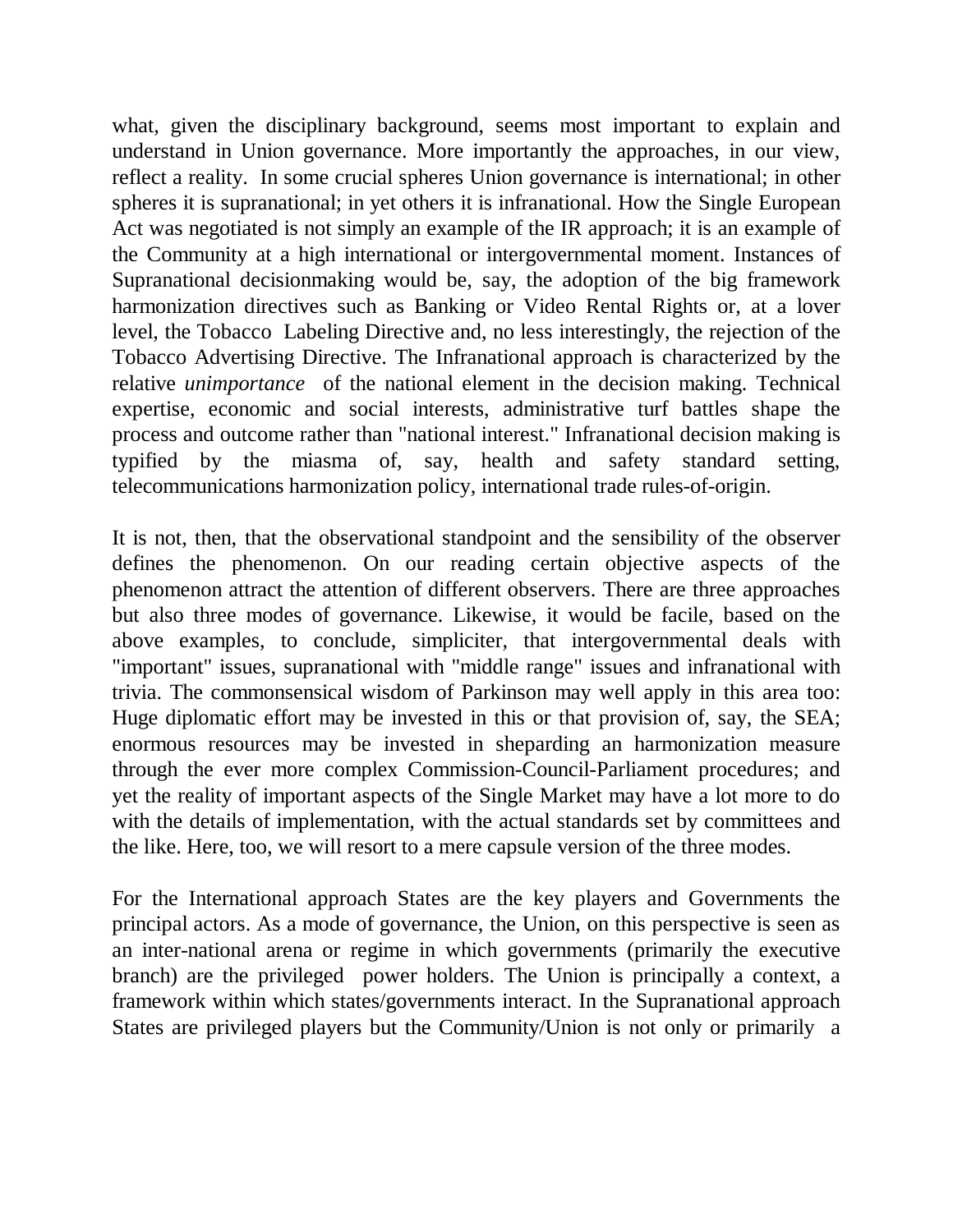framework but a principal player as well. The privileged actors are State governments and Community Institutions. State governments here is understood to include the main branches -- legislative and judicial though, not necessarily with equal weight. But here, too, the executive branch is the key State player. The Commission, Council and increasingly the European Parliament, are critical actors and fora of decision making. The Infranational approach downplays both the Community and the Member States as principal players and likewise the role of primary state and community institutions. In that it is distinct from the international and supranational. It is like the international approach in that Union is primarily a context, a framework within which actors interact. The actors however tend to be, both at Union and Member State levels administrations, departments, private and public associations, certain, mainly corporate, interest groups.

In the international mode the focus is on negotiation, intergovernmental bargaining and diplomacy. There is a relatively low level of institutionalization, and a premium on informal and unstructured interaction. Formal sovereign equality (including a formal veto) and the loose reflexes of international law prevail which, of course, should not be understood as leading to full equalization of power among the actors. The materia is often -- though clearly not always -- constitutional (in non-technical sense). The modus-operandi of the supranational mode is more structured, formal and rule bound. Bargaining and negotiation are far more akin to a domestic legislative process of coalition building, vote counting and rule manipulation. The materia is, frequently, primary legislation. Infranationalism is mostly about regulatory governance and management. There is a medium to low level of institutionalization and informal networking between "government" and corporate players abound. The international mode is characterized typically by high actor visibility and medium to low process visibility. Supranationalism is characterized by medium (aspiring to high!) actor visibility and medium to low process visibility. Infranationalism has both low actor and process visibility.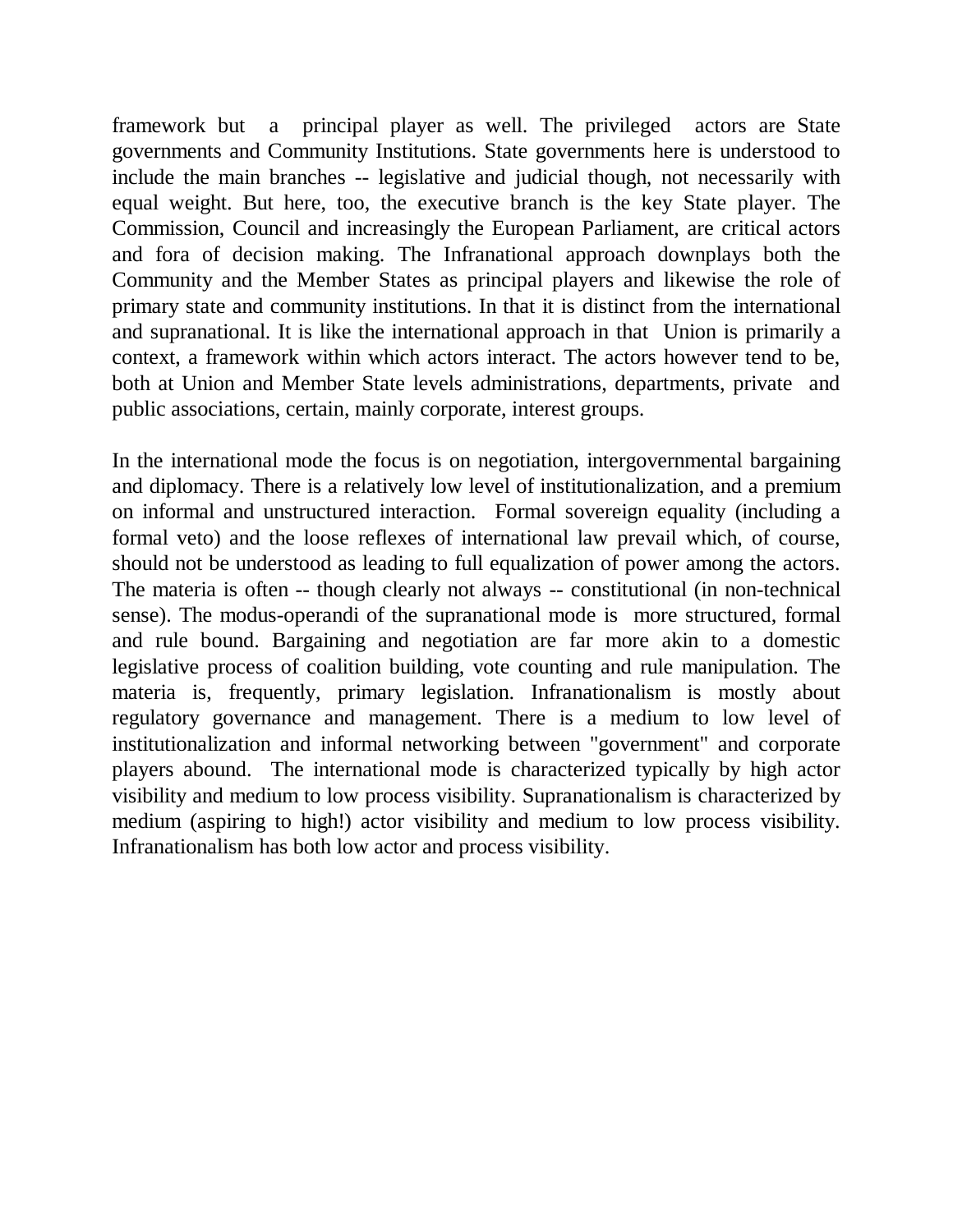| <b>Arena</b>                                                    | <b>International</b>                                                                                                                                      | <b>Supranational</b>                                                                                                    | <b>Infranational</b>                                                                                                                                     |
|-----------------------------------------------------------------|-----------------------------------------------------------------------------------------------------------------------------------------------------------|-------------------------------------------------------------------------------------------------------------------------|----------------------------------------------------------------------------------------------------------------------------------------------------------|
| <b>Disciplinary</b><br><b>Background of</b><br><b>Observers</b> | <b>International Relations</b>                                                                                                                            | Law (typically public<br>law)                                                                                           | Policy Studies;<br>Sociology                                                                                                                             |
| <b>Typical Issues of</b><br>Governance                          | Fundamental system<br>rules; Issues with<br>immediate political and<br>electoral resonance;<br>International "High-<br>Politics"; Issues dehors<br>Treaty | The primary legislative<br>agenda of the<br>Community; Enabling-<br>legislation; Principal<br>Harmonization<br>measures | Implementing and<br>executive measures;<br>standard setting;                                                                                             |
| <b>Principal Players</b>                                        | <b>Member States</b>                                                                                                                                      | Union/Community &<br><b>Member States</b>                                                                               | [Union/Community is<br>policy making context]                                                                                                            |
| <b>Principal Actors</b>                                         | Governments<br>(Cabinets-Executive<br>Branch)                                                                                                             | Governments,<br>Community<br>Institutions:<br>Commission, Council,<br>Parliament                                        | Second level organs of<br>governance (Com.<br>Directorate,<br>Committee, Govt.<br>departments etc.);<br>Certain corporate and<br>social-industrial NGOs. |
| Level of<br><b>Institutionalisation</b>                         | Low to Medium                                                                                                                                             | High                                                                                                                    | Medium to Low                                                                                                                                            |
| <b>Mode of Political</b><br><b>Process</b>                      | Diplomatic negotiation                                                                                                                                    | Legislative process<br>bargaining                                                                                       | Adminstrative process,<br>"networking"                                                                                                                   |
| Type/style of<br><b>Intercourse</b>                             | Informal procedures;<br>low level of process<br>rules                                                                                                     | Formal procedures;<br>high level of process<br>rules                                                                    | Informal procedures;<br>low level of process<br>rules                                                                                                    |
| Visibility/<br><b>Transparency</b>                              | High actor and event<br>visibility. Low<br>transparency of process                                                                                        | Medium to low actor<br>and event visibility and<br>medium to low<br>transparency of process                             | Low actor and event<br>visibility and low<br>transparency of process                                                                                     |

*Internationalism, Supranationalism and Infranationalism -- Static (structural) Elements*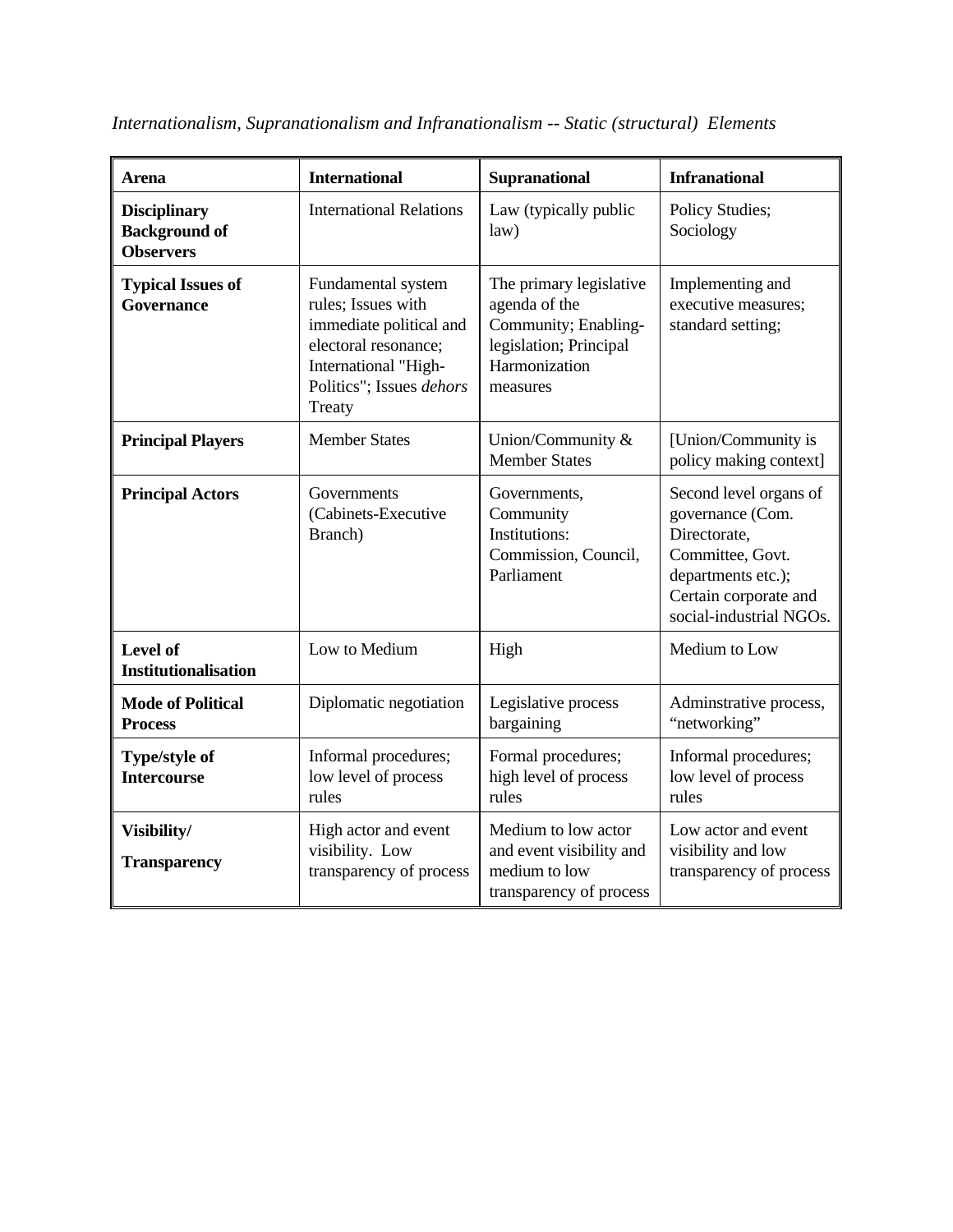#### *Internationalism, Supranationalism and Infranationalism -- Dynamic Elements*

The inter-supra-infra trichotomy enables us to build a better picture of the disbursement of power and accountability in the Union. Critical in building this picture is to understand not only the different modes of empowerment of, and desert to, various actors according to the mode of governance but also the fluidity and hence dynamics of allocation of issues to the different forms of decision making. The stakes as to arena, *where* (in this scheme) issues get decided, is as important as *what* gets decided -- since the where impacts, indeed determines the what. For the lawyers among readers, the ERTA decision or Opinion 1/76 was not about content but about forum and mode of decision making: A bid by the Commission to transfer the treaty negotiation from the international to supranational arena. The Maastricht three pillar structure is also about arena, and the various positions of the European Parliament in the ongoing Community debate should be partly understood as bids about mode rather than content of policy making. Since the SEA which saw the strengthening of both the legal framework of supranational decision making and the relative empowerment of the Commission and Parliament, we have seen considerable political battles concerning fora rather than outcome. Comitology becomes a live issue in exactly the same period.

The static model already suggested "inbuilt" empowerment of certain actors: State Government in the international mode, State Government and Community Institutions in the Supranational mode, Administrations (national and Community) and certain corporate actors in the infranational mode. But this, surely, is only a starting point. Examine the three modes from the perspective of non-governmental public and private actors. Actors which have privileged access to national government (eg government political parties) could have an interest in international decision making. An opposition party may, by contrast, presage for supranational decision making, if the Community balance of power favours its position. A coalition of Member States may pressage transfer (or maintenance) of an issue in the Surpanational arena where majorities have more weight and are more legitimate. A minority or individual Member State may pressage for transfer to the international arena (eg. France over the Blair House Agreement) where definitionally the specific gravity of each Member State is higher.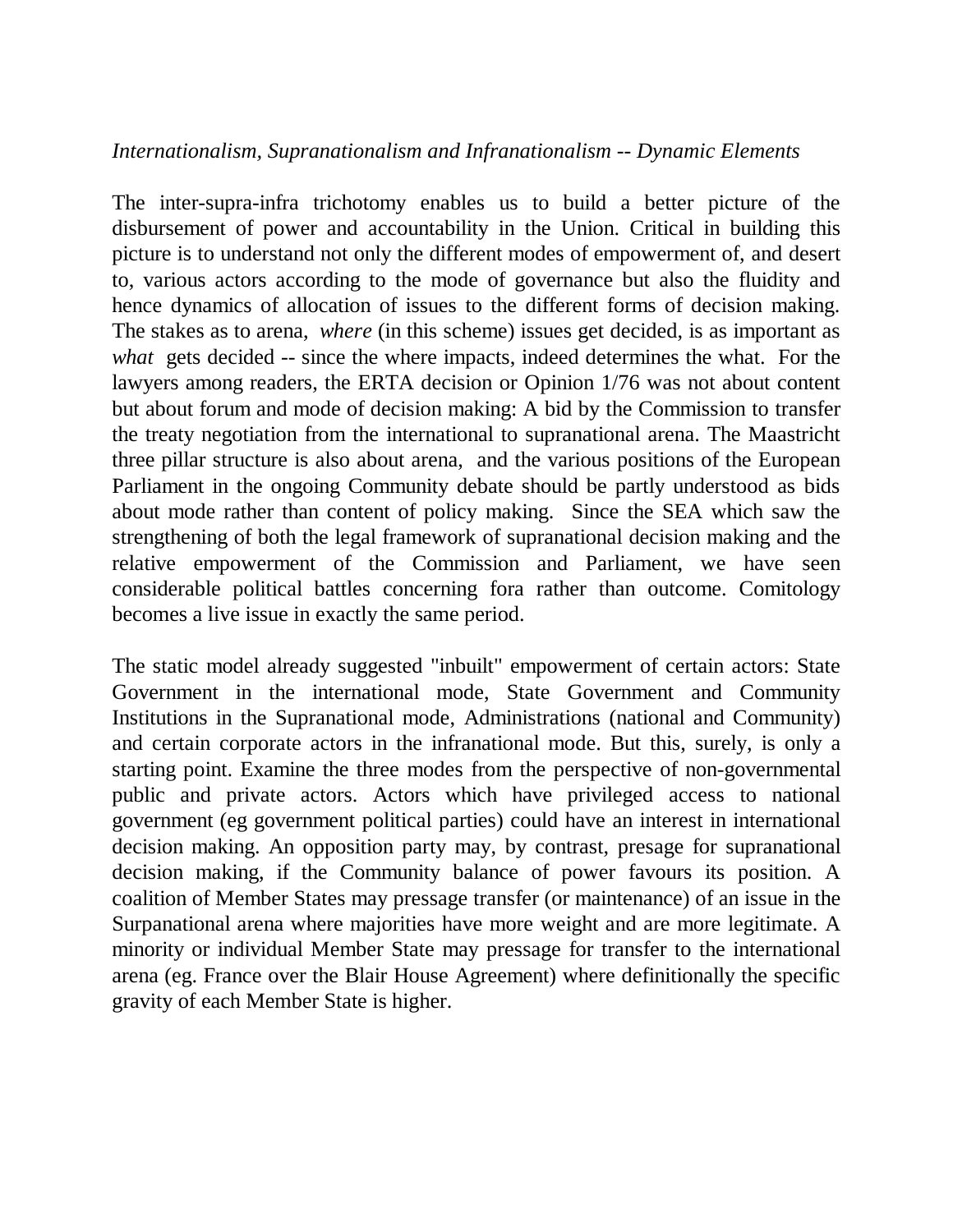Control and accountability are also critical variables in understanding the implication of the three modes. The international mode will favour domestic arenas of accountability (national parliaments, national press). The supranational mode suffers from all the defects which the Standard Version tends to highlight. Infranationalism has an all-round low level of accountability. By contrast, Judicial Review tends to be more substantive in the supranational arena, procedural in the infranational arena and scant in the international arena. When judicial review is perceived as a threat we may expect to find arena battles.

This capsule only hints at a research agenda; but it is suggestive of the need for a differentiated approach in understanding the democratic problems of European integration.

## *IV. Models of Democracy*

 Whatever insight the study of the three arenas may eventually yield regarding the disbursement and accountability of power, it will not, in and of itself, point to "democratic" defficiencies or solutions. One key problem is that democratic theory, and democratic sensibilities, have developed almost exclusively in statal contexts. One enterprize would be to fashion a tailor made democratic theory for the Community. In this project we are far less ambitious. We wish to use off-the-peg democratic wares. But the discussion of demos and of governance illustrate the care with which we must handle the transferability of statal concepts to the European context. What is needed, perhaps, are different garments for the different arenas and modes of Union governance.

We shall only take a first step in this essay: Exploring possible "fits" between varous democratic models and Union modes of governance with a view to a better understanding of the problems of democratic governance in the Union.

## *International (Intergovernmental) Governance and the Consociational Model*

Consociational theory emerged to fill a gap in traditional democratic theory. One of the principle tasks of democratic theory was to explain the functionality and stability of pluralistic democratic political systems, given that by definition of pluralist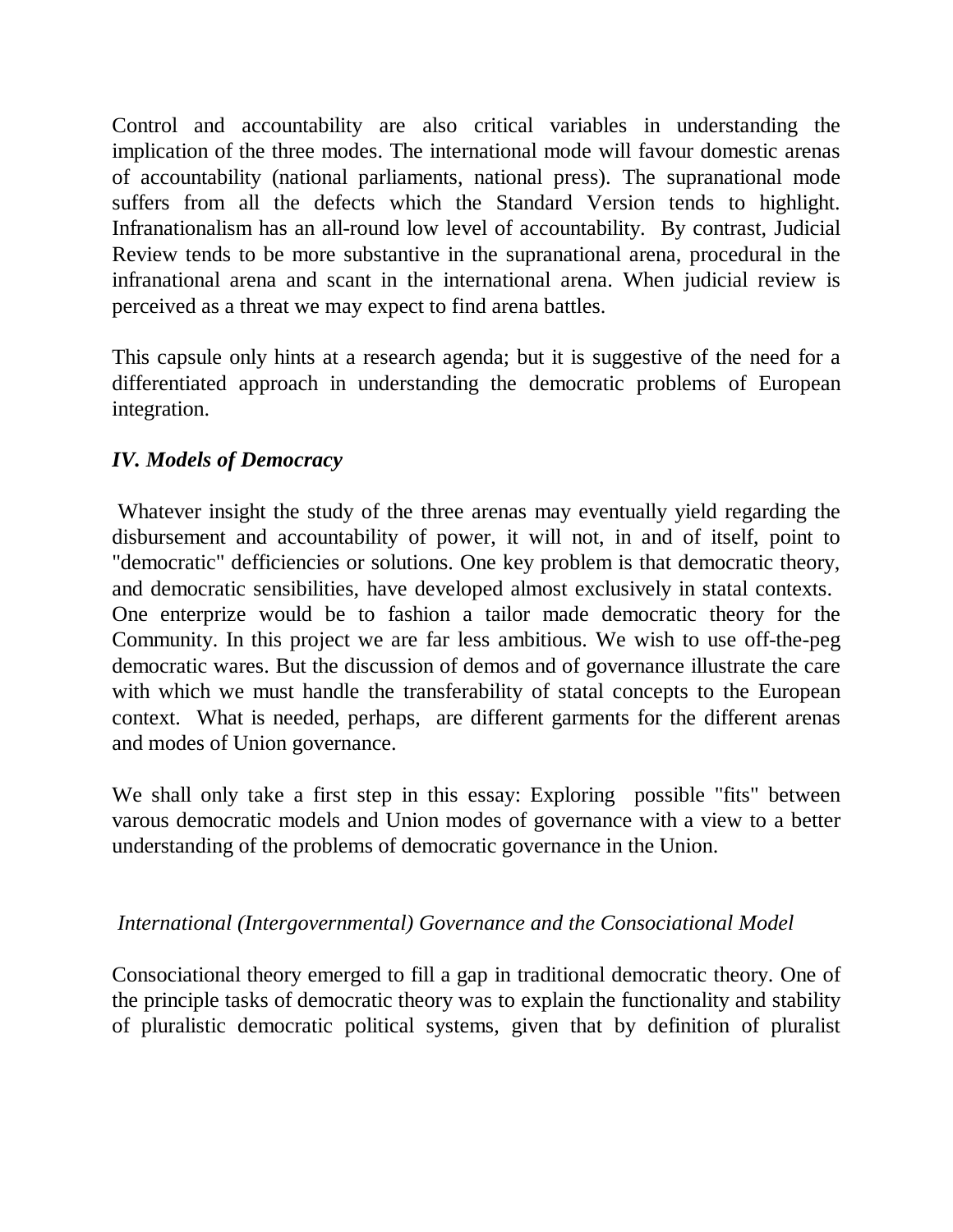democracy, such systems would be divided by competing political forces. The classical explanation given by democratic theory to this basic paradox of functional stability in a competitive pluralistic society was by reference to the notion of cutcrossing cleavages. Cut-crossing cleavages, for reasons which do not interest us here, have the effect of leading both to stability and functionality.

By contrast when social cleavages reinforce each other (catholic-protestant; poorrich; urban-agrarian etc.) when the social policy is deeply fragmented, society becomes conflict-laden which leads (while democracy is preserved) in turn to immobilism in policy-making and erosion of stability.

And yet, historically, several smaller countries in Europe - Holland, Austria, Switzerland, and Belgium up to a point - were socially "cleavaged" in just that way and yet managed to display in certain periods the functionality and stability of the centripetal explanation until the 60s. (Daalder, a Dutchman, and one of the Fathers of Consociational theory, recalls how he was told by a leading political scientist: "You know, your country theoretically cannot exist".) Consociational theory tries to explain the functionality and stability of these countries. Its basic explanatory device has been the behavior of political elites which control/lead the fragmented social segments.

Crucial to Consociational theory is the existence of sharply segmented societal sectors. Consociational theory is not interested in the reasons for segmentation (the content of the cleavages), but in their empirical existence. At this level then the model seems to correspond to International dimension of Union governance: A transnational polity sharply segmented by its Member States and indeed displaying the expected characteristics of immobilism - and yet somehow creating structures which manage to transcend these immobilistic tendencies.

Of course, the very creation of *structures and institutions* for the international mode, like the two non-Community Maastricht Pillars, like the European Council, may be said to indicate a higher level of commonality than consociationalism is designed to respond to. We think the commonality is in the desire to have a common policy but substantive policy fragmentation is acute in relation to several of the contexts in which the International mode operates. Indeed, *the very lack of*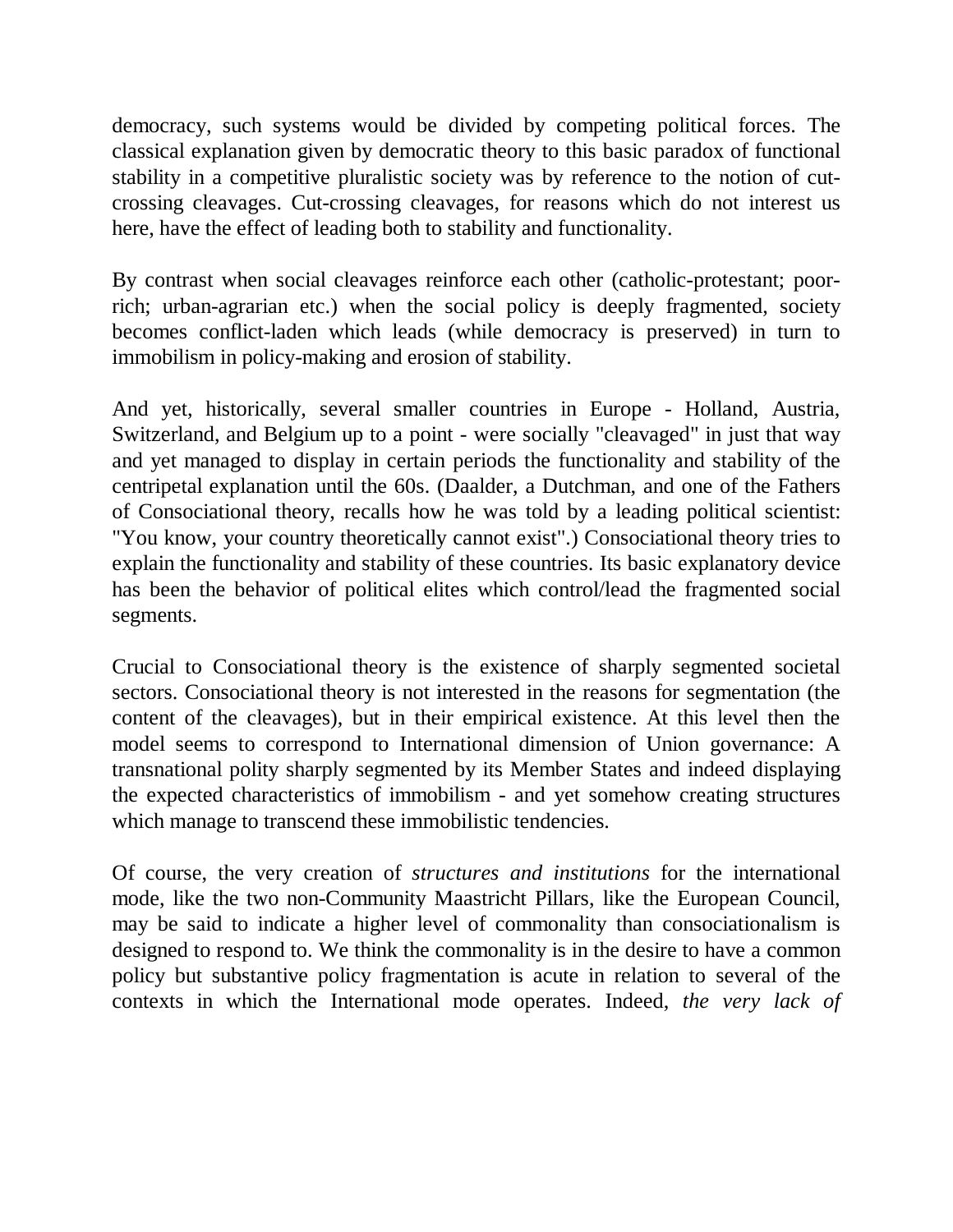*substantive commonality is what pushed the Member States to insist on this form of governance in this area*.

The essential characteristic of consociational democracy is not so much any particular institutional arrangement as the deliberate joint effort by the elites to render the system functional and stable. The key element is what Dahrendorf has termed a cartel of elites.

Consociational theorists seek to show how in all successful consociational democracies, normal traditional political fora were bypassed, and substituted by fora in which the leaders of all social segments participated, and compacts were arrived at, disregarding the principle of majority rule and using instead consensual politics. Competitive features are removed and cooperation sought. Worth noting is that the alternative fora might in themselves become institutionalized and rather formal. Typically Consociationalism works on the basis of consensus, package deals and other features characteristic of elite bargaining. The elites, representing their respective segments, realize that the game is not zero-sum nor is it a winner take all.

The two basic requirements for success according to Consociational theory would be that elites share a commitment to the maintenance of the system and to the improvement of its cohesion, functionality and stability; and that elites understand the perils of political fragmentation. Elites must also be able to "deliver" their constituents (and compliance) to deals thus struck.

This of course begs some questions. In traditional Consociational theory this commitment will come out of the loyalty of elites to their country and society. Our claim is that the formal extension in Maastricht of Union governance to areas hitherto dealt with informally or, at best, within European Political Cooperation, demonstrates a degree of commitment to the European polity which, however is not matched by sufficient degree of trust in supranational governance. Hence consociationalism as a model.

But Consociational theorists suggest it is possible in addition to identify several further features which will be conducive to the success of Consociationalism. These include the length of time a consociational democracy has been in operation; the existence of external threats to the polity; the existence of a multiple balance of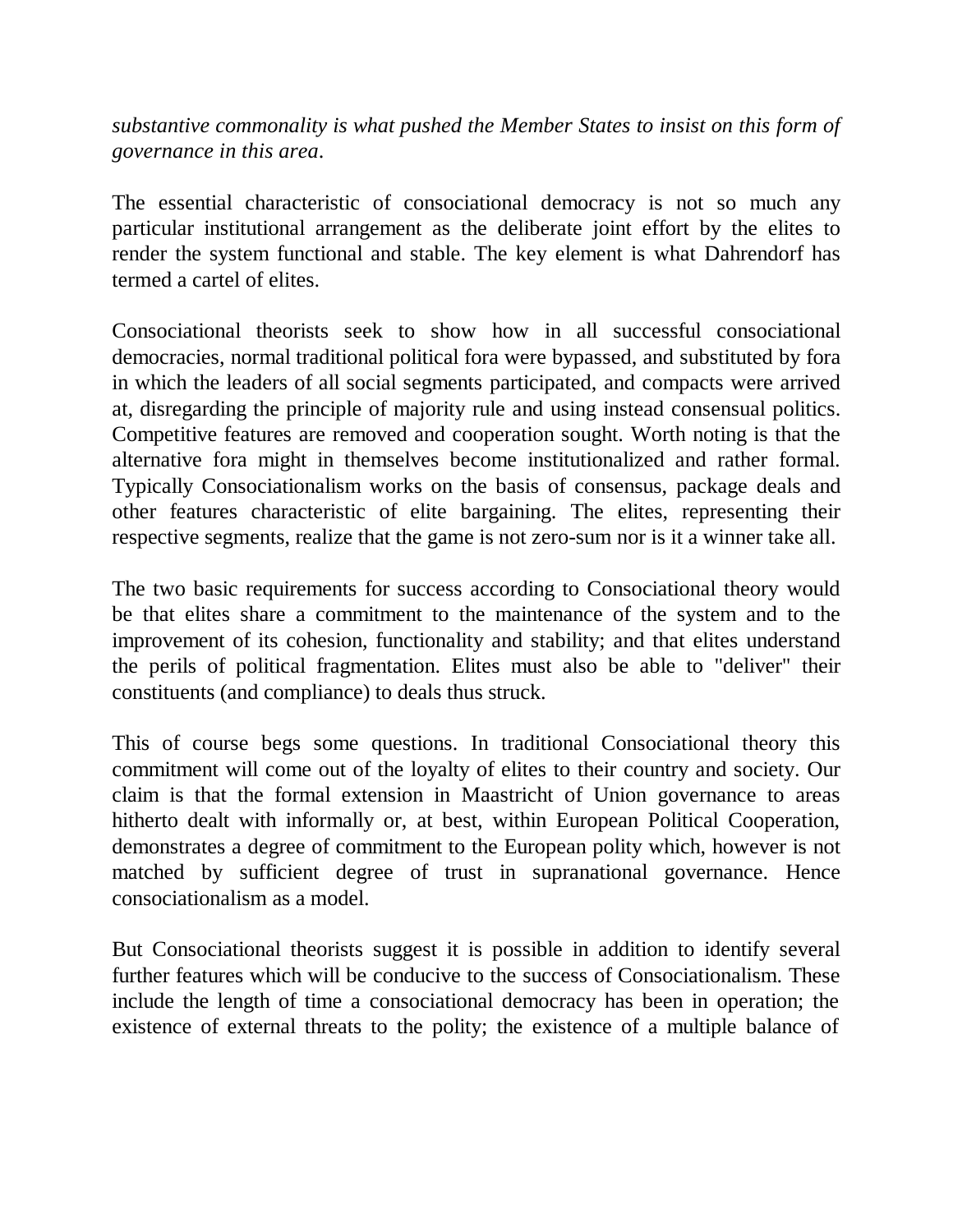power; a relatively low total load on the decision-making apparatus. We think all these features are characteristic of the Union international mode of governance too.

So far we have concentrated on the behavior of the elites themselves. Consociational theory stipulates two further conditions for successful functioning:The elites must be able to carry their own segments along. And there should be widespread approval of the principle of government by elite cartel.

In looking at past practice there do seem to be several points of contact between the Consociational model and the international practice of the Union: The existence of a structure composed of highly sharp segments (the Member States) which display a tendency to immobilism (which classical theory would predict) but which manages nonetheless to score a measure of functionality and stability (which Consociational theory tries to explain). The key factor of Consociationalism elite behavior, (in our case governments) also seems confirmed in the international mode.

The pay-off of consociationalism seems to be the achievement of stability in the face of high degree of social fragmentation which normal pluralist models cannot achieve. There are, naturally, implications for self-understanding of democracy in the polity. The democratic justification of consociationalism begins from the acceptance of deep and permanent fragmentation in the polity. Even in traditional constitutional pluralist democracies there is an acceptance that certain "high stake" decisions, such as constitutional amendments, require "super majorities" or other mechanisms which would be more inclusive of minorities. Consociationalism rejects the democratic legitimacy of permanent minorityship which is possible, even likely, for a fragmented polity operating a pluralist, majoritarian election and voting system. Consociationalism seems, thus, to enhance legitimacy in its inclusiveness and the broadening of ultimate consent to government. Theoretically, there is a strong case to be made for a consociational type of inclusiveness also in relation to at least certain areas of Union governance. If the international mode is, in fact, consociational, this would be a justification not from an efficiency and stability perspective but from a normative representational one as well.

The democratic problems of consociationalism and hence of the Union when operating in the International mode are no less grave. First, the democratic gaze must shift to the constituent units of the consociational model -- in this case to the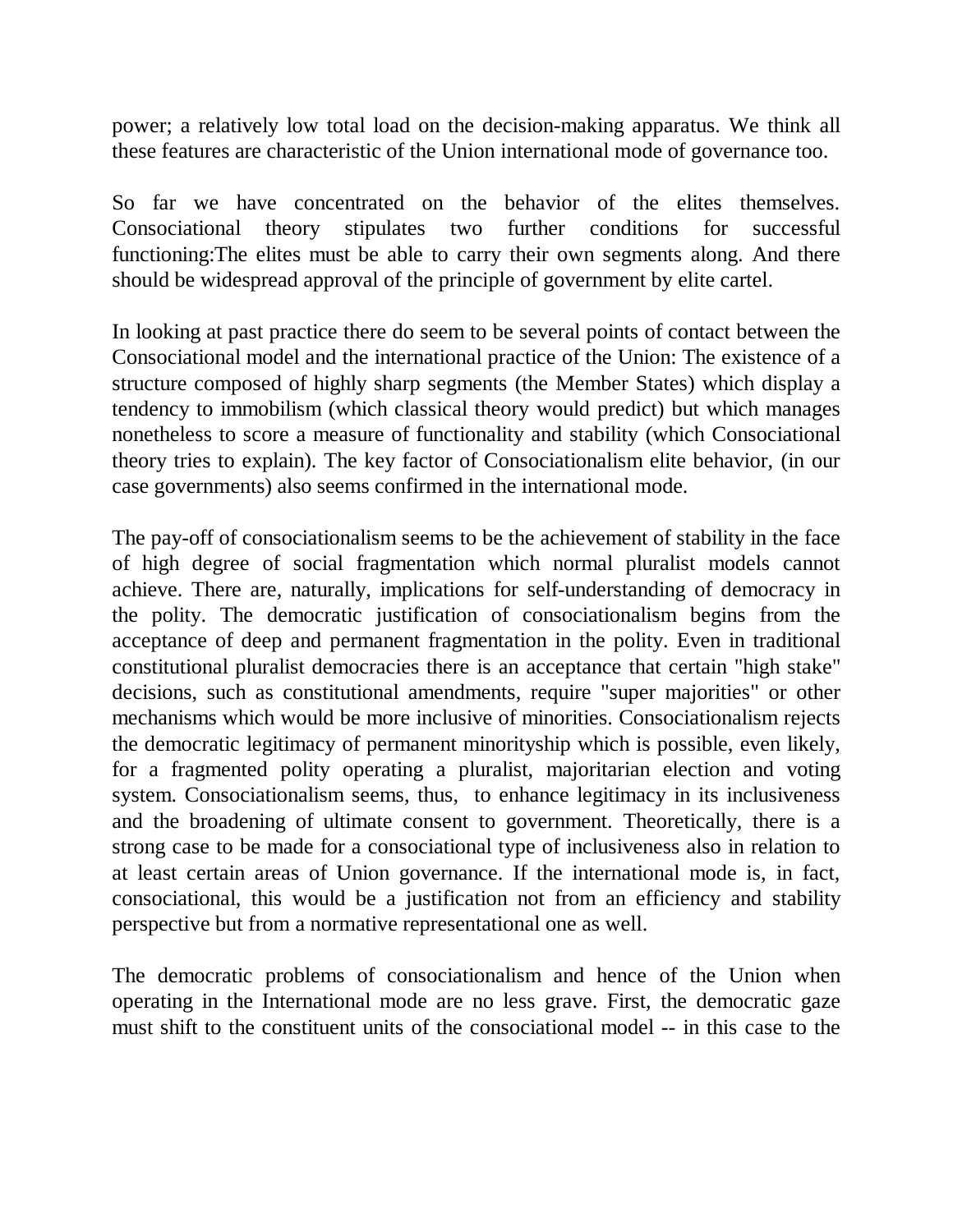Member States. It will often be discovered that some elites, within the consociational cartel of elites, have very deficient internal democratic structures of control and accountability. Even a facile comparison among the structures which exist within the various Member States to control their governments is sufficient to illustrate this point. Even more troubling: Consociationalism might actually act as a retardant to internal democratization because the"external" context both empowers the representing elite (executive branch of government) and may even create a mobilizing ethos of, say, the "national interest" which justifies sacrificing calls for transparency and accountability. These calls can be, and usually are, presented as "weakening" the ability of the elite to represent effectively in the external context.

Second, consociational power-sharing is favorable to "status" social forces, those whose elites participate in the cartel. It excludes social forces which are not so recognized. "New" minorities are typically disfavoured by consociational regimes. The corollary of this in the Union would be "new" minorities within the Member States whose voices are not vindicated by the Government and are those doubly disfavoured both at national and Union levels. Consociationalism can be seen as weakening true representative and responsive government.

Finally, consociational politics typically favour the social status quo and, whilst mediating the problems of deeply fragmented societies also are instrumental in maintaining those very fragments. This can be highly problematic for some conceptions of European integration. Given that the consociational fragments in this context are the Member States themselves, the International mode understood in consociational terms is not only about ensuring the inclusion of all Member State voices in certain critical areas but in actually sustaining the Member State and their governments as such and, for example, retarding the formation of transnational coalitions of interests who, in the areas of the international mode, would and could have no impact in a process which privileged States and their governments.

### *B. Supranationalism, Pluralism and Competitive Elitism*

The Supranational mode of governance is the closest to a State model and thus, paradoxically perhaps, we will say little about it. It can be analyzed most profitably in our views either with insights from Weberian or Schumpeterian competitive elites model of democracy or, aspirationally at least, to a statal, federal version of pluralist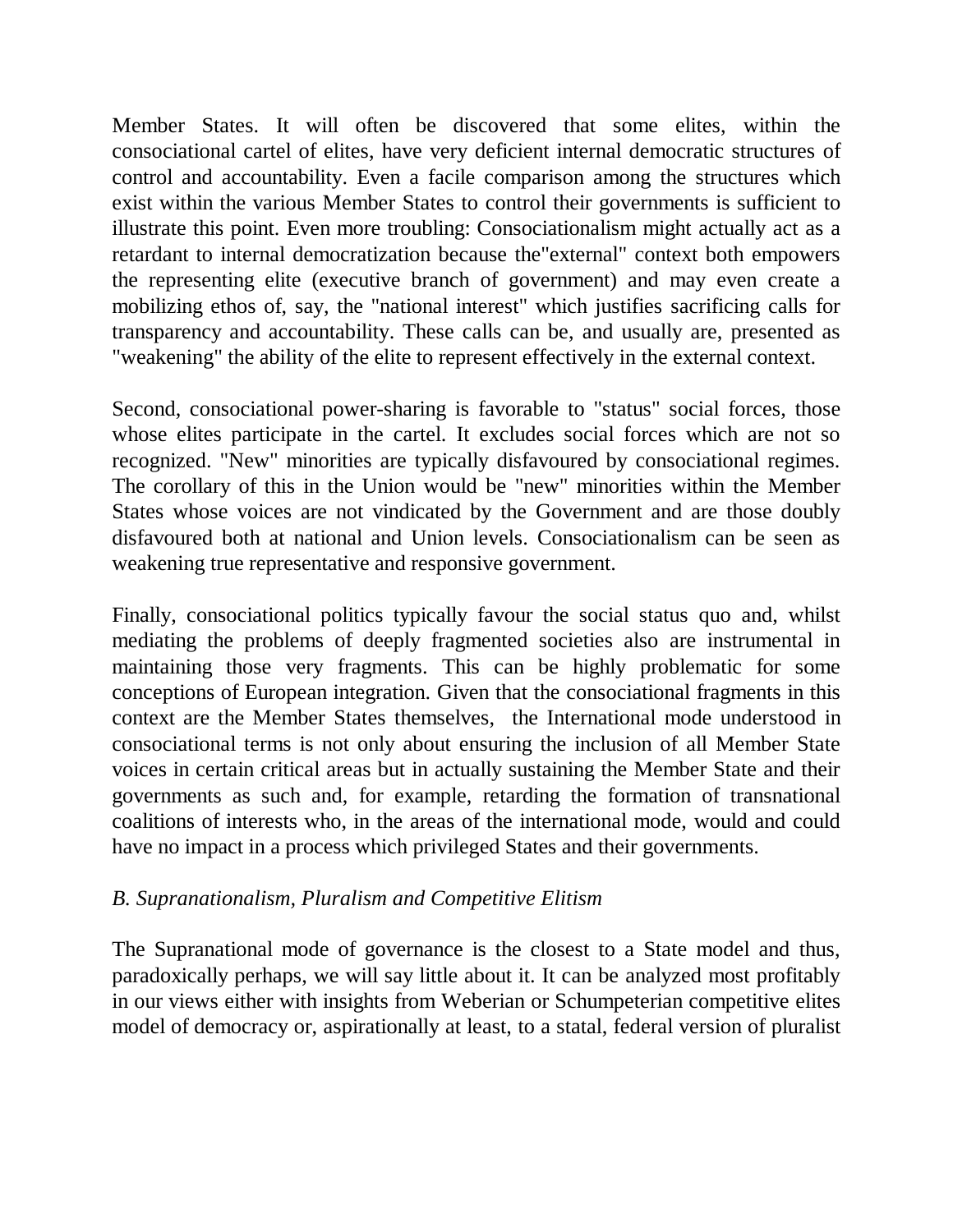democracy. The Standard Version we presented above captures most of its actual or even would be shortcomings and we do not plan to recapitulate these here.

*C. Infranationalism and the Neo-Corporatist Model of Governance and Democracy*

It is not our claim that Infranationalism is the Union variety of neo-corporatism. But it does share some common features and hence the conjunction of both may help us identify some of the democratic problems with infranationalism.

Classical neo-corporatism identified a privileging of government, industry and labour in an attempt to avoid a confrontational mode of governance and reach a politics of accommodation which would resolve economic problems in both periods of expansion and stagnation. The focus was on macroeconomic policy as defining the central public choices confronting the polity. Neo-corporatism was, in our mind, a technocratic view which believed in management, distrusted to some extent markets, and favoured stability and predictability. It is not surprising that its political instincts also favoured governance through negotiation with highly organized interests having representational monopoly. In some respect neo-corporatism is a technocratic version of consociationalism. Neo-corporatism does not replace parliament and other institutions and processes of pluralist democratic government, but simply side-steps them in reaching the fundamental public choices of the polity. Inevitably there is an erosion in the substantive power and status of parliamentary bodies parties and the like. Corporatism of the pre-World War II was aimed at undermining those aspects of pluralist democracy in the name of efficiency and stability. Its post War neo-corporatist version did not have that objective but had some similar institutional frameworks.

The Infranational arena is no neo-corporatist model. Its reach extends well beyond macro-economic policy and the concerns of managing the business cycles which dominated politics of the 60s and 70s. It is decidedly not a tripartite relationship between government, business and labour. But it has some evocatively similar features: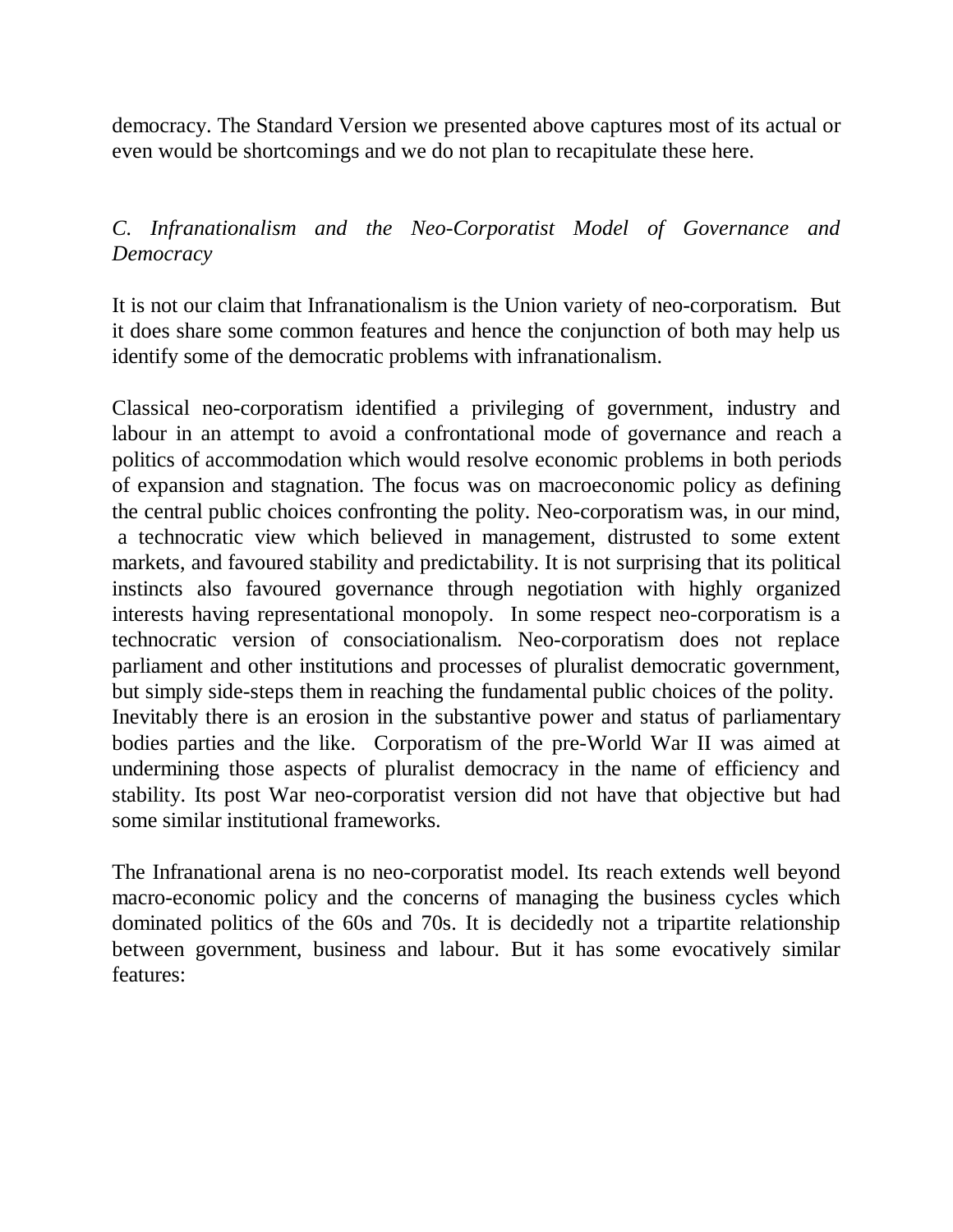1. The underlying ethos of Infranationalism is managerial and technocratic; the belief that a rational management and regulatory solutions can be found by an employment of technocratic expertise.

2. There is an underlying premise which puts a premium on stability and growth and is suspicious of strongly re-distributive policies and, more generally, on ideology and "politics".

3. Infranationalism has a strong push toward representational monopolies and the creation of structures which will channel organized functional interests into the policy making and management procedures (CEN, CENLEC and the like).

4. Infranationalism, because of its managerial, functional and technocratic bias operates outside parliamentary channels, outside party politics. There is nothing sinister or conspiratorial in infranationalism, but its processes typically lack transparency and may have low procedural and legal guarantees. Its seeks its legitimation in results rather than process.

As we would expect, in some respects Infranationalism overcomes some of the problems of the international mode. It is both an expression of, and instrumental in, the decline of the State and its main organs as the principal vehicle for vindicating interest in the European polity. Infranationalism is about transnational interest groups, governance without (State) government, empowerment beyond national boundaries and the like. But it suffers too from many of the problems of neocorporatism and some problems of its own. We would mention in particular the following:

a. The technocratic and managerial solutions often mask ideological choices which are not debated and subject to public scrutiny beyond the immediate interests related to the regulatory or management area.

b. Participation in the process is limited to those privileged by the process; fragmented and diffuse interests, other public voices are often excluded.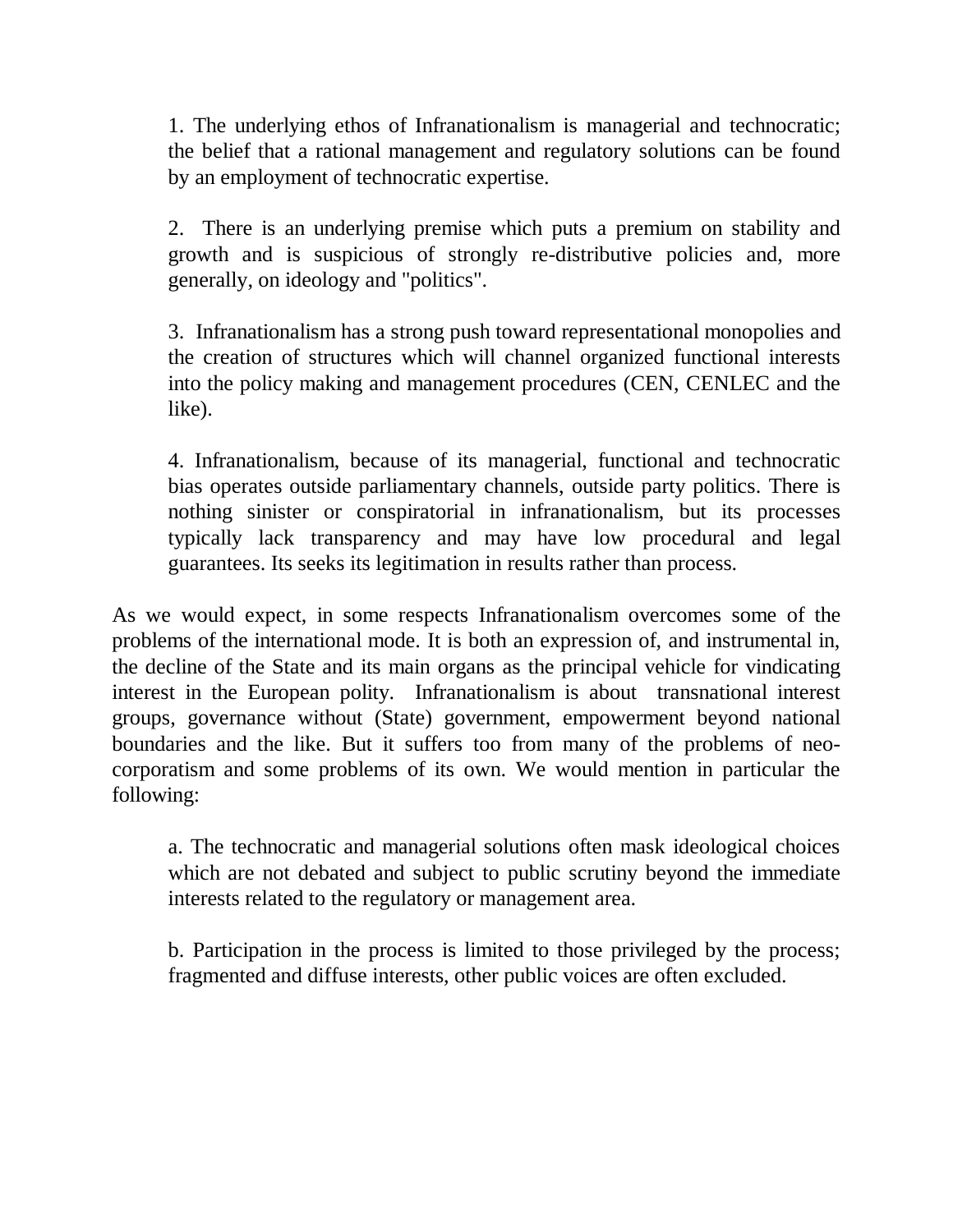c. As in the consociational model, the process itself might distort power relationships and democracy within the groups represented in the process.

d. The process itself not only lacks transparency but also is typically of low procedural formalities thus not ensuring real equality of voice of those who actually do take part in the process. Judicial review is scant and tends to insist on basic rights to be heard rather than fairness of outcome.

e. In general, the classical instruments of control and public accountability are ill-suited to the practices of infranationalism. They are little affected by elections, change in government and the new instruments introduced by, say, Maastricht.

#### *V. Fundamental Rights and Fundamental Boundaries*

Let us start with yet another truism. Although the principle of universal suffrage and majoritarianism informs all modern systems of democratic governance, it is not an absolute principle. Modern democracies, taking their cue principally from the American rather than British democratic tradition, increasingly acknowledge a higher law -- typically a constitution -- which binds even the legislature. In an increasing number of modern democracies the higher law is backed up by courts and a system of judicial review which give it, so to speak, teeth. Within this constitutional ethos judicial protection of fundamental human rights has a central place. Constitutionalism, despite its counter-majoritarian effect are regarded as a complimentary principle to majoritarianism rather than its negation. One formulation which describes the complex relationship between the two is the notion of protection against a tyranny of the majority -- seemingly an oxymoron. We will not enter into the complex theoretical discussion of rights and their relationship to democracy. The appeal of rights, whatever the theoretical justification has to do with two roots. The first of these two roots regards fundamental rights as an expression of a vision of humanity which vests the deepest values in the individual which, hence, may not be compromised by anyone. Probably one of the oldest and most influential sources of this vision is to be found in the Pentateuch: And God created man in His own image, in the image of God created He him. (Gen.I:27).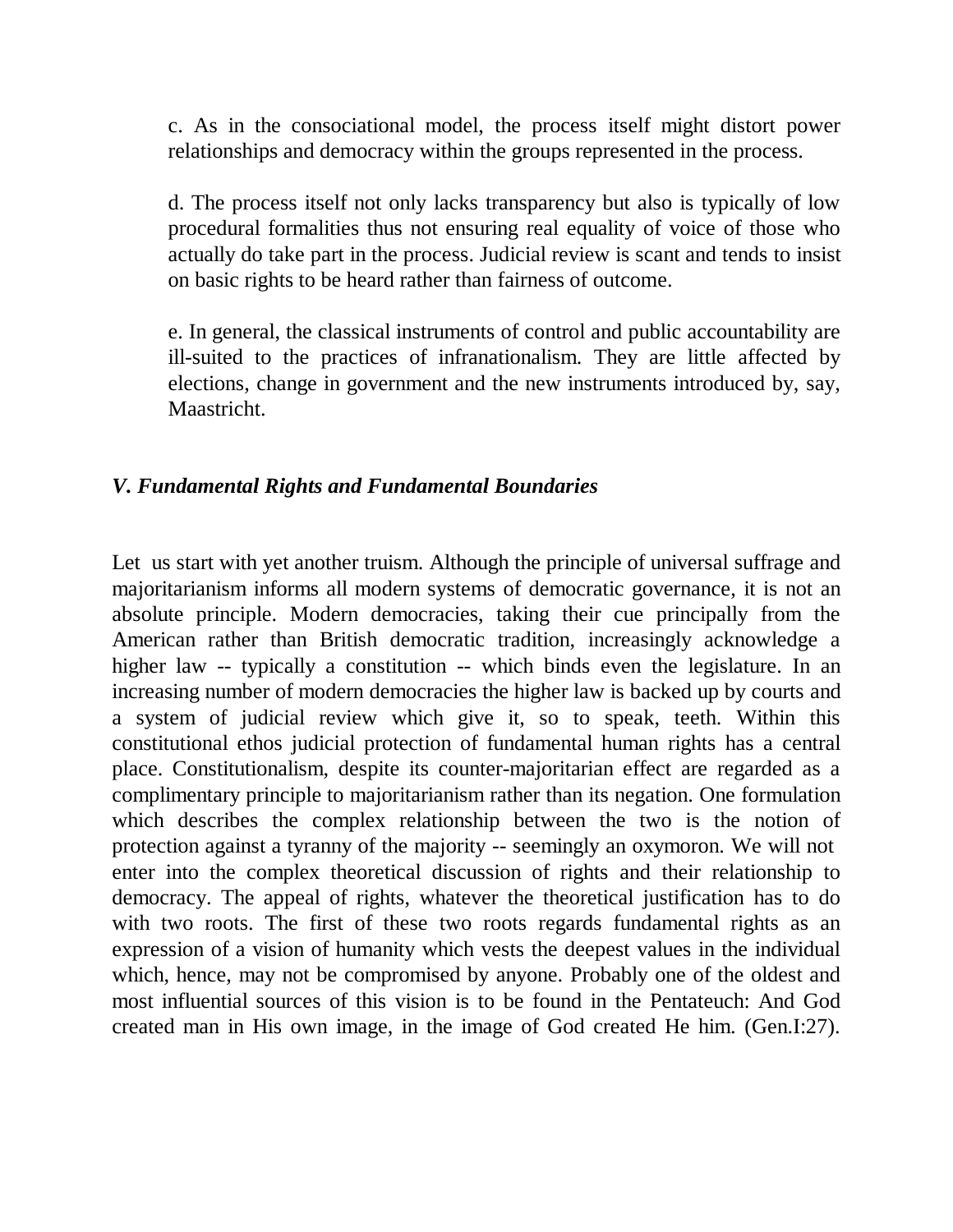With this trademark, what legislator has the authority to transgress the essential humanity of the species? Naturally, there are secular, humanist parallels a plenty. The other root for the great appeal of rights and part of the justification of their countermajoritarian semblance looks to them as an instrument for the per-se value of putting constraints on power. Modern democracy emerges, after all, also as a rejection of absolutism and absolutism is not the prerogative of kings and emperors.

Similar sentiments inform the great appeal of fundamental boundaries in non-unitary systems -- federal states and the European Union. We use the term Fundamental Boundaries as a way of conceptualizing in a normative sense the principle of enumerated powers or limited competences of the central authorities in these systems. The appeal of fundamental boundaries rests in two parallel roots. First as an expression of a vision of humanity which vests the deepest values in individual communities existing within larger polities which, thus, may not be transgressed. The vision of humanity derives from an acknowledgment of the social nature of humankind, as a counterbalance to the potential atomism of fundamental rights, -- And the Lord God said: It is not good that man should be alone -- (Gen II:18) and from the realization that smaller social units can suffer parallel oppression to individuals by stronger societal forces. That enumeration is also said to work as a bulwark against aggregation of power is its second appeal.

We are unaware of any federal system which does not claim to give expression to these notions. But there are as many variants as there are systems. Comparative analysis can be particularly alluring here. In Europe there has been a practical eruption of the hitherto dormant question of Community "competences and powers" , a question and debate which has found its code in the deliciously vague word, term and concept of Subsidiarity. This is inevitably connected to the continued preoccupation with governance structures and processes, balance between Community and Member State and the Democracy and legitimacy of the Community.

What accounts for this eruption?

First a bit of history. Here is an analysis from the run-up period to the Maastricht IGC.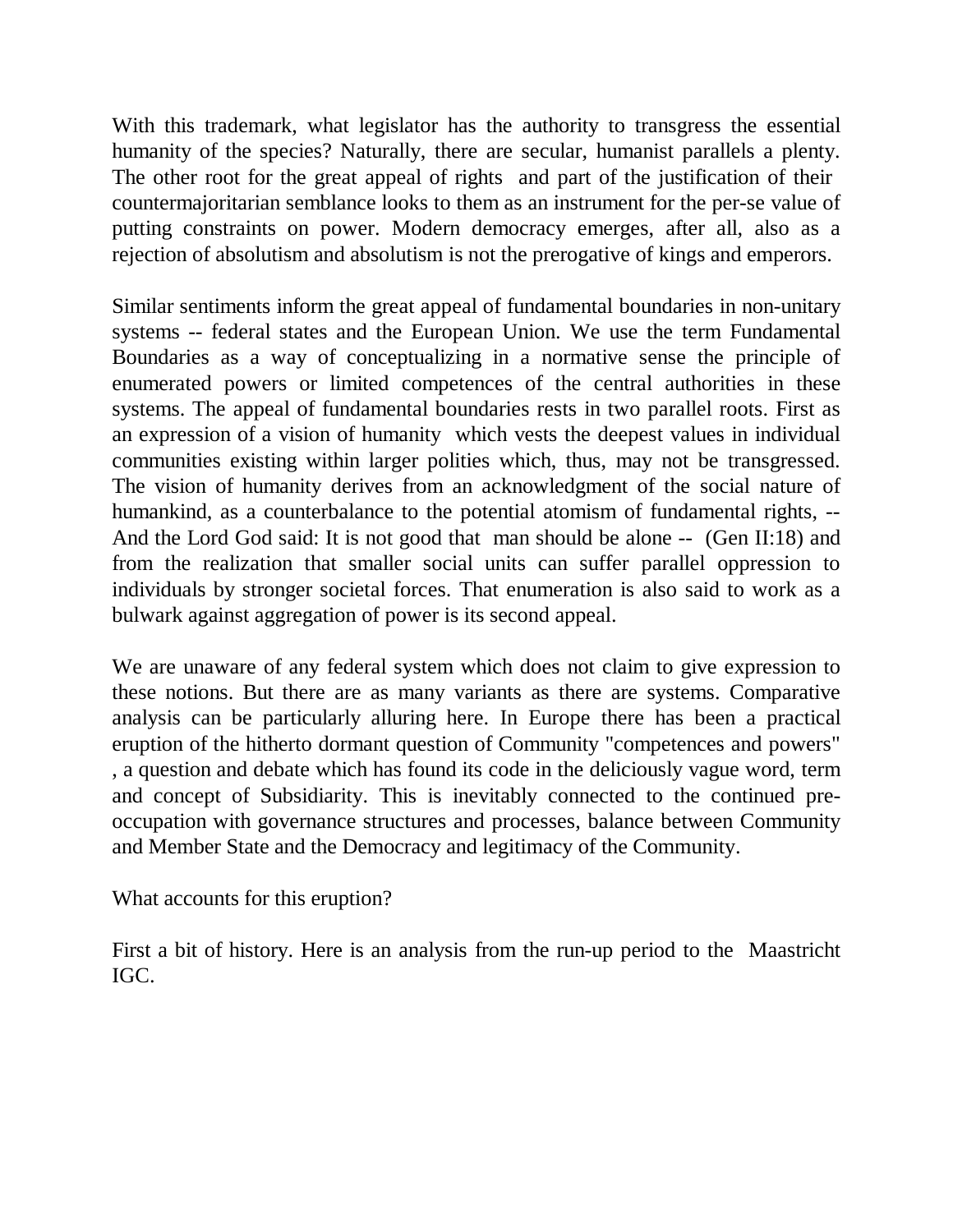The student of comparative federalism discovers a constant feature in practically all federative experiences: a tendency, which differs only in degree, towards controversial concentration of legislative and executive power in the centre/general power at the expense of constituent units. This is apparently so independently of the mechanism for allocation of jurisdiction/competences/powers between centre and "periphery". Differences, where they occur, are dependent more on the ethos and political culture of polities rather than on mechanical devices.

The Community has both shared and differed from this general experience:

It has shared it in that the Community, especially in the 70s, has seen a weakening of any workable and enforceable mechanism for allocation of jurisdiction/competences/powers between Community and its Member States.

How has this occurred? It has occurred by a combination of two factors.

a. Profligate legislative practices especially in, for example, the usage of Article 235 .

b. A bifurcated jurisprudence of the Court which on the one hand extensively interpreted the reach of the Jurisdiction/competences/powers granted the Community and on the other hand has taken a self-limiting approach towards the expansion of Community jurisdiction/competence/powers when exercised by the political organs.

To make the above statement is not tantamount to criticizing the Community, its political organs and the Court. This is a question of values. It is a sustainable thesis, which we share, that this process was overall beneficial, in its historical context, to the evolution and well being of Community, Member States and its citizens and residents. But this process was also a ticking constitutional time bomb which, we wrote, one day might threaten the evolution and stability of the Community. Sooner or later, "Supreme" courts in the Member States would realize that the "Socio-legal Contract" announced by the Court in its major constitutionalizing decisions, namely that "the Community constitutes a new legal order... for the benefit of which the states have limited their sovereign rights, albeit within limited fields" (emphasis added) has been shattered, that although they (the "Supreme" courts) have accepted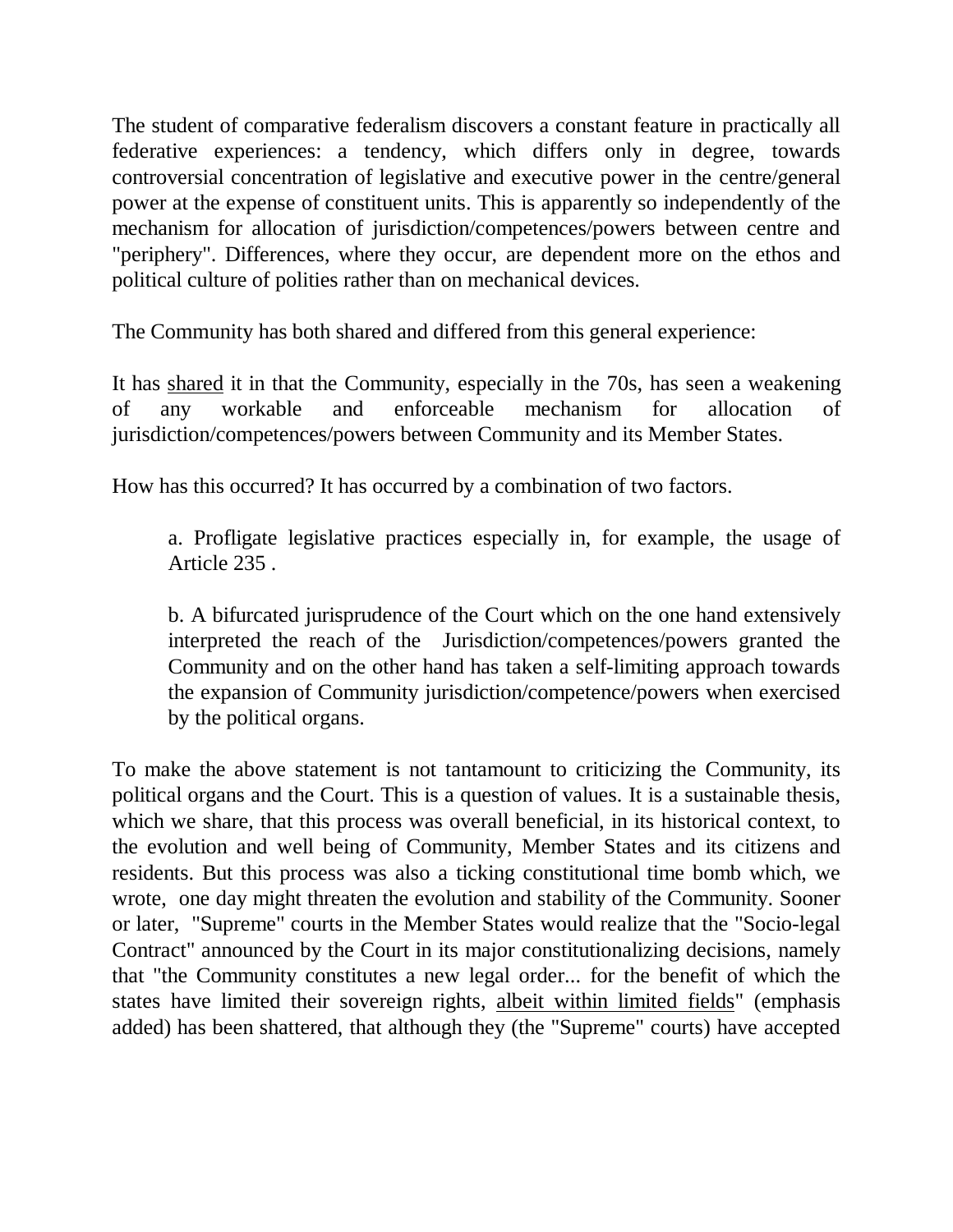the principles of the new legal order -- supremacy and direct effect -- the fields do not seem any more to be limited, and that in the absence of Community legislative or legal checks it will fall on them to draw the jurisdictional lines of the Community and its Member States.

The interesting thing about the Community experience, and this is where it does not share the experience of other federative polities, is that despite the massive legislative expansion of Community Jurisdiction/competences/powers there had not been any political challenge or crisis on this issue from the Member States. (The challenges and dissatisfaction occurred on some of the occasions when competences mutated as a result of a Court decision such as in the ERTA case or Rubber Opinion).

How so?

The answer is simple and obvious and resides in the pre-Single European Act decision making process. Unlike federal states, the governments of the Member States themselves (jointly and severally) could control absolutely the legislative expansion of jurisdiction/competences/powers. Nothing that was done could be done without the assent of all national capitals. This fact diffused any sense of threat and crisis on the part of governments.

This era has now passed with the shift to majority voting and the seeds -- indeed the buds -- of crisis are, we wrote, with us. Not only is there an imminent danger that one of the national courts will take the position predicted (and this might happen sooner rather than later with the decision now pending before the Federal Constitutional Court in Germany concerning the Television Without Frontiers Directive), but the Member States have become aware that in a process that does not give them a de jure or de facto veto, the question of jurisdictional lines has become crucial.

Our own concern, we wrote then, is that if something is not done so that the European Court of Justice is seen to be the obvious body for resolving this kind of prospective dispute, some national supreme courts will "rebel" very much as the Italian and German Constitutional Courts "rebelled" in the 1960s and early 70s on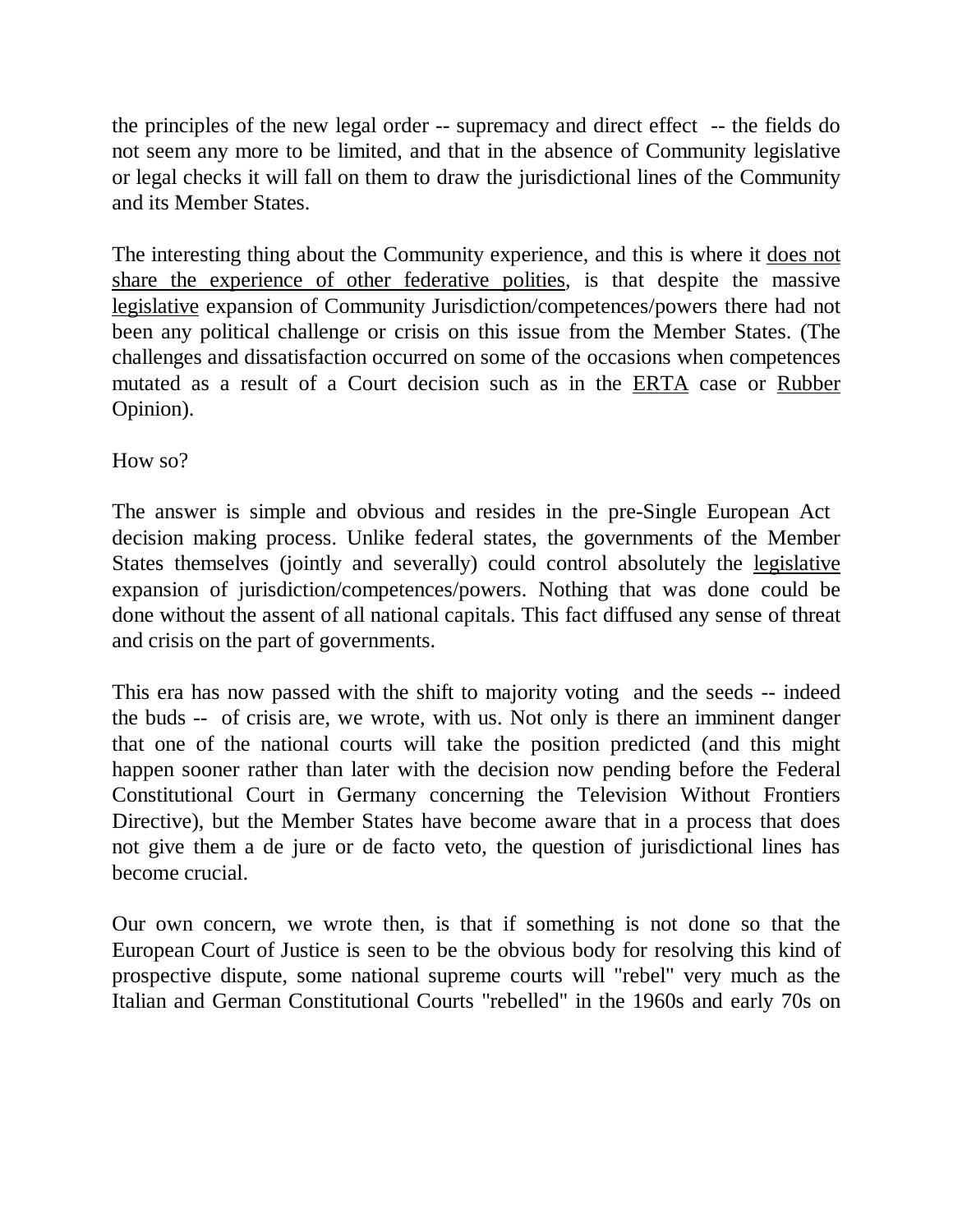the issue of protection of fundamental human rights when it was not clear that the European Court was going to act in this matter in a vigorous manner.

We are well aware that in theory the Court already has jurisdiction to resolve this kind of issue under Article 173 and 177(b) (lack of competences), but since to date no Commission or Council measure has been struck down for pure and simple lack of competences our assessment is that this existing provision in itself will not satisfy the fears of the Member States.

Somewhat later than predicted in the above passage, the German Constitutional Court did just that. It rejected the ECJs claim to exclusive Kompetenz-Kompetenz and claimed that the limits to Community legislative powers was as much a matter of German constitutional law as it was a matter of Community law. As such it, the German Constitutional regards itself as competent, indeed as mandated by the German constitution to monitor the jurisdictional limits of the Community legislative process.

Formally, the decision constitutes a flagrant act of defiance vis-a-vis the European Court of Justice in direct contradiction with its jurisprudence on the power of national courts to declare Community law invalid. It flies in the face of, inter alia, the third paragraph of Article 177 It is also untenable in a legal functionalist sense: There would be as many fundamental boundaries to the Community as there are Member States. And how can the same Community measure be considered intravires in one Member State and ultra-vires in another.

But how should one evaluate this development in legal-political terms? We want to use some of dynamics of the Cold War as a device for evaluating the Kompetenz-Kompetenz aspect of the Maastricht Decision of the German Constitutional Court.

On this reading, it is not a declaration of War but the commencement of a cold war with its paradoxical guarantee of co-existence following the infamous MAD logic: Mutual Assured Destruction. For the German Court actually to declare a Community norm unconstitutional rather than simply threaten to do so, would be an extremely hazardous move, so hazardous as to make its usage unlikely. The use of a tactical nuclear weapons always was considered to carry the risk of creating a nuclear domino effect. If other Member State courts followed the German lead, or if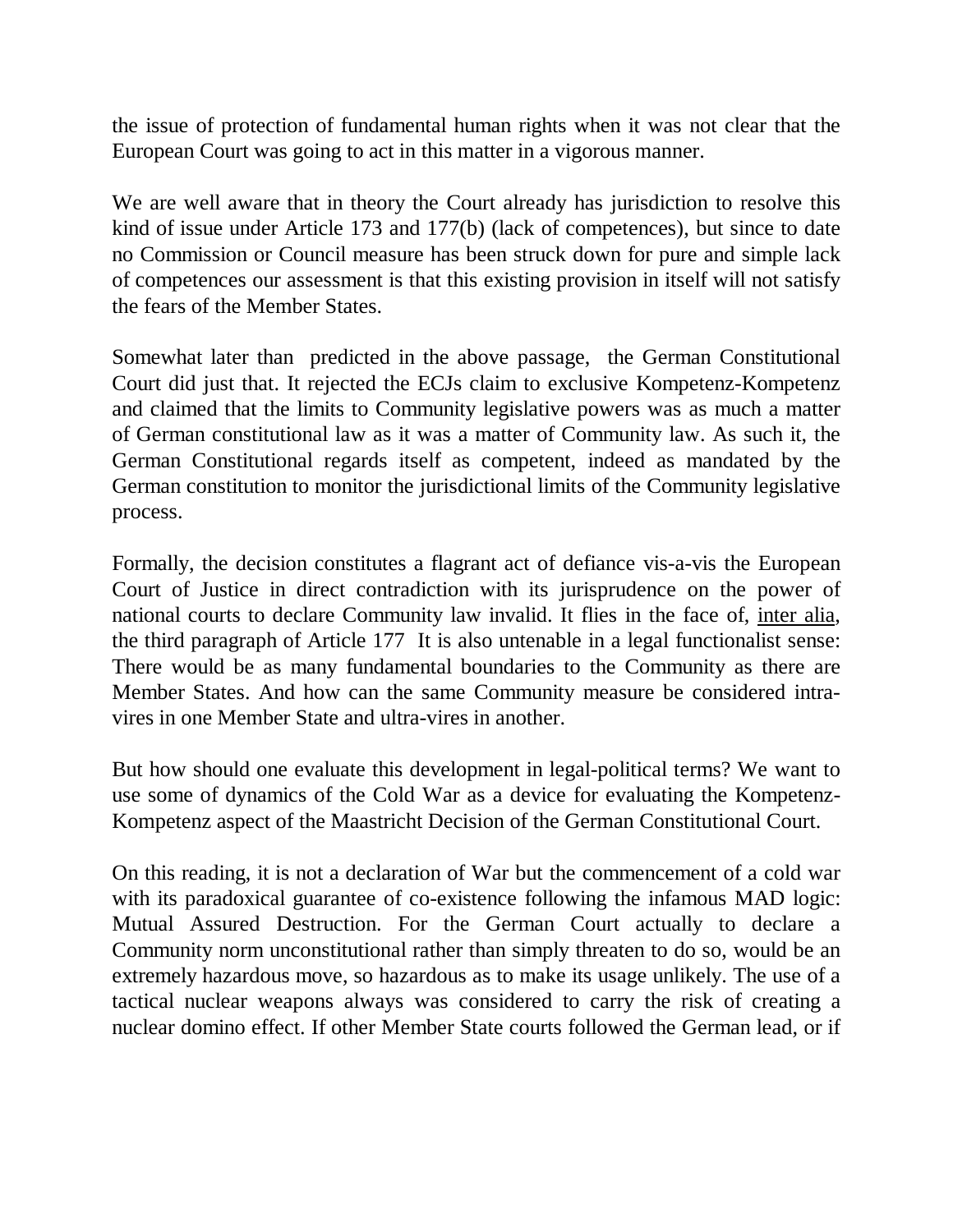other Member States legislatures or governments were to suspend implementation of the norm on some reciprocity rationale a veritable constitutional crisis in the Community could become a reality -- the legal equivalent of the Empty Chair political stand-off in the 60s. It would be hard for the German government to remedy the situation especially if the German Court decision enjoyed general public popularity. Could the German Constitutional Court, would the German Constitutional Court be willing to face the responsibility of dealing such a blow (rather than a threat of a blow) to European integration?

But the logic of the Cold War is that one has to assume the worst and to arm as if the other side would contemplate a first strike. The European Court of Justice would, thus, have to be watching over its shoulder the whole time, trying to anticipate any potential move by the German Constitutional Court.

It could be argued that this situation is not unhealthy. That the German move of the 90s in relation to competences resembles their prior move in relation to human rights and that it was only that move which forced the European Court to take human rights seriously. Thus, the current move will force the Court to take competences seriously.

This view has some merit in it, but ultimately we find it unpersuasive for two reasons.

There is no "non proliferation treaty" in the Community structure. MAD works well, perhaps, in a situation of two superpowers. But there must be a real fear that other Member State Courts will follow the German lead in rejecting the exclusive Kompetenz-Kompetenz of the ECJ. The more courts adopt the weapon, the greater the chances that it will be used. Once that happens, it will become difficult to push the past back into the tube.

Courts are not the principal Community players. But this square-off will have negative effects on the decision making process of the Community. The German Government and Governments whose Courts will follow the German lead, will surely be tempted to play that card in negotiation. ("We really cannot compromise on this point, since our Court will strike it down...)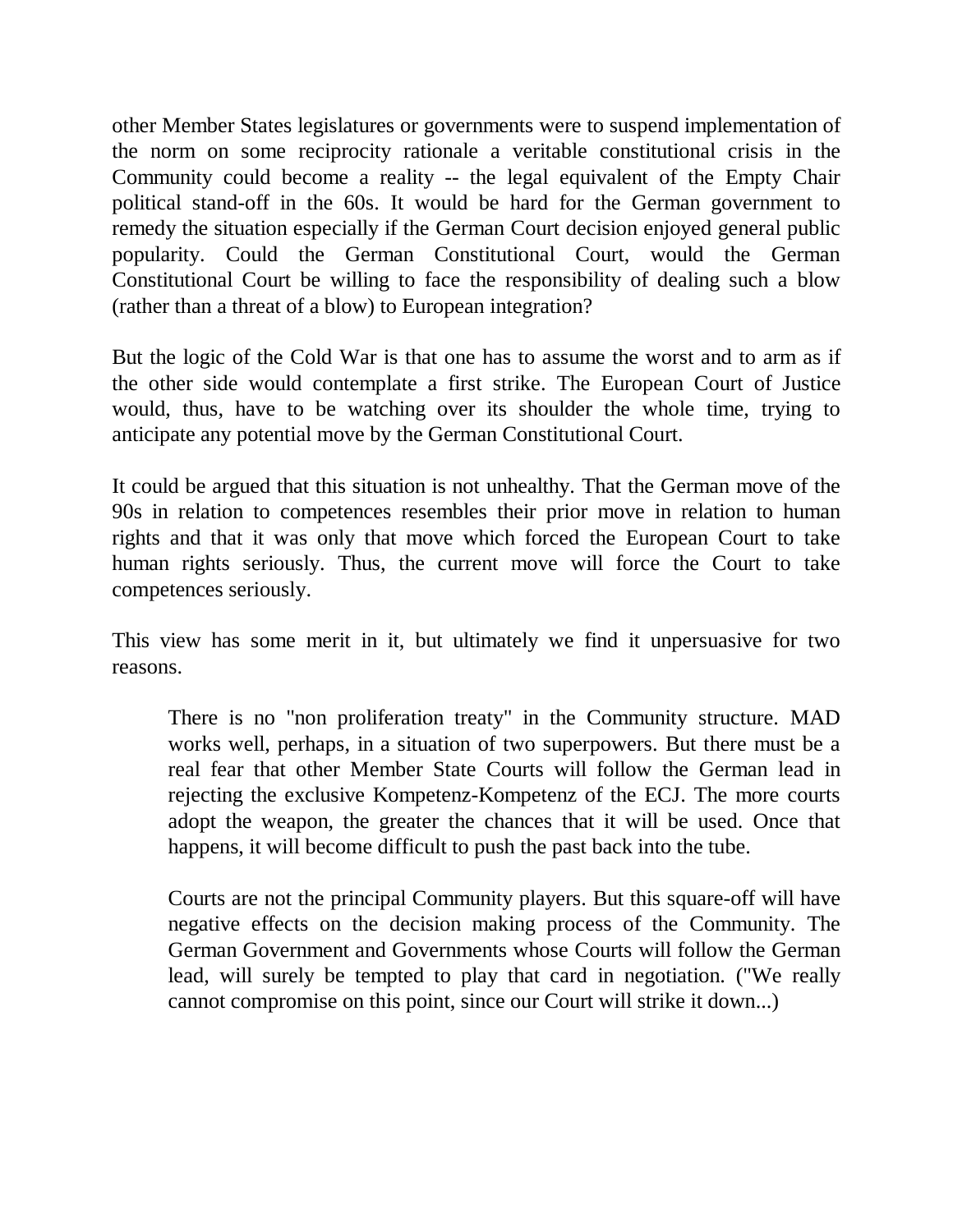For reasons which space does not allow to elaborate we do not think that a solution to this problem can be found by a simple drawing up of new list of competences for the Community. Instead, we believe that long term solution can only take place by a change of ethos. Institutions can play a role in this. One possible solution is thus institutional and we wish to give its bare bones. We would propose the creation of a Constitutional Council for the Community, modeled in some ways on its French namesake. The Constitutional Council would have jurisdiction only over issues of competences (including subsidiarity) and would decide cases submitted to it after a law was adopted but before coming into force. It could be seized by any Community institution, any Member State or by the European Parliament acting on a Majority of its Members. Its President would be the President of the European Court of Justice and its Members would be sitting members of the constitutional courts or their equivalents in the Member States. Within the Constitutional Council no single Member State would have a veto power. The composition would also underscore that the question of competences is fundamentally also one of national constitutional norms but still subject to a Union solution by a Union institution.

We will not elaborate in this essay some of the technical aspects of the proposal. Its principal merit, if it has any, is that it gives expression to the fundamental boundary concern without however compromising the constitutional integrity of the Community as did the German Maastricht decision. Since, from a material point of view, the question of boundaries has an inbuilt indeterminacy, the critical issue becomes not what are the boundaries but who gets to decide. The composition of the proposed Constitutional Council removes the issue, on the one hand, from the purely political arena; on the other hand, it creates a body which, on this issue, would, we expect, enjoy a far greater measure of public confidence than the ECJ itself.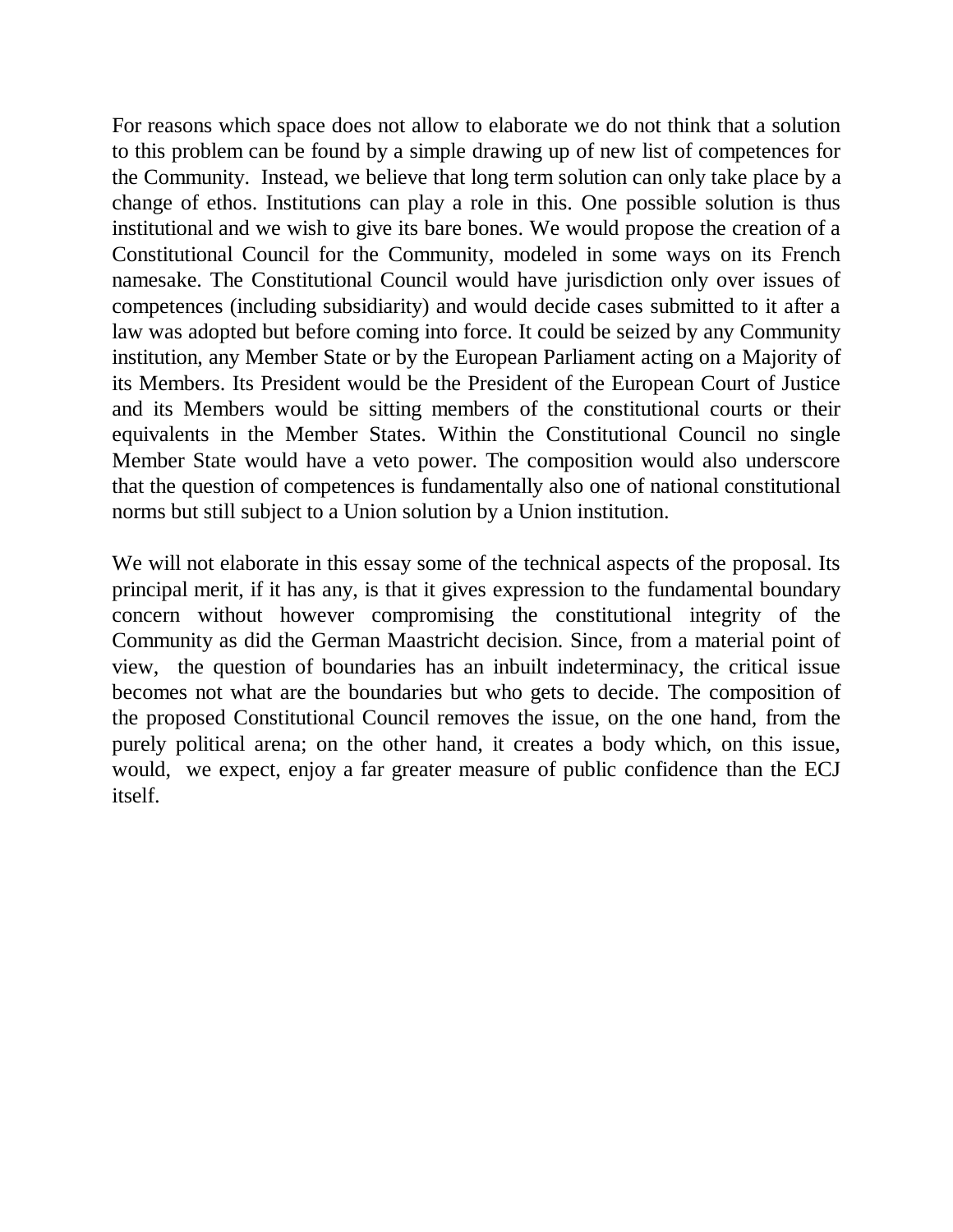### **Selected Bibliography**

On the Functioning of the Community and the Democracy Deficit

Dinan, An Ever Closer Union (Boulder Colorado, Lynne Rienner 1994) J Orstrom Moller, The Future European Model (Westport, Ct. Praeger 1995) J. Weiler, The Transformation of Europe, 100 Yale Law Journal 2403 (1991)

On European Demos, Identity and Citizenship

G. Soledad (ed) European Identity and the Search for Legitimacy (London: Pinter 1993)

E. Meehan, Citizenship and the European Community (London, Newbury Park CA.: Sage 1993)

A. von Bogdandy, Die Europäische Option (Baden-Baden: Nomos 1993)

J. Weiler, The State "über alles" -- Demos, Telos and the German Maastricht Decision in O. Due et al. (eds) Festschrift for U. Everling (Baden-Baden: Nomos, forthcoming 1995)

On New Institutional Thinking of the Union

S.J. Bulmer, The Governance of the European Union: A New Institutionalist Approach, 13 Journal of Public Policy No. 4 351 (1994) G. Majone, The European Community: An "Independent Fourth Branch of Government"? EUI Working Paper SPS No. 93/9 A. Moravcsik, Preference and Power in the European Community: A Liberal Intergovernmentalist Approach, in S. Bulmer & A. Scott (eds.) Economic and Political Integration in Europe: Internal Dynamics and Global Context (Oxford/Cambridge-MA.:Blackwell 1994)